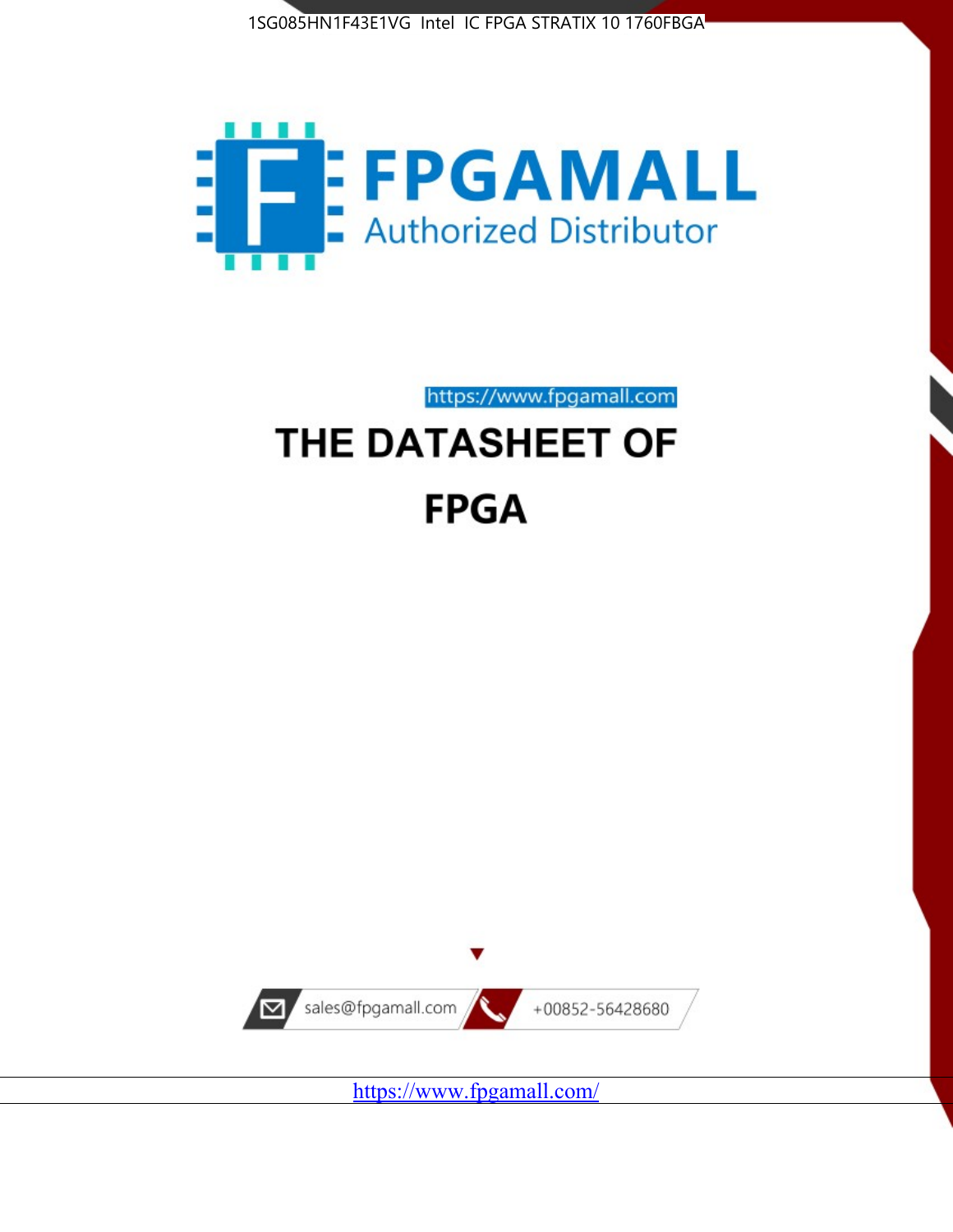

# **Intel® Stratix® 10 GX/SX Device Overview**



**S10-OVERVIEW | 2020.04.30** Latest document on the web: **[PDF](https://www.intel.com/content/dam/www/programmable/us/en/pdfs/literature/hb/stratix-10/s10-overview.pdf)** | **[HTML](https://www.intel.com/content/www/us/en/programmable/documentation/joc1442261161666.html)**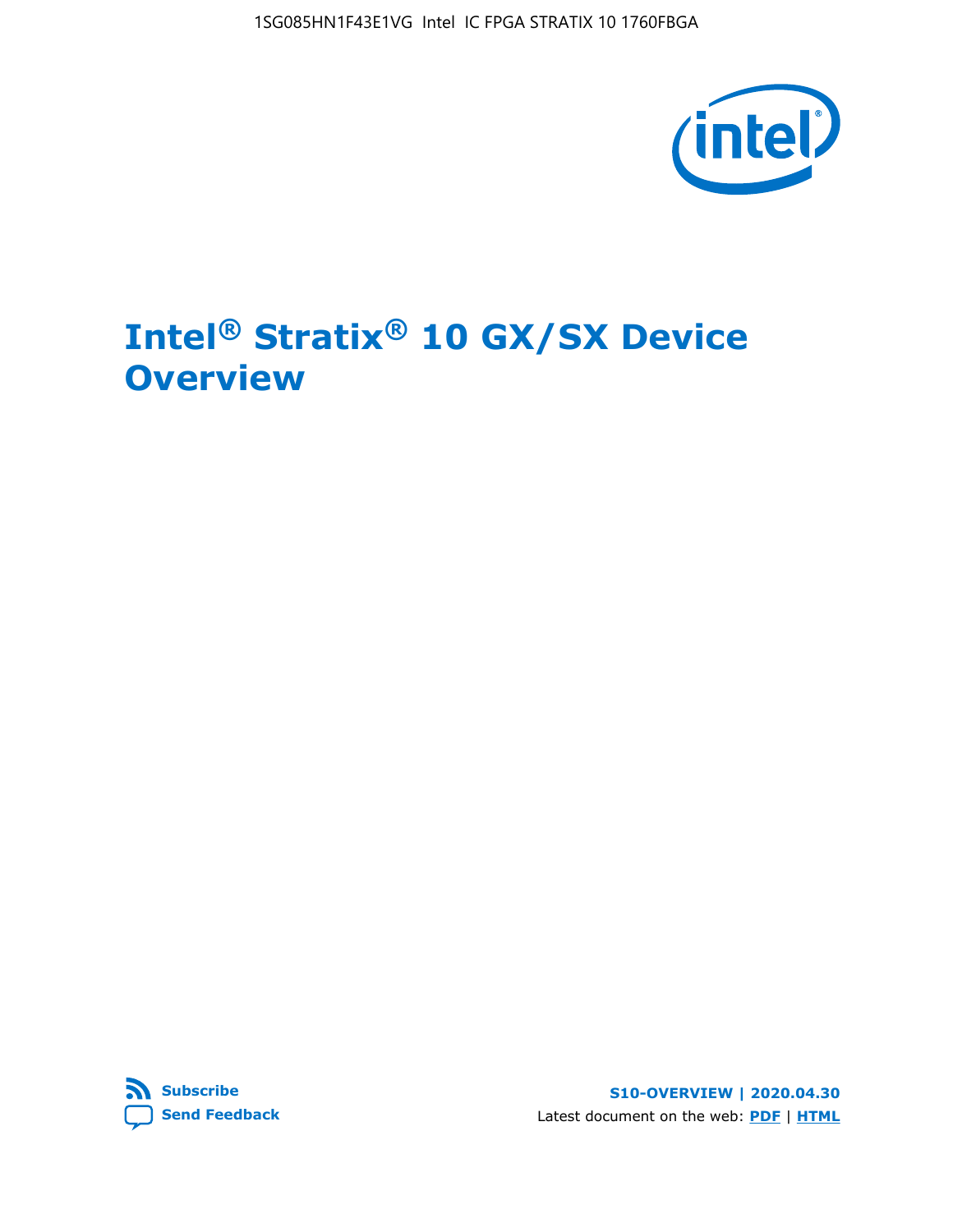

*Contents*

## **Contents**

| 1.26. Document Revision History for the Intel Stratix 10 GX/SX Device Overview36 |  |
|----------------------------------------------------------------------------------|--|

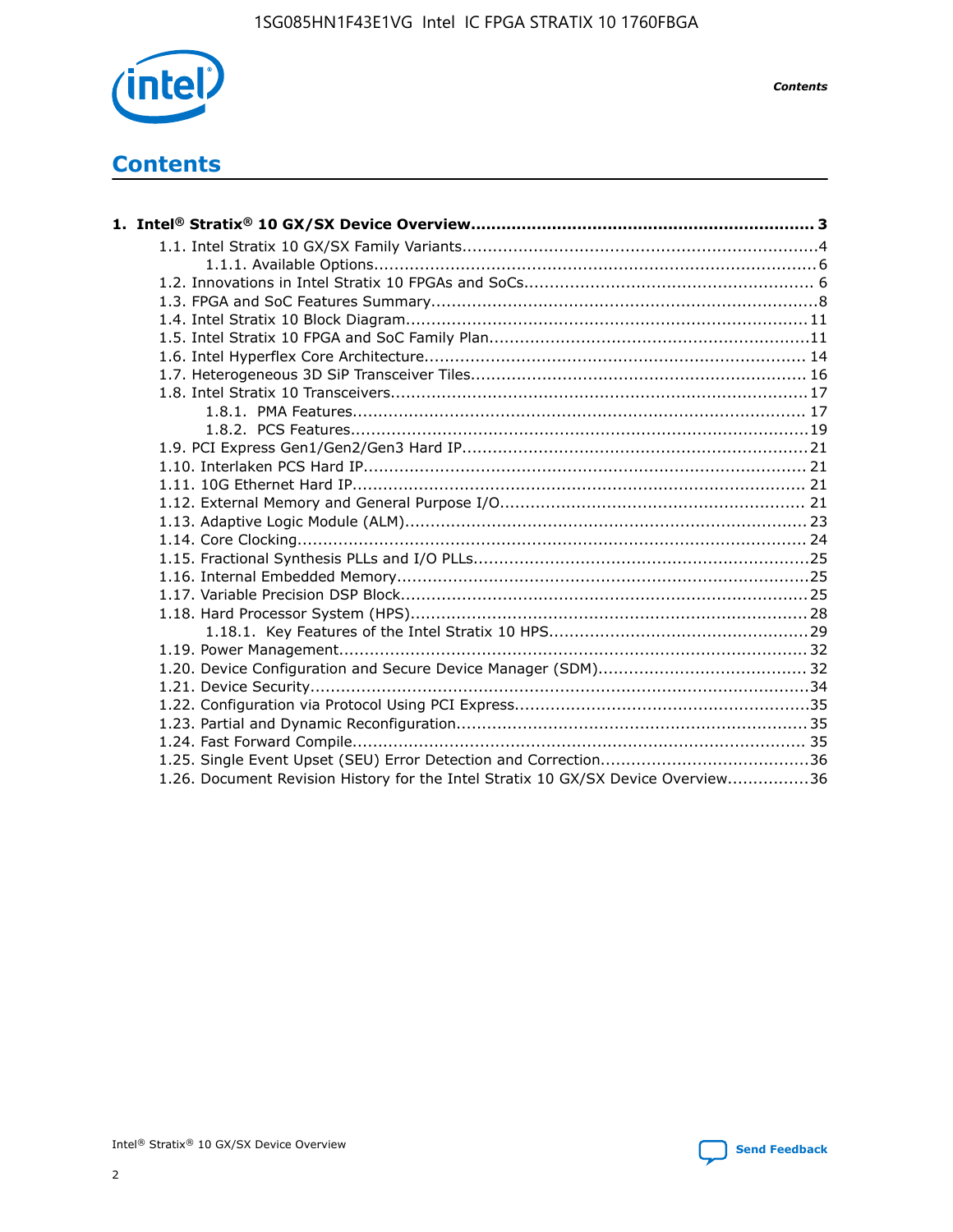**S10-OVERVIEW | 2020.04.30**

**[Send Feedback](mailto:FPGAtechdocfeedback@intel.com?subject=Feedback%20on%20Intel%20Stratix%2010%20GX/SX%20Device%20Overview%20(S10-OVERVIEW%202020.04.30)&body=We%20appreciate%20your%20feedback.%20In%20your%20comments,%20also%20specify%20the%20page%20number%20or%20paragraph.%20Thank%20you.)**



# **1. Intel® Stratix® 10 GX/SX Device Overview**

Intel's 14 nm Intel® Stratix® 10 GX FPGAs and SX SoCs deliver 2X the core performance and up to 70% lower power over previous generation high-performance FPGAs.

Featuring several groundbreaking innovations, including the all new Intel Hyperflex™ core architecture, this device family enables you to meet the demand for everincreasing bandwidth and processing performance in your most advanced applications, while meeting your power budget.

With an embedded hard processor system (HPS) based on a quad-core 64 bit Arm\* Cortex\*-A53, the Intel Stratix 10 SoC devices deliver power efficient, application-class processing and allow designers to extend hardware virtualization into the FPGA fabric. Intel Stratix 10 SoC devices demonstrate Intel's commitment to high-performance SoCs and extend Intel's leadership in programmable devices featuring an Arm-based processor system.

Important innovations in Intel Stratix 10 FPGAs and SoCs include:

- All new Intel Hyperflex core architecture delivering 2X the core performance compared to previous generation high-performance FPGAs
- Intel 14 nm tri-gate (FinFET) technology
- Heterogeneous 3D System-in-Package (SiP) technology
- Core fabric with up to 10.2 million logic elements (LEs)
- Up to 96 full duplex transceiver channels on heterogeneous 3D SiP transceiver tiles
- Transceiver data rates up to 28.3 Gbps chip-to-chip/module and backplane performance
- M20K (20 Kb) internal SRAM memory blocks
- Fractional synthesis and ultra-low jitter LC tank based transmit phase locked loops (PLLs)
- Hard PCI Express<sup>®</sup> Gen3 x16 intellectual property (IP) blocks
- Hard 10GBASE-KR/40GBASE-KR4 Forward Error Correction (FEC) in every transceiver channel
- Hard memory controllers and PHY supporting DDR4 rates up to 2666 Mbps per pin
- Hard fixed-point and IEEE 754 compliant hard floating-point variable precision digital signal processing (DSP) blocks with up to 10 TFLOP compute performance with a power efficiency of 80 GFLOP per Watt
- Quad-core 64 bit Arm Cortex-A53 embedded processor running up to 1.5 GHz in SoC family variants
- Programmable clock tree synthesis for flexible, low power, low skew clock trees

Intel Corporation. All rights reserved. Agilex, Altera, Arria, Cyclone, Enpirion, Intel, the Intel logo, MAX, Nios, Quartus and Stratix words and logos are trademarks of Intel Corporation or its subsidiaries in the U.S. and/or other countries. Intel warrants performance of its FPGA and semiconductor products to current specifications in accordance with Intel's standard warranty, but reserves the right to make changes to any products and services at any time without notice. Intel assumes no responsibility or liability arising out of the application or use of any information, product, or service described herein except as expressly agreed to in writing by Intel. Intel customers are advised to obtain the latest version of device specifications before relying on any published information and before placing orders for products or services. \*Other names and brands may be claimed as the property of others.

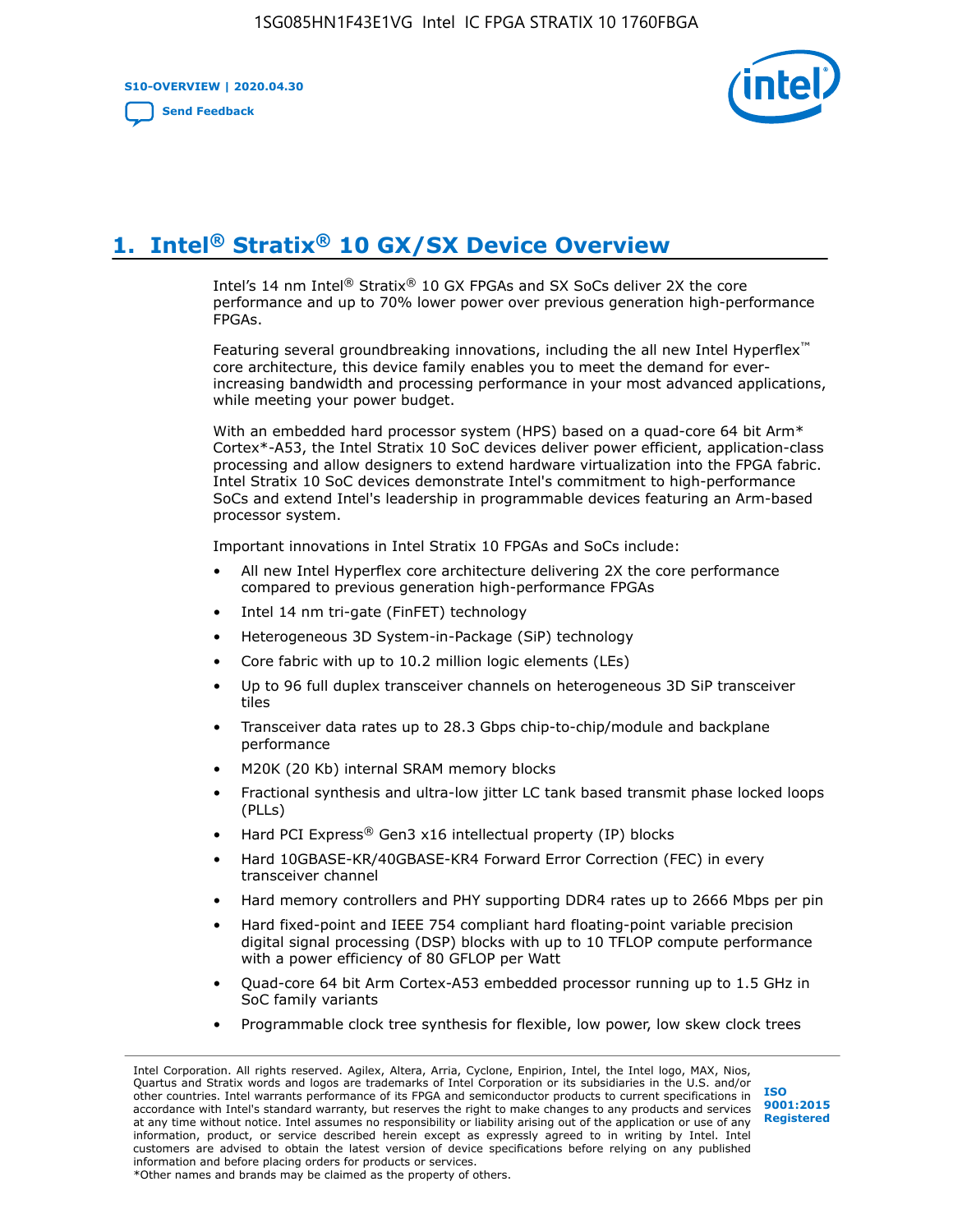

- Dedicated secure device manager (SDM) for:
	- Enhanced device configuration and security
	- AES-256, SHA-256/384 and ECDSA-256/384 encrypt/decrypt accelerators and authentication
	- Multi-factor authentication
	- Physically Unclonable Function (PUF) service and software programmable device configuration capability
- Comprehensive set of advanced power saving features delivering up to 70% lower power compared to previous generation high-performance FPGAs
- Non-destructive register state readback and writeback, to support ASIC prototyping and other applications

With these capabilities, Intel Stratix 10 FPGAs and SoCs are ideally suited for the most demanding applications in diverse markets such as:

- **Compute and Storage**—for custom servers, cloud computing and datacenter acceleration
- **Networking**—for Terabit, 400G and multi-100G bridging, aggregation, packet processing and traffic management
- **Optical Transport Networks**—for OTU4, 2xOTU4, 4xOTU4
- **Broadcast**—for high-end studio distribution, head end encoding/decoding, edge quadrature amplitude modulation (QAM)
- **Military**—for radar, electronic warfare, and secure communications
- **Medical**—for diagnostic scanners and diagnostic imaging
- **Test and Measurement**—for protocol and application testers
- **Wireless**—for next-generation 5G networks
- **ASIC Prototyping**—for designs that require the largest FPGA fabric with the highest I/O count

### **1.1. Intel Stratix 10 GX/SX Family Variants**

Intel Stratix 10 devices are available in FPGA (GX) and SoC (SX) variants.

- **Intel Stratix 10 GX** devices deliver up to 1 GHz core fabric performance and contain up to 10.2 million LEs in the fabric. They also feature up to 96 general purpose transceivers on separate transceiver tiles, and 2666 Mbps DDR4 external memory interface performance. The transceivers are capable of up to 28.3 Gbps short reach and across the backplane. These devices are optimized for FPGA applications that require the highest transceiver bandwidth and core fabric performance, with the power efficiency of Intel's 14 nm tri-gate process technology.
- **Intel Stratix 10 SX** devices have a feature set that is identical to Intel Stratix 10 GX devices, with the addition of an embedded quad-core 64 bit Arm Cortex A53 hard processor system.

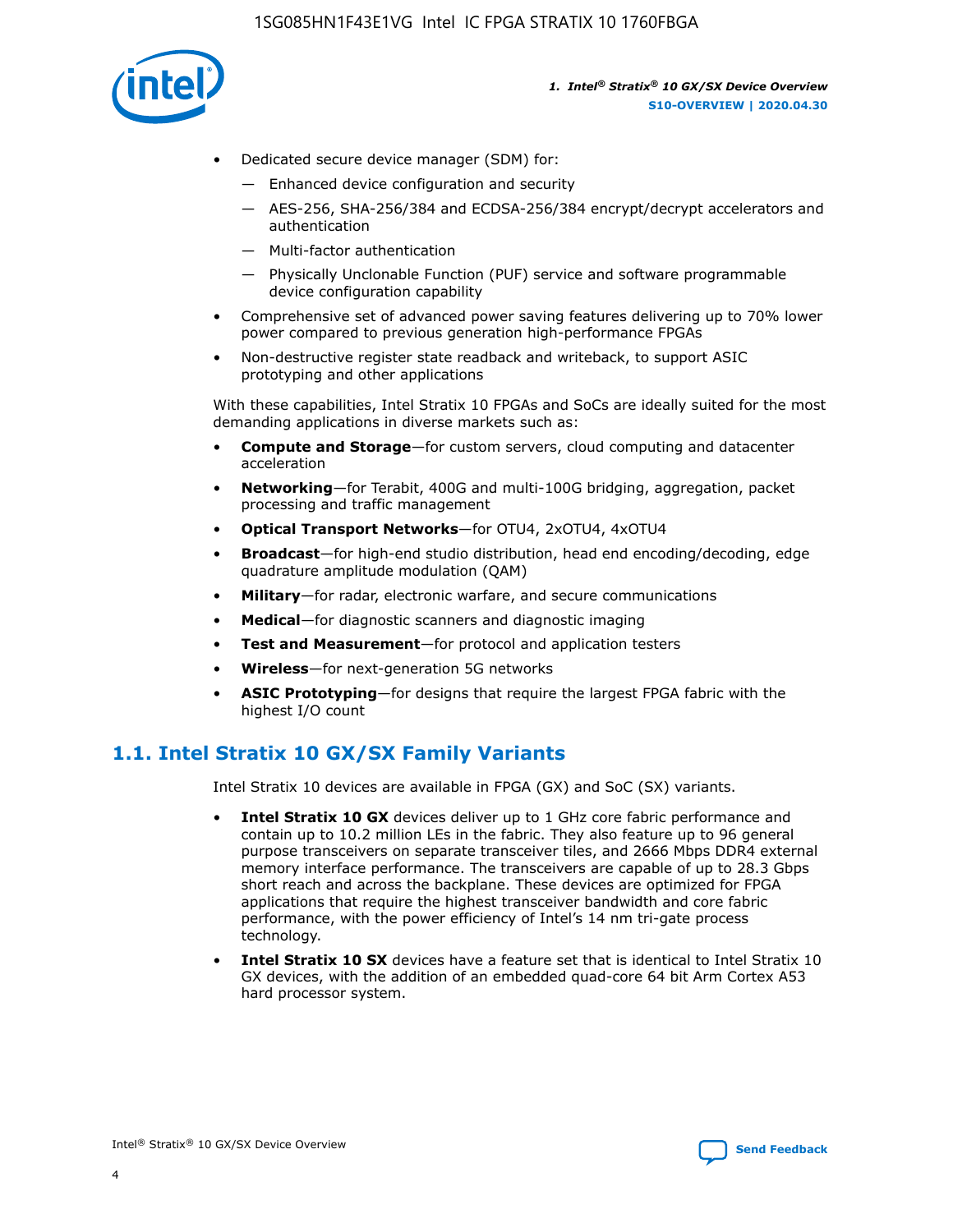

Common to all Intel Stratix 10 family variants is a high-performance fabric based on the new Intel Hyperflex core architecture that includes additional Hyper-Registers throughout the interconnect routing and at the inputs of all functional blocks. The core fabric also contains an enhanced logic array utilizing Intel's adaptive logic module (ALM) and a rich set of high performance building blocks including:

- M20K (20 Kb) embedded memory blocks
- Variable precision DSP blocks with hard IEEE 754 compliant floating-point units
- Fractional synthesis and integer PLLs
- Hard memory controllers and PHY for external memory interfaces
- General purpose IO cells

To clock these building blocks, Intel Stratix 10 devices use programmable clock tree synthesis, which uses dedicated clock tree routing to synthesize only those branches of the clock trees required for the application. All devices support in-system, finegrained partial reconfiguration of the logic array, allowing logic to be added and subtracted from the system while it is operating.

All family variants also contain high speed serial transceivers, containing both the physical medium attachment (PMA) and the physical coding sublayer (PCS), which can be used to implement a variety of industry standard and proprietary protocols. In addition to the hard PCS, Intel Stratix 10 devices contain multiple instantiations of PCI Express hard IP that supports Gen1/Gen2/Gen3 rates in x1/x2/x4/x8/x16 lane configurations, and hard 10GBASE-KR/40GBASE-KR4 FEC for every transceiver. The hard PCS, FEC, and PCI Express IP free up valuable core logic resources, save power, and increase your productivity.

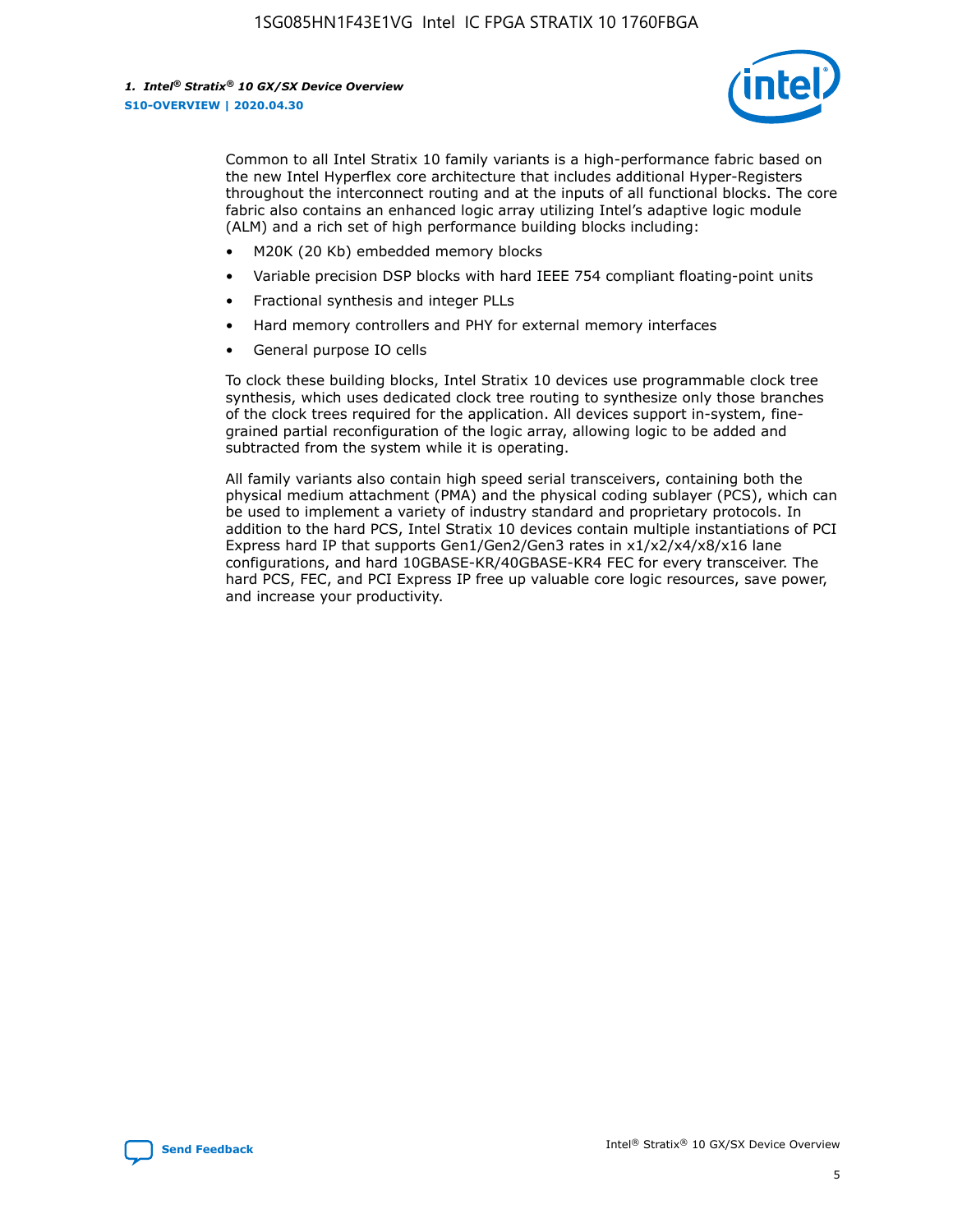

### **1.1.1. Available Options**

#### **Figure 1. Sample Ordering Code and Available Options for Intel Stratix 10 Devices**



3. Contact My Intel support to order AS suffix devices.

#### **Related Information**

[My Intel Support](https://www.intel.com/content/www/us/en/programmable/my-intel/mal-home.html)

### **1.2. Innovations in Intel Stratix 10 FPGAs and SoCs**

Intel Stratix 10 FPGAs and SoCs deliver many significant improvements over the previous generation high-performance Stratix V FPGAs.

#### **Table 1. Key Features of Intel Stratix 10 Devices Compared to Stratix V Devices**

| <b>Feature</b>            | <b>Stratix V FPGAs</b>                                           | <b>Intel Stratix 10 FPGAs and SoCs</b>                                        |  |
|---------------------------|------------------------------------------------------------------|-------------------------------------------------------------------------------|--|
| <b>Process technology</b> | 28 nm TSMC (planar<br>transistor)                                | 14 nm Intel tri-gate (FinFET)                                                 |  |
| Hard processor core       | None                                                             | Quad-core 64 bit Arm Cortex-A53<br>(SoC only)                                 |  |
| Core architecture         | Conventional core architecture<br>with conventional interconnect | Intel Hyperflex core architecture with<br>Hyper-Registers in the interconnect |  |
|                           |                                                                  | continued                                                                     |  |

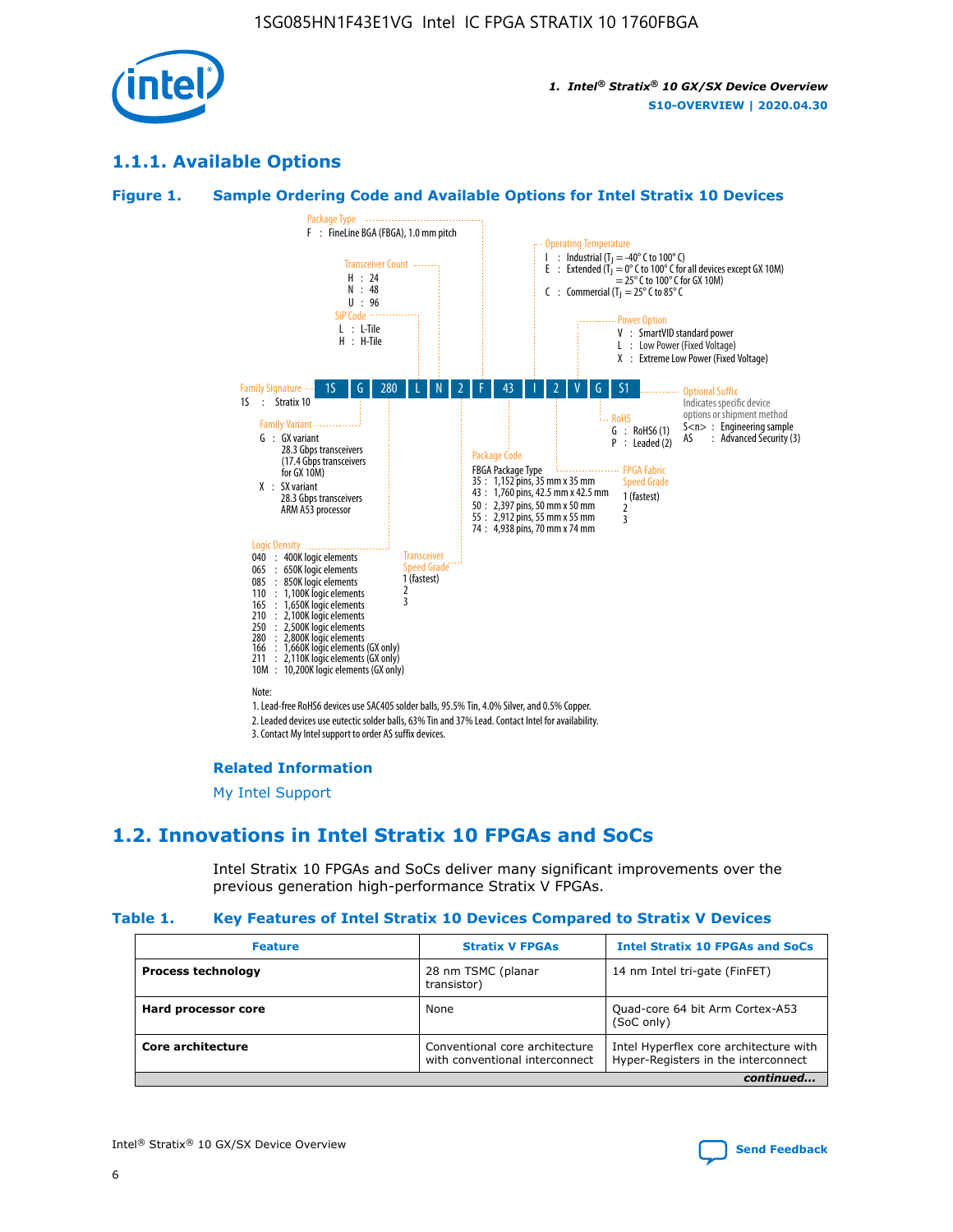

| <b>Feature</b>                                   | <b>Stratix V FPGAs</b>                                                              | <b>Intel Stratix 10 FPGAs and SoCs</b>                                                                                                       |
|--------------------------------------------------|-------------------------------------------------------------------------------------|----------------------------------------------------------------------------------------------------------------------------------------------|
| Core performance                                 | 500 MHz                                                                             | 1 GHz                                                                                                                                        |
| <b>Power dissipation</b>                         | 1x                                                                                  | As low as $0.3x$                                                                                                                             |
| Logic density                                    | 952 KLE                                                                             | 10,200 KLE                                                                                                                                   |
| <b>Embedded memory (M20K)</b>                    | 52 Mbits                                                                            | 253 Mbits                                                                                                                                    |
| 18x19 multipliers                                | 3,926                                                                               | 11,520                                                                                                                                       |
|                                                  | Note: Multiplier is 18x18 in<br>Stratix V devices.                                  | Note: Multiplier is 18x19 in Intel<br>Stratix 10 devices.                                                                                    |
| <b>Floating point DSP capability</b>             | Up to 1 TFLOP, requires soft<br>floating point adder and<br>multiplier              | Up to 10 TFLOP, hard IEEE 754<br>compliant single precision floating<br>point adder and multiplier                                           |
| <b>Maximum transceivers</b>                      | 66                                                                                  | 96                                                                                                                                           |
| Maximum transceiver data rate (chip-to-<br>chip) | 28.05 Gbps                                                                          | 26.6 Gbps L-Tile<br>28.3 Gbps H-Tile                                                                                                         |
| Maximum transceiver data rate (backplane)        | 12.5 Gbps                                                                           | 12.5 Gbps L-Tile<br>28.3 Gbps H-Tile                                                                                                         |
| Hard memory controller                           | None                                                                                | DDR4 @ 1333 MHz/2666 Mbps<br>DDR3 @ 1067 MHz/2133 Mbps                                                                                       |
| <b>Hard protocol IP</b>                          | PCIe* Gen3 x8 (up to 4<br>instances)                                                | PCIe Gen3 x16 (up to 4 instances)<br>SR-IOV (4 physical functions / 2k<br>virtual functions) on H-Tile devices<br>10GBASE-KR/40GBASE-KR4 FEC |
| <b>Core clocking and PLLs</b>                    | Global, quadrant and regional<br>clocks supported by fractional-<br>synthesis fPLLs | Programmable clock tree synthesis<br>supported by fractional synthesis<br>fPLLs and integer IO PLLs                                          |
| Register state readback and writeback            | Not available                                                                       | Non-destructive register state<br>readback and writeback for ASIC<br>prototyping and other applications                                      |

These innovations result in the following improvements:

- **Improved Core Logic Performance**: The Intel Hyperflex core architecture combined with 14 nm Intel tri-gate technology allows Intel Stratix 10 devices to achieve 2X the core performance compared to the previous generation
- **Lower Power**: Intel Stratix 10 devices use up to 70% lower power compared to the previous generation, enabled by 14 nm Intel tri-gate technology, the Intel Hyperflex core architecture, and optional power saving features built into the architecture
- **Higher Density**: Intel Stratix 10 devices offer three times the level of integration, with up to 10.2 million logic elements (LEs), over 253 Mbits of embedded memory blocks (M20K), and 11,520 18x19 multipliers
- **Embedded Processing**: Intel Stratix 10 SoCs feature a Quad-Core 64 bit Arm Cortex-A53 processor optimized for power efficiency and software compatible with previous generation Arria® and Cyclone® SoC devices
- **Improved Transceiver Performance**: With up to 96 transceiver channels implemented in heterogeneous 3D SiP transceiver tiles, Intel Stratix 10 GX and SX devices support data rates up to 28.3 Gbps chip-to-chip and 28.3 Gbps across the backplane with signal conditioning circuits capable of equalizing over 30 dB of system loss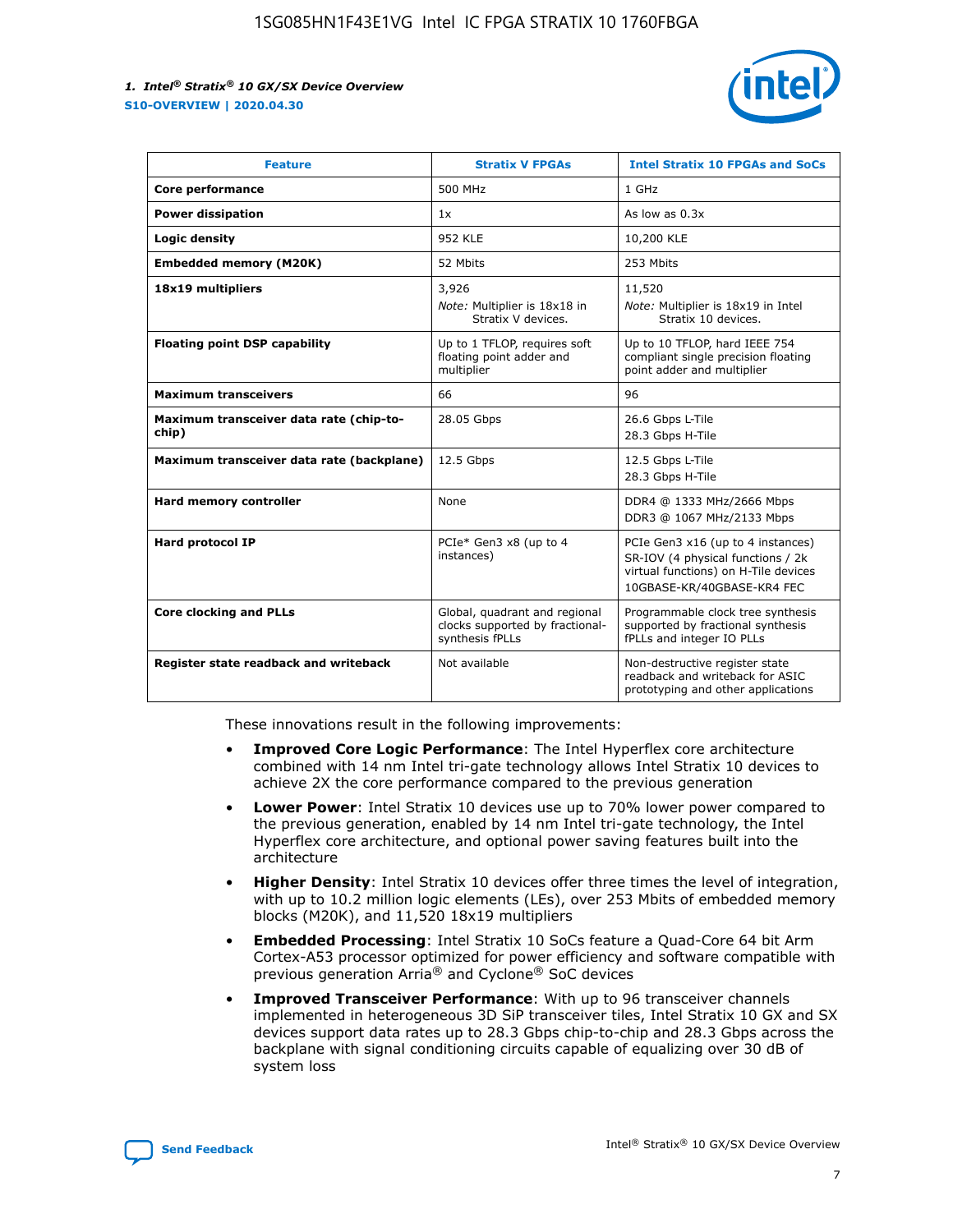

- **Improved DSP Performance**: The variable precision DSP block in Intel Stratix 10 devices features hard fixed and floating point capability, with up to 10 TFLOP IEEE754 single-precision floating point performance
- **Additional Hard IP**: Intel Stratix 10 devices include many more hard IP blocks than previous generation devices, with a hard memory controller included in each bank of 48 general purpose IOs, a hard PCIe Gen3 x16 full protocol stack in each transceiver tile, and a hard 10GBASE-KR/40GBASE-KR4 FEC in every transceiver channel
- **Enhanced Core Clocking**: Intel Stratix 10 devices feature programmable clock tree synthesis; clock trees are only synthesized where needed, increasing the flexibility and reducing the power dissipation of the clocking solution
- **Additional Core PLLs**: The core fabric in Intel Stratix 10 devices is supported by both integer IO PLLs and fractional synthesis fPLLs, resulting in a greater total number of PLLs available than the previous generation

### **1.3. FPGA and SoC Features Summary**

### **Table 2. Intel Stratix 10 FPGA and SoC Common Device Features**

| <b>Feature</b>                   | <b>Description</b>                                                                                                                                                                                                                                                                                                                                                                                                                                                                                                                                                                                                                                                                                                                                   |
|----------------------------------|------------------------------------------------------------------------------------------------------------------------------------------------------------------------------------------------------------------------------------------------------------------------------------------------------------------------------------------------------------------------------------------------------------------------------------------------------------------------------------------------------------------------------------------------------------------------------------------------------------------------------------------------------------------------------------------------------------------------------------------------------|
| Technology                       | 14 nm Intel tri-gate (FinFET) process technology<br>٠<br>SmartVID controlled core voltage, standard power devices<br>0.85-V fixed core voltage, low static power devices available                                                                                                                                                                                                                                                                                                                                                                                                                                                                                                                                                                   |
| Low power serial<br>transceivers | Up to 96 total transceivers available<br>$\bullet$<br>Continuous operating range of 1 Gbps to 28.3 Gbps for Intel Stratix 10 GX/SX devices<br>$\bullet$<br>Backplane support up to 28.3 Gbps for Intel Stratix 10 GX/SX devices<br>$\bullet$<br>Extended range down to 125 Mbps with oversampling<br>$\bullet$<br>ATX transmit PLLs with user-configurable fractional synthesis capability<br>$\bullet$<br>• XFP, SFP+, OSFP/OSFP28, CFP/CFP2/CFP4 optical module support<br>• Adaptive linear and decision feedback equalization<br>Transmit pre-emphasis and de-emphasis<br>Dynamic partial reconfiguration of individual transceiver channels<br>$\bullet$<br>On-chip instrumentation (Eye Viewer non-intrusive data eye monitoring)<br>$\bullet$ |
| General purpose I/Os             | Up to 2,304 total GPIO available<br>$\bullet$<br>1.6 Gbps LVDS-every pair can be configured as an input or output<br>$\bullet$<br>1333 MHz/2666 Mbps DDR4 external memory interface<br>1067 MHz/2133 Mbps DDR3 external memory interface<br>1.2 V to 3.3 $V^{(1)}$ single-ended LVCMOS/LVTTL interfacing<br>$\bullet$<br>On-chip termination (OCT)<br>$\bullet$                                                                                                                                                                                                                                                                                                                                                                                      |
| Embedded hard IP                 | • PCIe Gen1/Gen2/Gen3 complete protocol stack, $x1/x2/x4/x8/x16$ end point and root<br>port<br>DDR4/DDR3 hard memory controller (RLDRAM3/QDR II+/QDR IV using soft memory<br>controller)<br>Multiple hard IP instantiations in each device<br>$\bullet$<br>• Single Root I/O Virtualization (SR-IOV)                                                                                                                                                                                                                                                                                                                                                                                                                                                 |
| Transceiver hard IP              | 10GBASE-KR/40GBASE-KR4 Forward Error Correction (FEC)<br>$\bullet$<br>10G Ethernet PCS<br>$\bullet$<br>• PCI Express PIPE interface<br>continued                                                                                                                                                                                                                                                                                                                                                                                                                                                                                                                                                                                                     |

<sup>(1)</sup> Available in some configurations only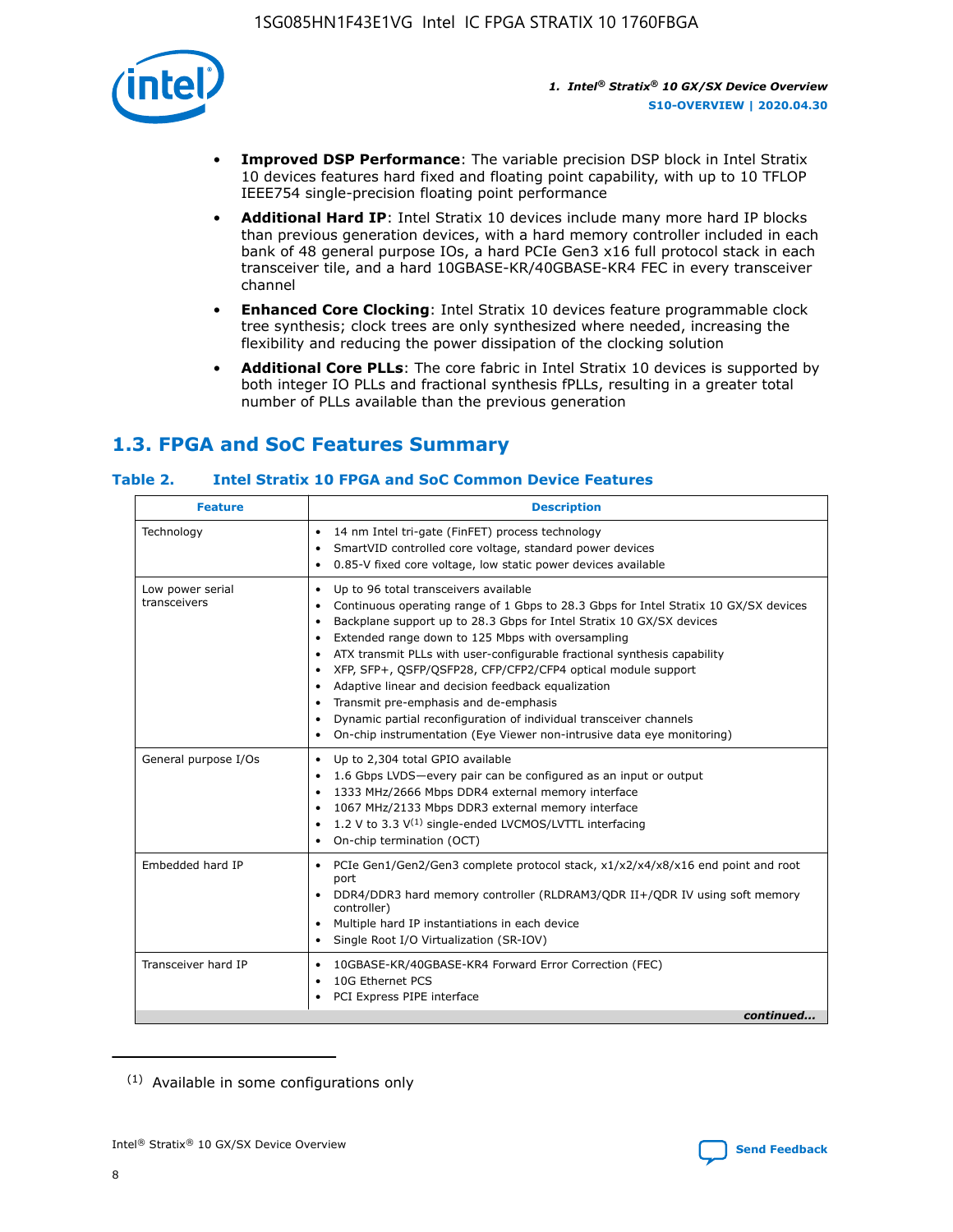

| <b>Feature</b>                   | <b>Description</b>                                                                                                                                                                                                                                                                                                                                                                                                                                                    |  |  |  |
|----------------------------------|-----------------------------------------------------------------------------------------------------------------------------------------------------------------------------------------------------------------------------------------------------------------------------------------------------------------------------------------------------------------------------------------------------------------------------------------------------------------------|--|--|--|
|                                  | Interlaken PCS<br>$\bullet$<br>Gigabit Ethernet PCS<br>$\bullet$<br>Deterministic latency support for Common Public Radio Interface (CPRI) PCS<br>$\bullet$<br>Fast lock-time support for Gigabit Passive Optical Networking (GPON) PCS<br>$\bullet$<br>8B/10B, 64B/66B, 64B/67B encoders and decoders<br>$\bullet$<br>Custom mode support for proprietary protocols<br>$\bullet$                                                                                     |  |  |  |
| Power management                 | SmartVID controlled core voltage, standard power devices<br>$\bullet$<br>0.85-V fixed core voltage, low static power devices available<br>$\bullet$<br>Intel Quartus <sup>®</sup> Prime Pro Edition integrated power analysis<br>٠                                                                                                                                                                                                                                    |  |  |  |
| High performance core fabric     | Intel Hyperflex core architecture with Hyper-Registers throughout the interconnect<br>$\bullet$<br>routing and at the inputs of all functional blocks<br>Enhanced adaptive logic module (ALM)<br>$\bullet$<br>Improved multi-track routing architecture reduces congestion and improves compile<br>times<br>Hierarchical core clocking architecture with programmable clock tree synthesis<br>Fine-grained partial reconfiguration                                    |  |  |  |
| Internal memory blocks           | M20K-20 Kb with hard ECC support<br>٠<br>MLAB-640 bit distributed LUTRAM<br>$\bullet$                                                                                                                                                                                                                                                                                                                                                                                 |  |  |  |
| Variable precision DSP<br>blocks | IEEE 754-compliant hard single-precision floating point capability<br>$\bullet$<br>Supports signal processing with precision ranging from 18x19 up to 54x54<br>$\bullet$<br>Native 27x27 and 18x19 multiply modes<br>$\bullet$<br>64 bit accumulator and cascade for systolic FIRs<br>Internal coefficient memory banks<br>Pre-adder/subtractor improves efficiency<br>$\bullet$<br>Additional pipeline register increases performance and reduces power<br>$\bullet$ |  |  |  |
| Phase locked loops (PLL)         | Fractional synthesis PLLs (fPLL) support both fractional and integer modes<br>$\bullet$<br>Fractional mode with third-order delta-sigma modulation<br>Precision frequency synthesis<br>$\bullet$<br>Integer PLLs adjacent to general purpose I/Os, support external memory, and LVDS<br>$\bullet$<br>interfaces, clock delay compensation, zero delay buffering                                                                                                       |  |  |  |
| Core clock networks              | 1 GHz fabric clocking<br>$\bullet$<br>667 MHz external memory interface clocking, supports 2666 Mbps DDR4 interface<br>$\bullet$<br>800 MHz LVDS interface clocking, supports 1600 Mbps LVDS interface<br>$\bullet$<br>Programmable clock tree synthesis, backwards compatible with global, regional and<br>$\bullet$<br>peripheral clock networks<br>Clocks only synthesized where needed, to minimize dynamic power<br>continued                                    |  |  |  |

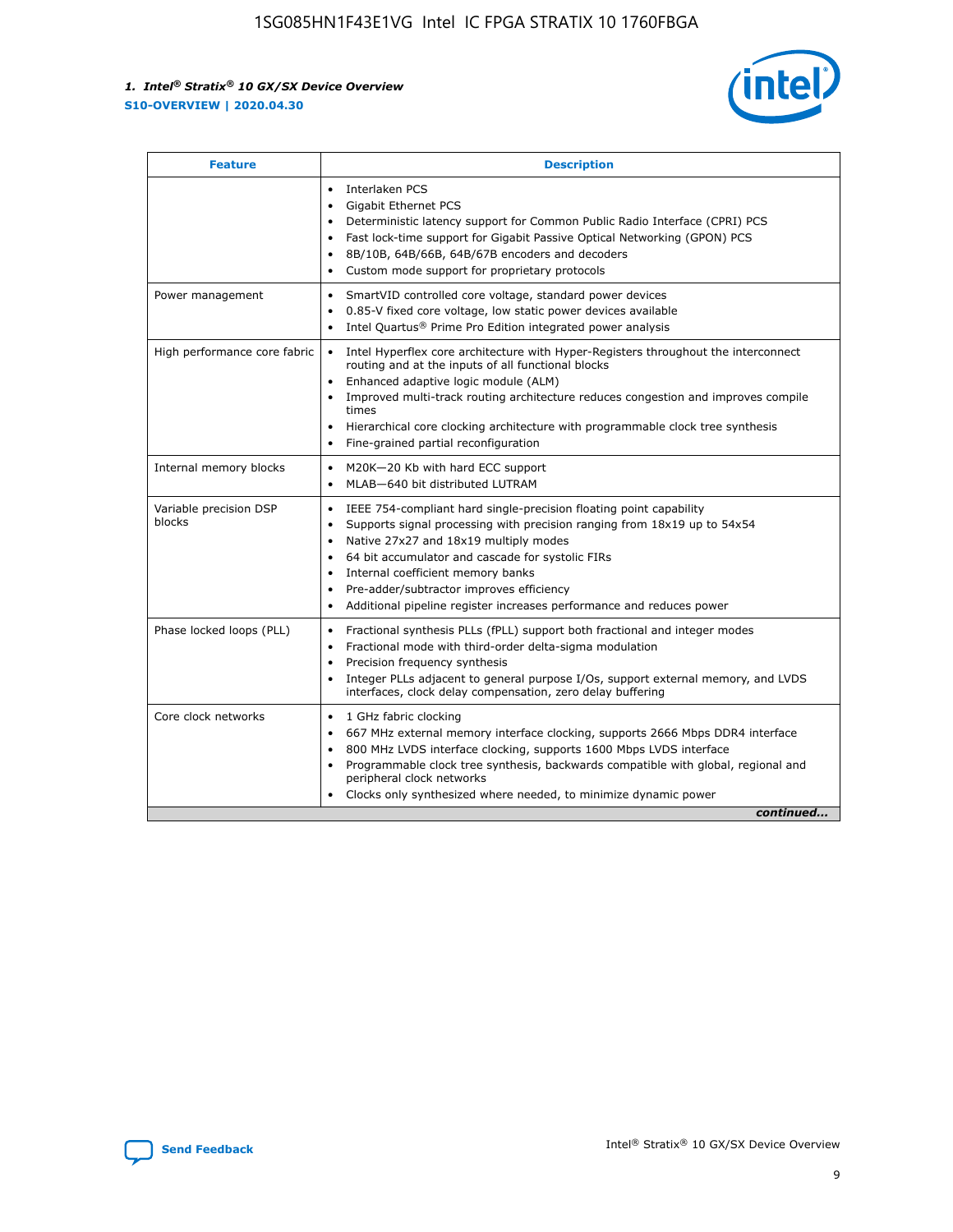

| <b>Feature</b>     | <b>Description</b>                                                                                                                                                                                                                                                                                                                                                                                                                                                                                                                                      |
|--------------------|---------------------------------------------------------------------------------------------------------------------------------------------------------------------------------------------------------------------------------------------------------------------------------------------------------------------------------------------------------------------------------------------------------------------------------------------------------------------------------------------------------------------------------------------------------|
| Configuration      | Dedicated Secure Device Manager<br>٠<br>Software programmable device configuration<br>٠<br>Serial and parallel flash interface<br>$\bullet$<br>Configuration via protocol (CvP) using PCI Express Gen1/Gen2/Gen3<br>٠<br>Fine-grained partial reconfiguration of core fabric<br>$\bullet$<br>Dynamic reconfiguration of transceivers and PLLs<br>$\bullet$<br>Comprehensive set of security features including AES-256, SHA-256/384, and<br>ECDSA-256/384 accelerators, and multi-factor authentication<br>Physically Unclonable Function (PUF) service |
| Packaging          | Intel Embedded Multi-die Interconnect Bridge (EMIB) packaging technology<br>$\bullet$<br>Multiple devices with identical package footprints allows seamless migration across<br>$\bullet$<br>different device densities<br>1.0 mm ball-pitch FBGA packaging<br>$\bullet$<br>Lead and lead-free package options                                                                                                                                                                                                                                          |
| Software and tools | Intel Quartus Prime Pro Edition design suite with new compiler and Hyper-Aware design<br>flow<br>Fast Forward compiler to allow Intel Hyperflex architecture performance exploration<br>$\bullet$<br>Transceiver toolkit<br>$\bullet$<br>Platform designer integration tool<br>$\bullet$<br>DSP Builder advanced blockset<br>OpenCL™ support<br>SoC Embedded Design Suite (EDS)                                                                                                                                                                         |

### **Table 3. Intel Stratix 10 SoC Specific Device Features**

| <b>Hard Processor</b><br>Multi-processor unit (MPU) core<br>Quad-core Arm Cortex-A53 MPCore processor with Arm<br>$\bullet$<br>CoreSight* debug and trace technology<br>System<br>Scalar floating-point unit supporting single and double<br>$\bullet$<br>precision<br>Arm Neon* media processing engine for each processor<br>$\bullet$<br><b>System Controllers</b><br>System Memory Management Unit (SMMU)<br>$\bullet$<br>Cache Coherency Unit (CCU)<br>$\bullet$<br>Layer 1 Cache<br>32 KB L1 instruction cache with parity<br>$\bullet$<br>32 KB L1 data cache with ECC<br>$\bullet$<br>Layer 2 Cache<br>1 MB Shared L2 Cache with ECC<br>$\bullet$<br>On-Chip Memory<br>256 KB On-Chip RAM<br>٠<br>Direct memory access (DMA) controller<br>8-Channel DMA<br>$\bullet$<br>Ethernet media access controller<br>Three 10/100/1000 EMAC with integrated DMA<br>$\bullet$<br>(EMAC)<br>USB On-The-Go controller (OTG)<br>2 USB OTG with integrated DMA<br>$\bullet$<br><b>UART</b> controller<br>2 UART 16550 compatible<br>$\bullet$<br>Serial Peripheral Interface (SPI)<br>4 SPI<br>$\bullet$<br>controller<br>$I2C$ controller<br>5 I <sup>2</sup> C controllers<br>$\bullet$<br>SD/SDIO/MMC controller<br>1 eMMC version 4.5 with DMA and CE-ATA support<br>$\bullet$<br>SD, including eSD, version 3.0<br>$\bullet$<br>SDIO, including eSDIO, version 3.0<br>$\bullet$<br>CE-ATA - version 1.1 | <b>SoC Subsystem</b> | <b>Feature</b> | <b>Description</b> |
|---------------------------------------------------------------------------------------------------------------------------------------------------------------------------------------------------------------------------------------------------------------------------------------------------------------------------------------------------------------------------------------------------------------------------------------------------------------------------------------------------------------------------------------------------------------------------------------------------------------------------------------------------------------------------------------------------------------------------------------------------------------------------------------------------------------------------------------------------------------------------------------------------------------------------------------------------------------------------------------------------------------------------------------------------------------------------------------------------------------------------------------------------------------------------------------------------------------------------------------------------------------------------------------------------------------------------------------------------------------------------------------------------------|----------------------|----------------|--------------------|
|                                                                                                                                                                                                                                                                                                                                                                                                                                                                                                                                                                                                                                                                                                                                                                                                                                                                                                                                                                                                                                                                                                                                                                                                                                                                                                                                                                                                         |                      |                |                    |
|                                                                                                                                                                                                                                                                                                                                                                                                                                                                                                                                                                                                                                                                                                                                                                                                                                                                                                                                                                                                                                                                                                                                                                                                                                                                                                                                                                                                         |                      |                |                    |
|                                                                                                                                                                                                                                                                                                                                                                                                                                                                                                                                                                                                                                                                                                                                                                                                                                                                                                                                                                                                                                                                                                                                                                                                                                                                                                                                                                                                         |                      |                |                    |
|                                                                                                                                                                                                                                                                                                                                                                                                                                                                                                                                                                                                                                                                                                                                                                                                                                                                                                                                                                                                                                                                                                                                                                                                                                                                                                                                                                                                         |                      |                |                    |
|                                                                                                                                                                                                                                                                                                                                                                                                                                                                                                                                                                                                                                                                                                                                                                                                                                                                                                                                                                                                                                                                                                                                                                                                                                                                                                                                                                                                         |                      |                |                    |
|                                                                                                                                                                                                                                                                                                                                                                                                                                                                                                                                                                                                                                                                                                                                                                                                                                                                                                                                                                                                                                                                                                                                                                                                                                                                                                                                                                                                         |                      |                |                    |
|                                                                                                                                                                                                                                                                                                                                                                                                                                                                                                                                                                                                                                                                                                                                                                                                                                                                                                                                                                                                                                                                                                                                                                                                                                                                                                                                                                                                         |                      |                |                    |
|                                                                                                                                                                                                                                                                                                                                                                                                                                                                                                                                                                                                                                                                                                                                                                                                                                                                                                                                                                                                                                                                                                                                                                                                                                                                                                                                                                                                         |                      |                |                    |
|                                                                                                                                                                                                                                                                                                                                                                                                                                                                                                                                                                                                                                                                                                                                                                                                                                                                                                                                                                                                                                                                                                                                                                                                                                                                                                                                                                                                         |                      |                |                    |
|                                                                                                                                                                                                                                                                                                                                                                                                                                                                                                                                                                                                                                                                                                                                                                                                                                                                                                                                                                                                                                                                                                                                                                                                                                                                                                                                                                                                         |                      |                |                    |
|                                                                                                                                                                                                                                                                                                                                                                                                                                                                                                                                                                                                                                                                                                                                                                                                                                                                                                                                                                                                                                                                                                                                                                                                                                                                                                                                                                                                         |                      |                |                    |
| continued                                                                                                                                                                                                                                                                                                                                                                                                                                                                                                                                                                                                                                                                                                                                                                                                                                                                                                                                                                                                                                                                                                                                                                                                                                                                                                                                                                                               |                      |                |                    |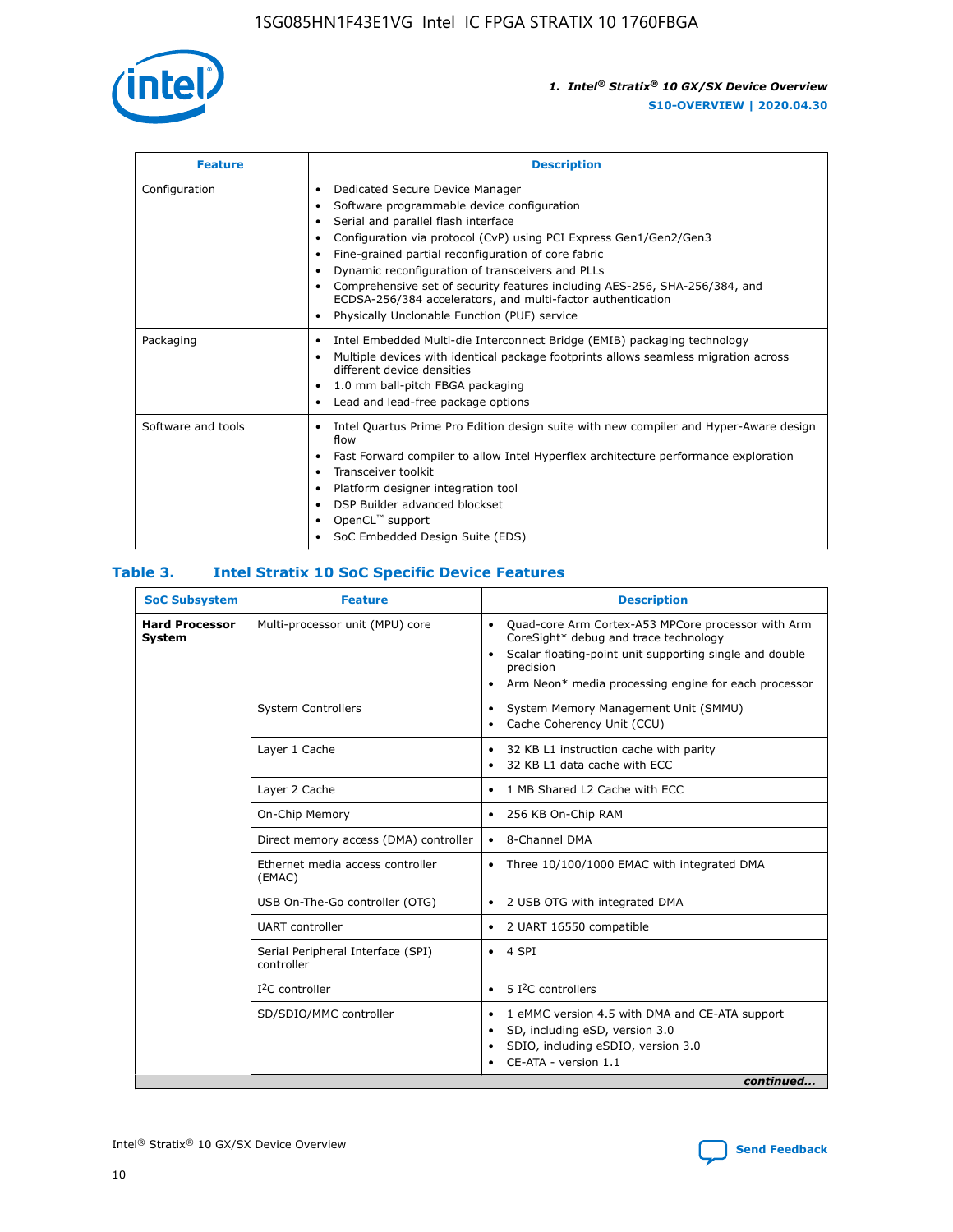

| <b>SoC Subsystem</b><br><b>Feature</b> |                            | <b>Description</b>                                                                               |
|----------------------------------------|----------------------------|--------------------------------------------------------------------------------------------------|
|                                        | NAND flash controller      | 1 ONFI 1.0, 8- and 16-bit support<br>٠                                                           |
|                                        | General-purpose I/O (GPIO) | Maximum of 48 software programmable GPIO<br>٠                                                    |
|                                        | Timers                     | 4 general-purpose timers<br>4 watchdog timers                                                    |
| <b>Secure Device</b><br>Manager        | Security                   | Secure boot<br>$\bullet$<br>Advanced Encryption Standard (AES) and authentication<br>(SHA/ECDSA) |
| External<br>Memory<br><b>Interface</b> | External Memory Interface  | Hard Memory Controller with DDR4 and DDR3<br>$\bullet$                                           |

### **1.4. Intel Stratix 10 Block Diagram**

### **Figure 2. Intel Stratix 10 FPGA and SoC Architecture Block Diagram**



HPS: Quad ARM Cortex-A53 Hard Processor System SDM: Secure Device Manager

## **1.5. Intel Stratix 10 FPGA and SoC Family Plan**

<sup>(2)</sup> The number of 27x27 multipliers is one-half the number of 18x19 multipliers.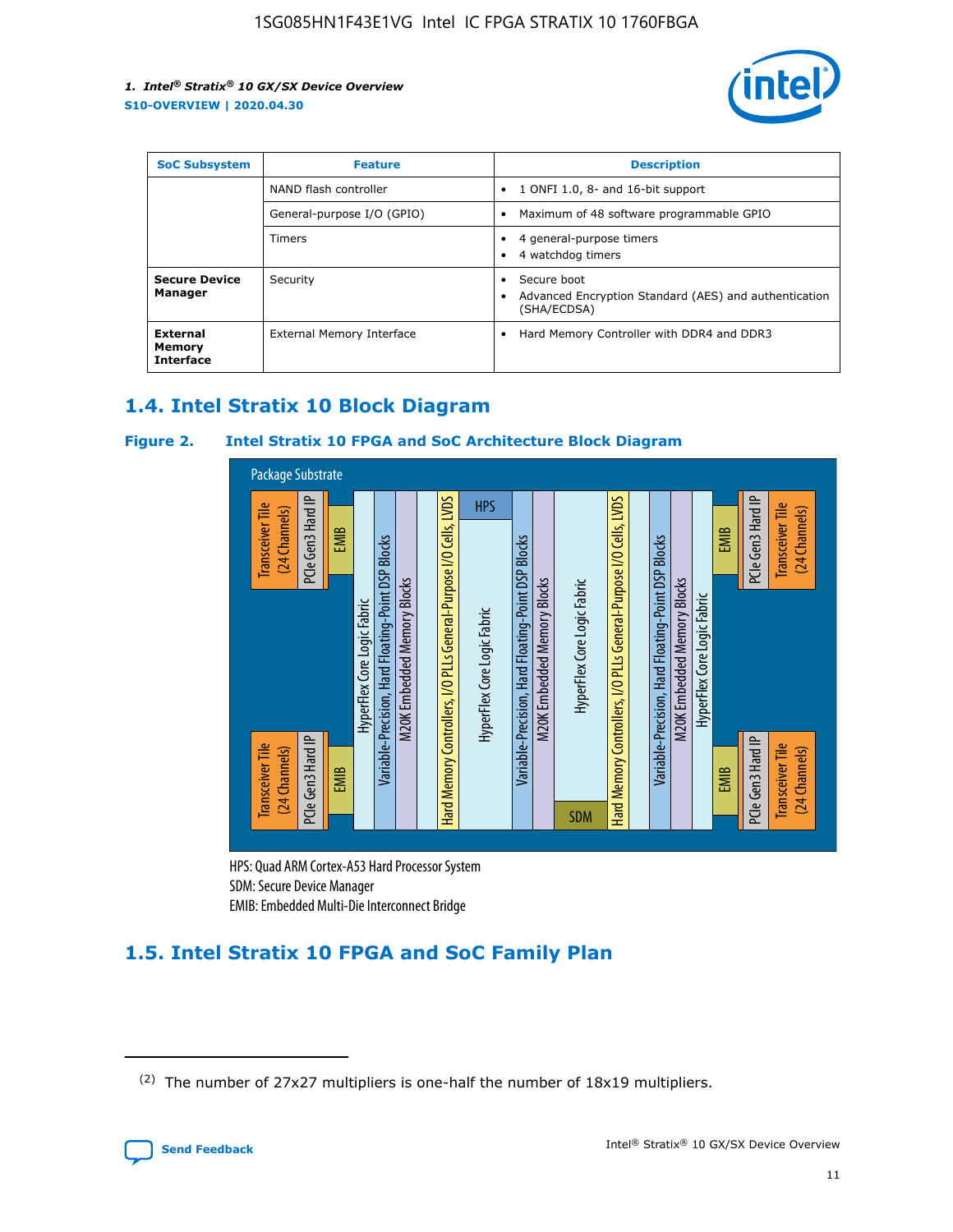

### **Table 4. Intel Stratix 10 GX/SX FPGA and SoC Family Plan—FPGA Core (part 1)**

| <b>Intel Stratix 10</b><br><b>GX/SX Device</b><br><b>Name</b> | <b>Logic Elements</b><br>(KLE) | <b>M20K Blocks</b> | <b>M20K Mbits</b> | <b>MLAB Counts</b> | <b>MLAB Mbits</b> | <b>18x19 Multi-</b><br>pliers <sup>(2)</sup> |
|---------------------------------------------------------------|--------------------------------|--------------------|-------------------|--------------------|-------------------|----------------------------------------------|
| GX 400/<br>SX 400                                             | 378                            | 1,537              | 30                | 3,276              | 2                 | 1,296                                        |
| GX 650/<br>SX 650                                             | 612                            | 2,489              | 49                | 5,364              | 3                 | 2,304                                        |
| GX 850/<br>SX 850                                             | 841                            | 3,477              | 68                | 7,124              | $\overline{4}$    | 4,032                                        |
| GX 1100/<br>SX 1100                                           | 1,325                          | 5,461              | 107               | 11,556             | $\overline{7}$    | 5,184                                        |
| GX 1650/<br>SX 1650                                           | 1,624                          | 5,851              | 114               | 13,764             | 8                 | 6,290                                        |
| GX 2100/<br>SX 2100                                           | 2,005                          | 6,501              | 127               | 17,316             | 11                | 7,488                                        |
| GX 2500/<br>SX 2500                                           | 2,422                          | 9,963              | 195               | 20,529             | 13                | 10,022                                       |
| GX 2800/<br>SX 2800                                           | 2,753                          | 11,721             | 229               | 23,796             | 15                | 11,520                                       |
| GX 1660                                                       | 1,679                          | 6,162              | 120               | 14,230             | 9                 | 6,652                                        |
| GX 2110                                                       | 2,073                          | 6,847              | 134               | 17,856             | 11                | 7,920                                        |
| <b>GX 10M</b>                                                 | 10,200                         | 12,950             | 253               | 87,984             | 55                | 6,912                                        |

#### **Table 5. Intel Stratix 10 GX/SX FPGA and SoC Family Plan—Interconnects, PLLs and Hard IP (part 2)**

| <b>Intel Stratix 10</b>            | <b>Interconnects</b> |                     | <b>PLLs</b>  |          | <b>Hard IP</b>                       |  |
|------------------------------------|----------------------|---------------------|--------------|----------|--------------------------------------|--|
| <b>GX/SX Device</b><br><b>Name</b> | <b>Maximum GPIOs</b> | <b>Maximum XCVR</b> | <b>fPLLs</b> | I/O PLLs | <b>PCIe Hard IP</b><br><b>Blocks</b> |  |
| GX 400/<br>SX 400                  | 374                  | 24                  | 8            | 8        | $\mathbf{1}$                         |  |
| GX 650/<br>SX 650                  | 392                  | 24                  | 8            | 8        | $\mathbf{1}$                         |  |
| GX 850/<br>SX 850                  | 688                  | 48                  | 16           | 16       | 2                                    |  |
| GX 1100/<br>SX 1100                | 688                  | 48                  | 16           | 16       | 2                                    |  |
| GX 1650/<br>SX 1650                | 704                  | 96                  | 32           | 24       | $\overline{4}$                       |  |
| GX 2100/<br>SX 2100                | 704                  | 96                  | 32           | 24       | $\overline{4}$                       |  |
| GX 2500/<br>SX 2500                | 1,160                | 96                  | 32           | 24       | $\overline{4}$                       |  |
| GX 2800/<br>SX 2800                | 1,160                | 96                  | 32           | 24       | $\overline{4}$                       |  |
| continued                          |                      |                     |              |          |                                      |  |

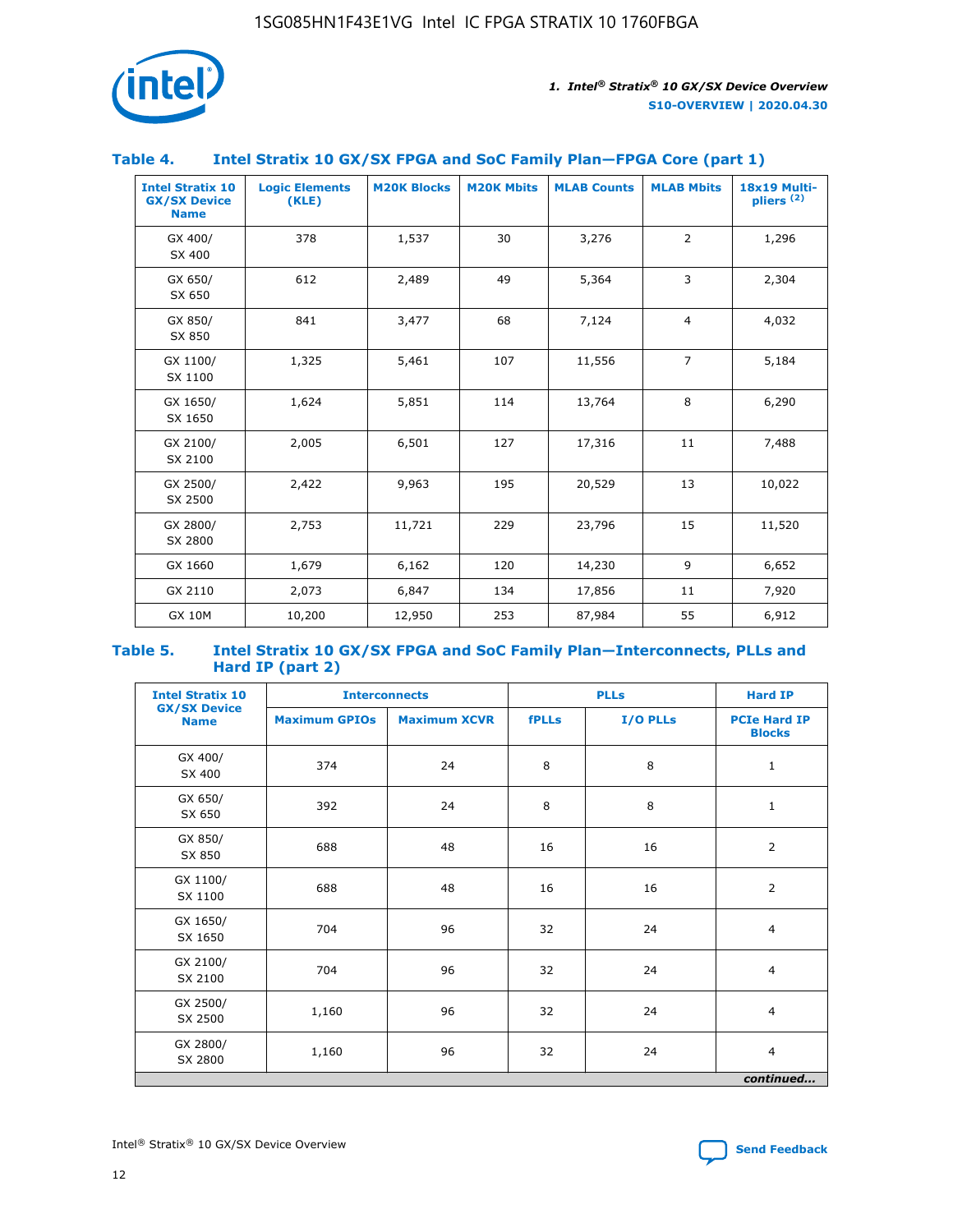

| <b>Intel Stratix 10</b>            | <b>Interconnects</b> |                     | <b>PLLs</b>  |                 | <b>Hard IP</b>                       |
|------------------------------------|----------------------|---------------------|--------------|-----------------|--------------------------------------|
| <b>GX/SX Device</b><br><b>Name</b> | <b>Maximum GPIOs</b> | <b>Maximum XCVR</b> | <b>fPLLs</b> | <b>I/O PLLs</b> | <b>PCIe Hard IP</b><br><b>Blocks</b> |
| GX 1660                            | 688                  | 48                  | 16           | 16              |                                      |
| GX 2110                            | 688                  | 48                  | 16           | 16              |                                      |
| <b>GX 10M</b>                      | 2,304                | 48                  | 24           | 48              | 4                                    |

### **Table 6. Intel Stratix 10 GX/SX FPGA and SoC Family Package Plan**

Cell legend: General Purpose I/Os, High-Voltage I/Os, LVDS Pairs, Transceivers (3) (4) (5) (6) (7) (8)

| <b>Intel Stratix 10</b><br><b>GX/SX Device</b><br><b>Name</b> | F1152<br><b>HF35</b><br>$(35x35 \text{ mm}^2)$ | <b>F1760</b><br><b>NF43</b><br>(42.5x42.5<br>$mm2$ ) | F2397<br><b>UF50</b><br>$(50x50 \text{ mm}^2)$ | F2912<br><b>HF55</b><br>$(55x55 \text{ mm}^2)$ | F4938<br><b>NF74</b><br>$(70x74)$ mm <sup>2</sup> |
|---------------------------------------------------------------|------------------------------------------------|------------------------------------------------------|------------------------------------------------|------------------------------------------------|---------------------------------------------------|
| GX 400/<br>SX 400                                             | 374, 56, 120, 24 <sup>(9)</sup>                | $\overline{\phantom{a}}$                             | $\overline{\phantom{a}}$                       |                                                |                                                   |
| GX 650/<br>SX 650                                             | 392, 8, 192, 24                                | ٠                                                    | $\overline{\phantom{a}}$                       |                                                |                                                   |
| GX 850/<br>SX 850                                             |                                                | 688, 16, 336, 48                                     |                                                |                                                |                                                   |
| GX 1100/<br>SX 1100                                           |                                                | 688, 16, 336, 48                                     |                                                |                                                |                                                   |
| GX 1650/<br>SX 1650                                           |                                                | 688, 16, 336, 48                                     | 704, 32, 336, 96                               |                                                |                                                   |
| GX 2100/<br>SX 2100                                           |                                                | 688, 16, 336, 48                                     | 704, 32, 336, 96                               | -                                              | ۰                                                 |
| GX 2500/<br>SX 2500                                           |                                                | 688, 16, 336, 48                                     | 704, 32, 336, 96                               | 1160, 8, 576, 24                               |                                                   |
| GX 2800/                                                      | $\overline{\phantom{a}}$                       | 688, 16, 336, 48                                     | 704, 32, 336, 96                               | 1160, 8, 576, 24                               | ٠<br>continued                                    |

- (3) All packages are ball grid arrays with 1.0 mm pitch.
- (4) High-Voltage I/O pins are used for 3 V and 2.5 V interfacing.
- $(5)$  Each LVDS pair can be configured as either a differential input or a differential output.
- (6) High-Voltage I/O pins and LVDS pairs are included in the General Purpose I/O count. Transceivers are counted separately.
- $(7)$  Each package column offers pin migration (common circuit board footprint) for all devices in the column.
- $(8)$  Intel Stratix 10 GX devices are pin migratable with Intel Stratix 10 SX devices in the same package.
- $(9)$  The Intel Stratix 10 SX/GX 400 device has a level shifter, and this imposes some restrictions on the number of LVDS pairs and I/O banks available (see "Intel Stratix 10 SX/GX 400 Device Level Shifter Details").

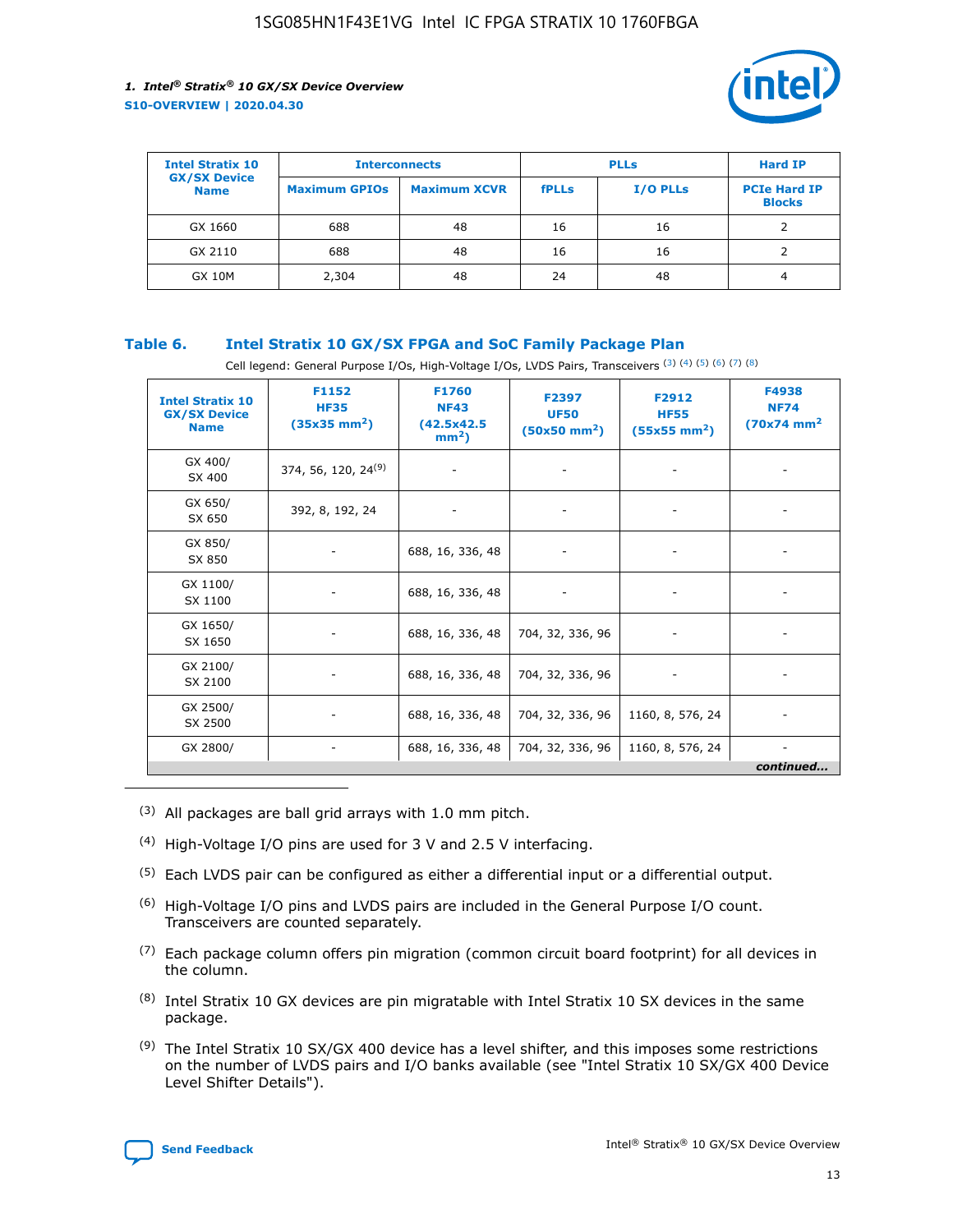

| <b>Intel Stratix 10</b><br><b>GX/SX Device</b><br><b>Name</b> | F1152<br><b>HF35</b><br>$(35x35)$ mm <sup>2</sup> ) | <b>F1760</b><br><b>NF43</b><br>(42.5x42.5<br>$mm2$ ) | F2397<br><b>UF50</b><br>$(50x50 \text{ mm}^2)$ | F2912<br><b>HF55</b><br>$(55x55$ mm <sup>2</sup> ) | F4938<br><b>NF74</b><br>$(70x74)$ mm <sup>2</sup> |
|---------------------------------------------------------------|-----------------------------------------------------|------------------------------------------------------|------------------------------------------------|----------------------------------------------------|---------------------------------------------------|
| SX 2800                                                       |                                                     |                                                      |                                                |                                                    |                                                   |
| GX 1660                                                       | ٠                                                   | 688, 16, 336, 48                                     | ٠                                              |                                                    |                                                   |
| GX 2110                                                       | -                                                   | 688, 16, 336, 48                                     | $\overline{\phantom{a}}$                       |                                                    |                                                   |
| <b>GX 10M</b>                                                 | ۰                                                   |                                                      |                                                |                                                    | 2304, 32, 1152,<br>48                             |





### **1.6. Intel Hyperflex Core Architecture**

Intel Stratix 10 FPGAs and SoCs are based on a core fabric featuring the new Intel Hyperflex core architecture. The Intel Hyperflex core architecture delivers 2X the clock frequency performance and up to 70% lower power compared to previous generation high-end FPGAs. Along with this performance breakthrough, the Intel Hyperflex core architecture delivers a number of advantages including:

- **Higher Throughput**—Capitalizes on 2X core clock frequency performance to obtain throughput breakthroughs
- **Improved Power Efficiency**—Uses reduced IP size, enabled by Intel Hyperflex, to consolidate designs which previously spanned multiple devices into a single device, thereby reducing power by up to 70% versus previous generation devices
- **Greater Design Functionality**—Uses faster clock frequency to reduce bus widths and reduce IP size, freeing up additional FPGA resources to add greater functionality
- **Increased Designer Productivity**—Boosts performance with less routing congestion and fewer design iterations using Hyper-Aware design tools, obtaining greater timing margin for more rapid timing closure

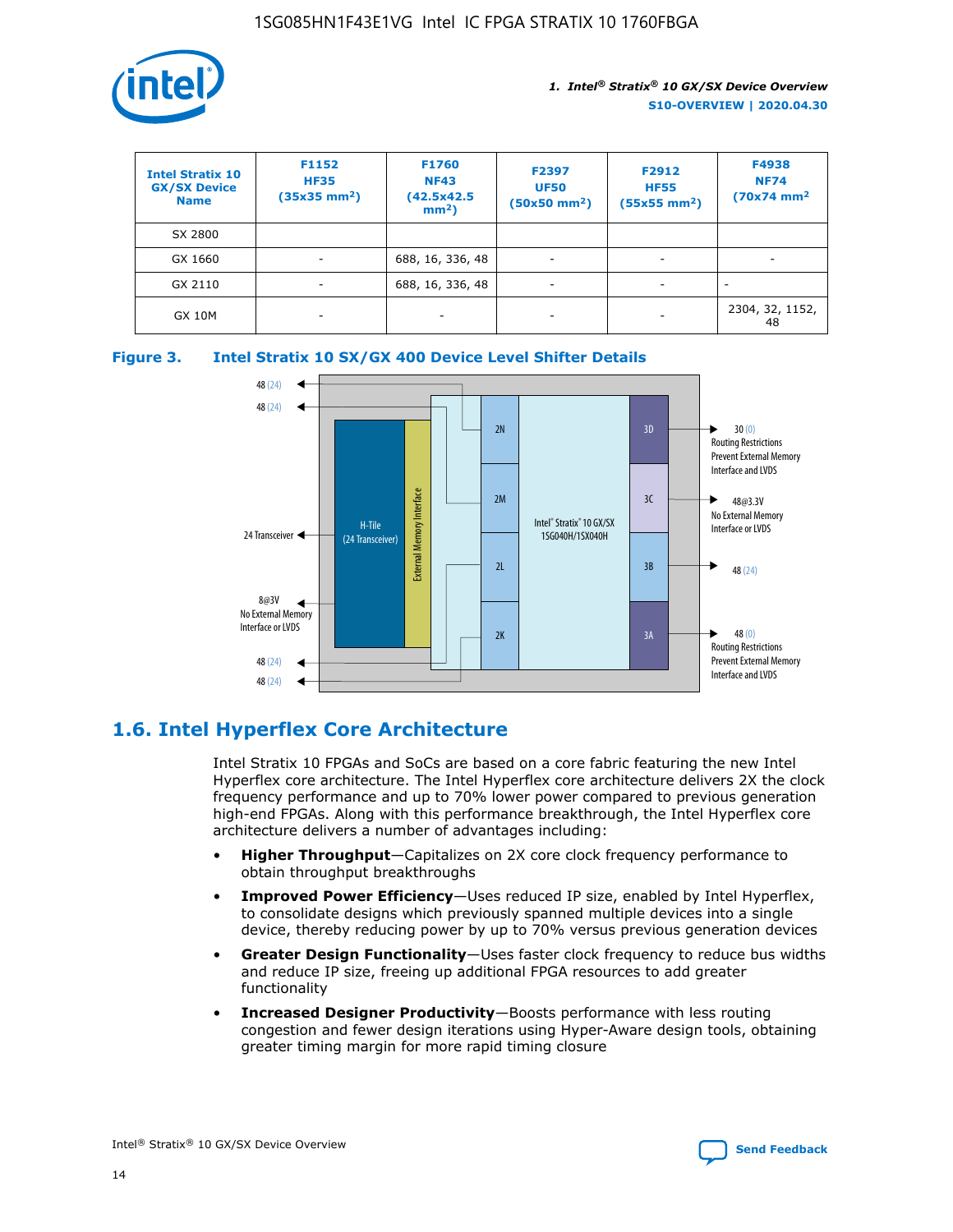

In addition to the traditional user registers found in the Adaptive Logic Modules (ALM), the Intel Hyperflex core architecture introduces additional bypassable registers everywhere throughout the fabric of the FPGA. These additional registers, called Hyper-Registers are available on every interconnect routing segment and at the inputs of all functional blocks.

#### **Figure 4. Bypassable Hyper-Register**



The Hyper-Registers enable the following key design techniques to achieve the 2X core performance increases:

- Fine grain Hyper-Retiming to eliminate critical paths
- Zero latency Hyper-Pipelining to eliminate routing delays
- Flexible Hyper-Optimization for best-in-class performance

By implementing these techniques in your design, the Hyper-Aware design tools automatically make use of the Hyper-Registers to achieve maximum core clock frequency.



### **Figure 5. Intel Hyperflex Core Architecture**

New Hyper-Registers throughout the core fabric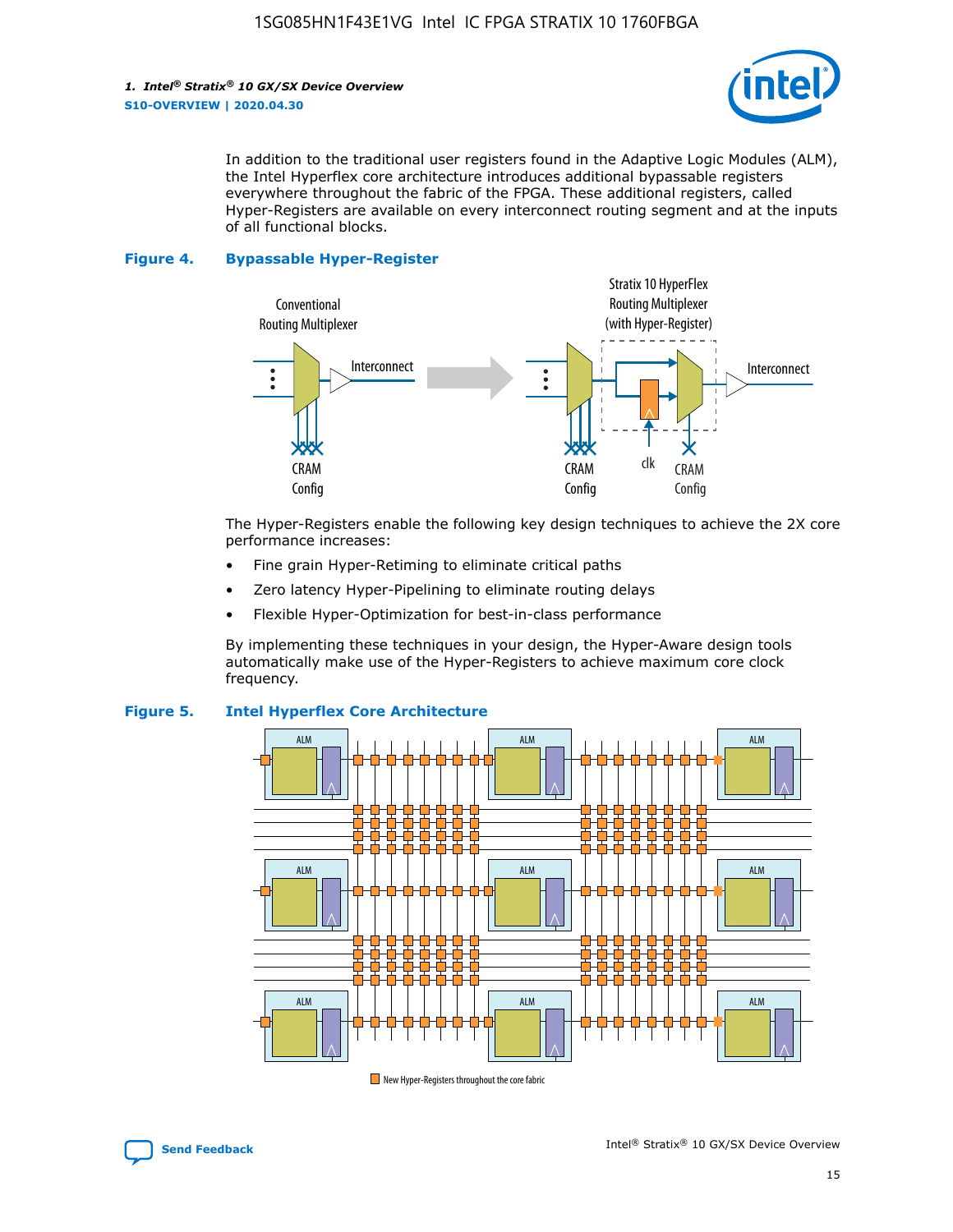

### **1.7. Heterogeneous 3D SiP Transceiver Tiles**

Intel Stratix 10 FPGAs and SoCs feature power efficient, high bandwidth, low latency transceivers. The transceivers are implemented on heterogeneous 3D System-in-Package (SiP) transceiver tiles, each containing 24 full-duplex transceiver channels. In addition to providing a high-performance transceiver solution to meet current connectivity needs, this allows for future flexibility and scalability as data rates, modulation schemes, and protocol IPs evolve.

### **Figure 6. Monolithic Core Fabric and Heterogeneous 3D SiP Transceiver Tiles**



### **Figure 7. Dual Core Fabric and Heterogeneous 3D SiP Transceiver Tiles (for the Intel Stratix 10 GX 10M Variant Only)**



Each transceiver tile contains:

- 24 full-duplex transceiver channels (PMA and PCS) $(10)$
- Reference clock distribution network
- Transmit PLLs
- High-speed clocking and bonding networks
- One instance of PCI Express hard IP

 $(10)$  12 full-duplex transceiver channels for the Intel Stratix 10 GX 10M variant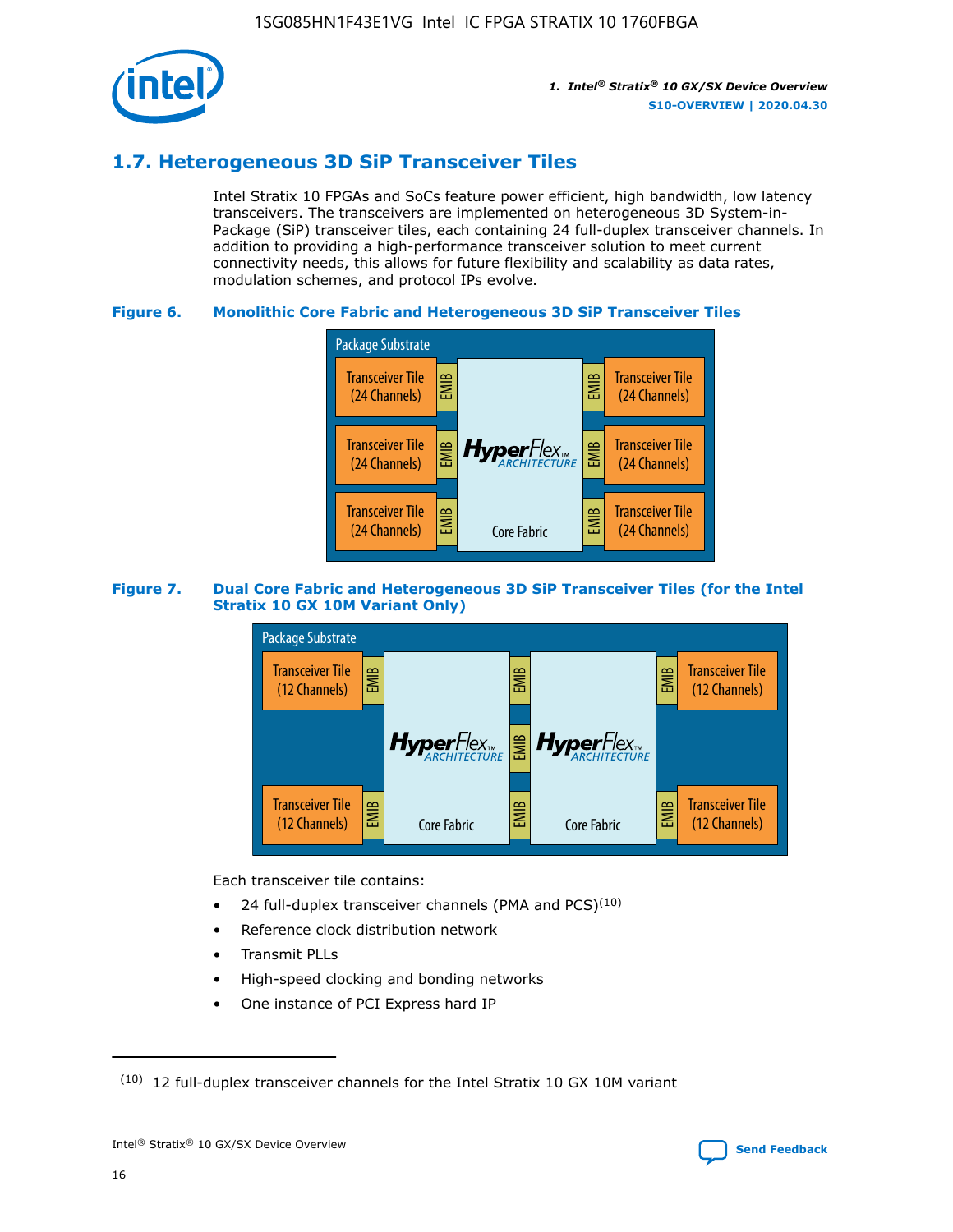



### **Figure 8. Heterogeneous 3D SiP Transceiver Tile Architecture**

### **1.8. Intel Stratix 10 Transceivers**

Intel Stratix 10 devices offer up to 96 total full-duplex transceiver channels. These channels provide continuous data rates from 1 Gbps to 28.3 Gbps for chip-to-chip, chip-to-module, and backplane applications. In each device,two thirds of the transceivers can be configured up to the maximum data rate of 28.3 Gbps to drive 100G interfaces and C form-factor pluggable CFP2/CFP4 optical modules. For longerreach backplane driving applications, advanced adaptive equalization circuits are used to equalize over 30 dB of system loss.

All transceiver channels feature a dedicated Physical Medium Attachment (PMA) and a hardened Physical Coding Sublayer (PCS).

- The PMA provides primary interfacing capabilities to physical channels.
- The PCS typically handles encoding/decoding, word alignment, and other preprocessing functions before transferring data to the FPGA core fabric.

Within each transceiver tile, the transceivers are arranged in four banks of six PMA-PCS groups. A wide variety of bonded and non-bonded data rate configurations are possible within each bank, and within each tile, using a highly configurable clock distribution network.

### **1.8.1. PMA Features**

PMA channels are comprised of transmitter (TX), receiver (RX), and high speed clocking resources.

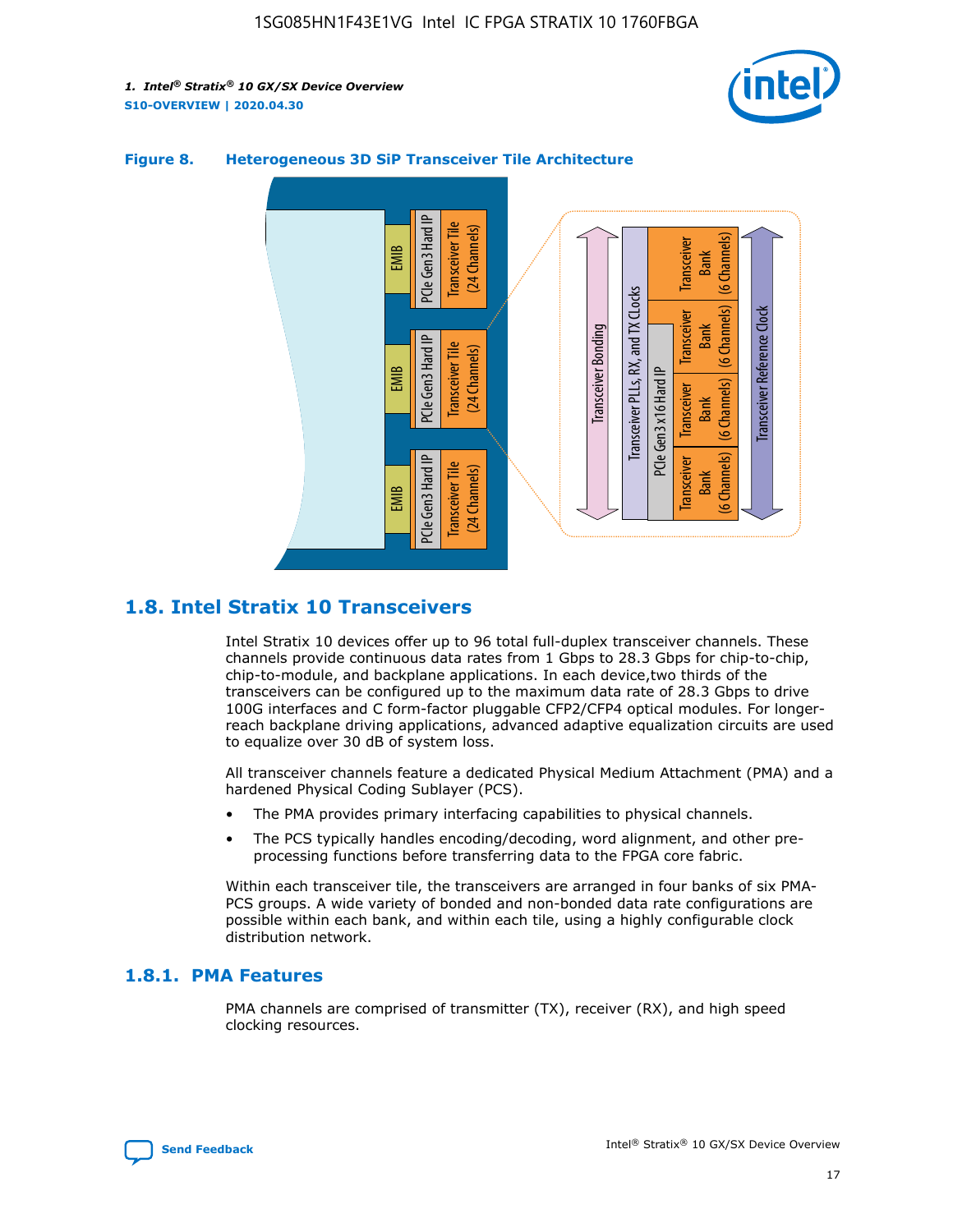

Intel Stratix 10 device features provide exceptional signal integrity at data rates up to 28.3 Gbps. Clocking options include ultra-low jitter LC tank-based (ATX) PLLs with optional fractional synthesis capability, channel PLLs operating as clock multiplier units (CMUs), and fractional synthesis PLLs (fPLLs).

- **ATX PLL**—can be configured in integer mode, or optionally, in a new fractional synthesis mode. Each ATX PLL spans the full frequency range of the supported data rate range providing a stable, flexible clock source with the lowest jitter.
- **CMU PLL**—when not being used as a transceiver, select PMA channels can be configured as channel PLLs operating as CMUs to provide an additional master clock source within the transceiver bank.
- **fPLL**—In addition, dedicated fPLLs are available with precision frequency synthesis capabilities. fPLLs can be used to synthesize multiple clock frequencies from a single reference clock source and replace multiple reference oscillators for multiprotocol and multi-rate applications.

On the receiver side, each PMA has an independent channel PLL that allows analog tracking for clock-data recovery. Each PMA also has advanced equalization circuits that compensate for transmission losses across a wide frequency spectrum.

- **Variable Gain Amplifier (VGA)**—to optimize the receiver's dynamic range
- **Continuous Time Linear Equalizer (CTLE)**—to compensate for channel losses with lowest power dissipation
- **Decision Feedback Equalizer (DFE)**—to provide additional equalization capability on backplanes even in the presence of crosstalk and reflections
- **On-Die Instrumentation (ODI)**—to provide on-chip eye monitoring capabilities (Eye Viewer). This capability helps to optimize link equalization parameters during board bring-up and supports in-system link diagnostics and equalization margin testing

#### **Figure 9. Intel Stratix 10 Receiver Block Features**



All link equalization parameters feature automatic adaptation using the new Advanced Digital Adaptive Parametric Tuning (ADAPT) circuit. This circuit is used to dynamically set DFE tap weights, adjust CTLE parameters, and optimize VGA gain and threshold voltage. Finally, optimal and consistent signal integrity is ensured by using the new



Intel<sup>®</sup> Stratix<sup>®</sup> 10 GX/SX Device Overview **[Send Feedback](mailto:FPGAtechdocfeedback@intel.com?subject=Feedback%20on%20Intel%20Stratix%2010%20GX/SX%20Device%20Overview%20(S10-OVERVIEW%202020.04.30)&body=We%20appreciate%20your%20feedback.%20In%20your%20comments,%20also%20specify%20the%20page%20number%20or%20paragraph.%20Thank%20you.)** Send Feedback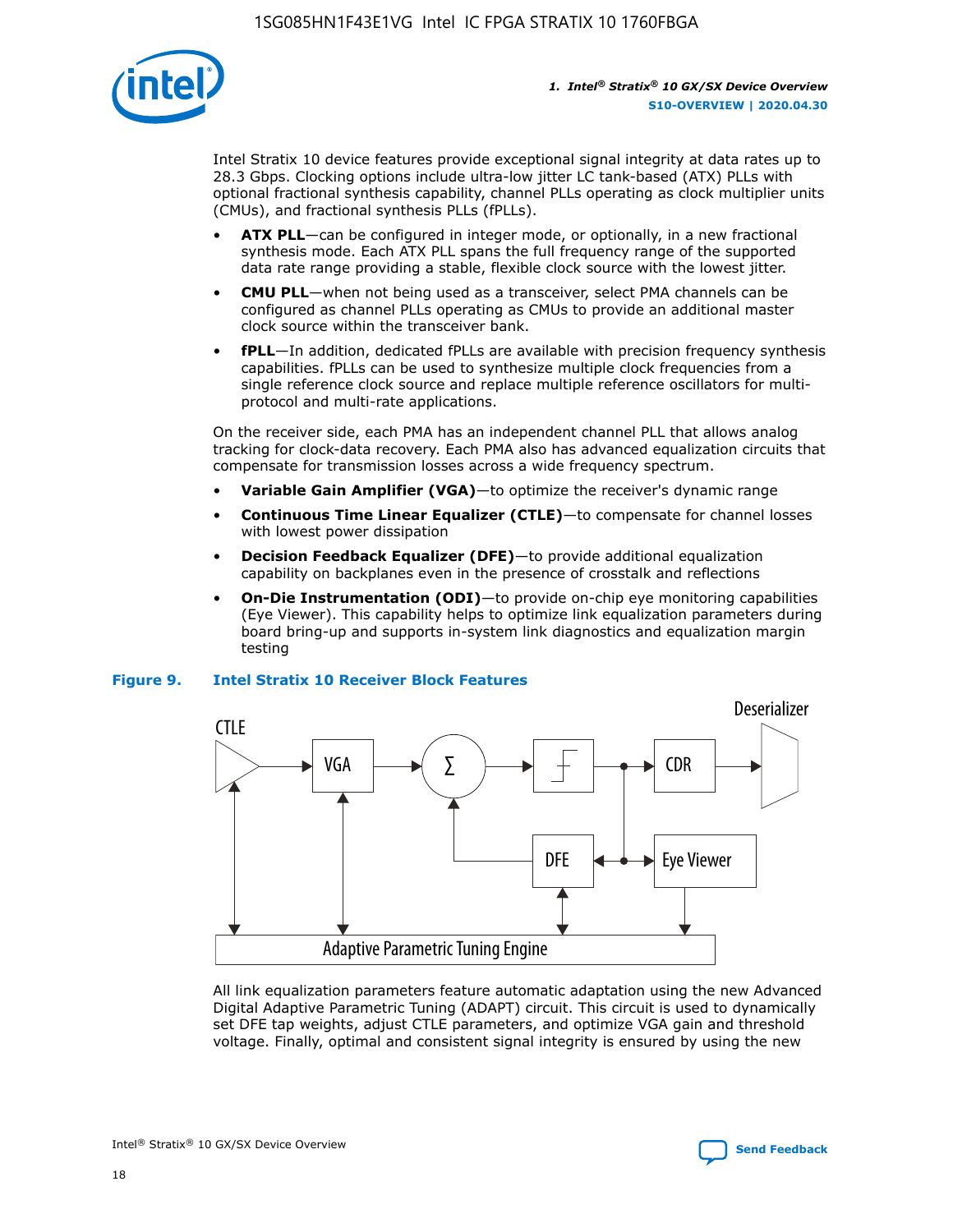

hardened Precision Signal Integrity Calibration Engine (PreSICE) to automatically calibrate all transceiver circuit blocks on power-up. This gives the most link margin and ensures robust, reliable, and error-free operation.

#### **Table 7. Transceiver PMA Features**

| <b>Feature</b>                                                       | <b>Capability</b>                                                                                                                                                                                         |
|----------------------------------------------------------------------|-----------------------------------------------------------------------------------------------------------------------------------------------------------------------------------------------------------|
| Chip-to-Chip Data Rates                                              | 1 Gbps (11) to 28.3 Gbps (Intel Stratix 10 GX/SX devices)                                                                                                                                                 |
| <b>Backplane Support</b>                                             | Drive backplanes at data rates up to 28.3 Gbps, including 10GBASE-KR compliance                                                                                                                           |
| Optical Module Support                                               | SFP+/SFP, XFP, CXP, QSFP/QSFP28, QSFPDD, CFP/CFP2/CFP4                                                                                                                                                    |
| Cable Driving Support                                                | SFP+ Direct Attach, PCI Express over cable, eSATA                                                                                                                                                         |
| <b>Transmit Pre-Emphasis</b>                                         | 5-tap transmit pre-emphasis and de-emphasis to compensate for system channel loss                                                                                                                         |
| Continuous Time Linear<br>Equalizer (CTLE)                           | Dual mode, high-gain, and high-data rate, linear receive equalization to compensate for<br>system channel loss                                                                                            |
| Decision Feedback Equalizer<br>(DFE)                                 | 15 fixed tap DFE to equalize backplane channel loss in the presence of crosstalk and noisy<br>environments                                                                                                |
| Advanced Digital Adaptive<br>Parametric Tuning (ADAPT)               | Fully digital adaptation engine to automatically adjust all link equalization parameters-<br>including CTLE, DFE, and VGA blocks-that provide optimal link margin without intervention<br>from user logic |
| Precision Signal Integrity<br>Calibration Engine (PreSICE)           | Hardened calibration controller to quickly calibrate all transceiver control parameters on<br>power-up, which provides the optimal signal integrity and jitter performance                                |
| <b>ATX Transmit PLLs</b>                                             | Low jitter ATX (inductor-capacitor) transmit PLLs with continuous tuning range to cover a<br>wide range of standard and proprietary protocols, with optional fractional frequency<br>synthesis capability |
| <b>Fractional PLLs</b>                                               | On-chip fractional frequency synthesizers to replace on-board crystal oscillators and reduce<br>system cost                                                                                               |
| Digitally Assisted Analog<br>CDR.                                    | Superior jitter tolerance with fast lock time                                                                                                                                                             |
| On-Die Instrumentation-<br>Eye Viewer and Jitter Margin<br>Tool      | Simplify board bring-up, debug, and diagnostics with non-intrusive, high-resolution eye<br>monitoring (Eye Viewer). Also inject jitter from transmitter to test link margin in system.                    |
| Dynamic Reconfiguration                                              | Allows for independent control of each transceiver channel Avalon memory-mapped<br>interface for the most transceiver flexibility.                                                                        |
| Multiple PCS-PMA and PCS-<br>Core to FPGA fabric interface<br>widths | 8, 10, 16, 20, 32, 40, or 64 bit interface widths for flexibility of deserialization width,<br>encoding, and reduced latency                                                                              |

### **1.8.2. PCS Features**

Intel Stratix 10 PMA channels interface with core logic through configurable and bypassable PCS interface layers.

The PCS contains multiple gearbox implementations to decouple the PMA and PCS interface widths. This feature provides the flexibility to implement a wide range of applications with 8, 10, 16, 20, 32, 40, or 64 bit interface width between each transceiver and the core logic.

<sup>(11)</sup> Stratix 10 transceivers can support data rates below 1 Gbps with over sampling.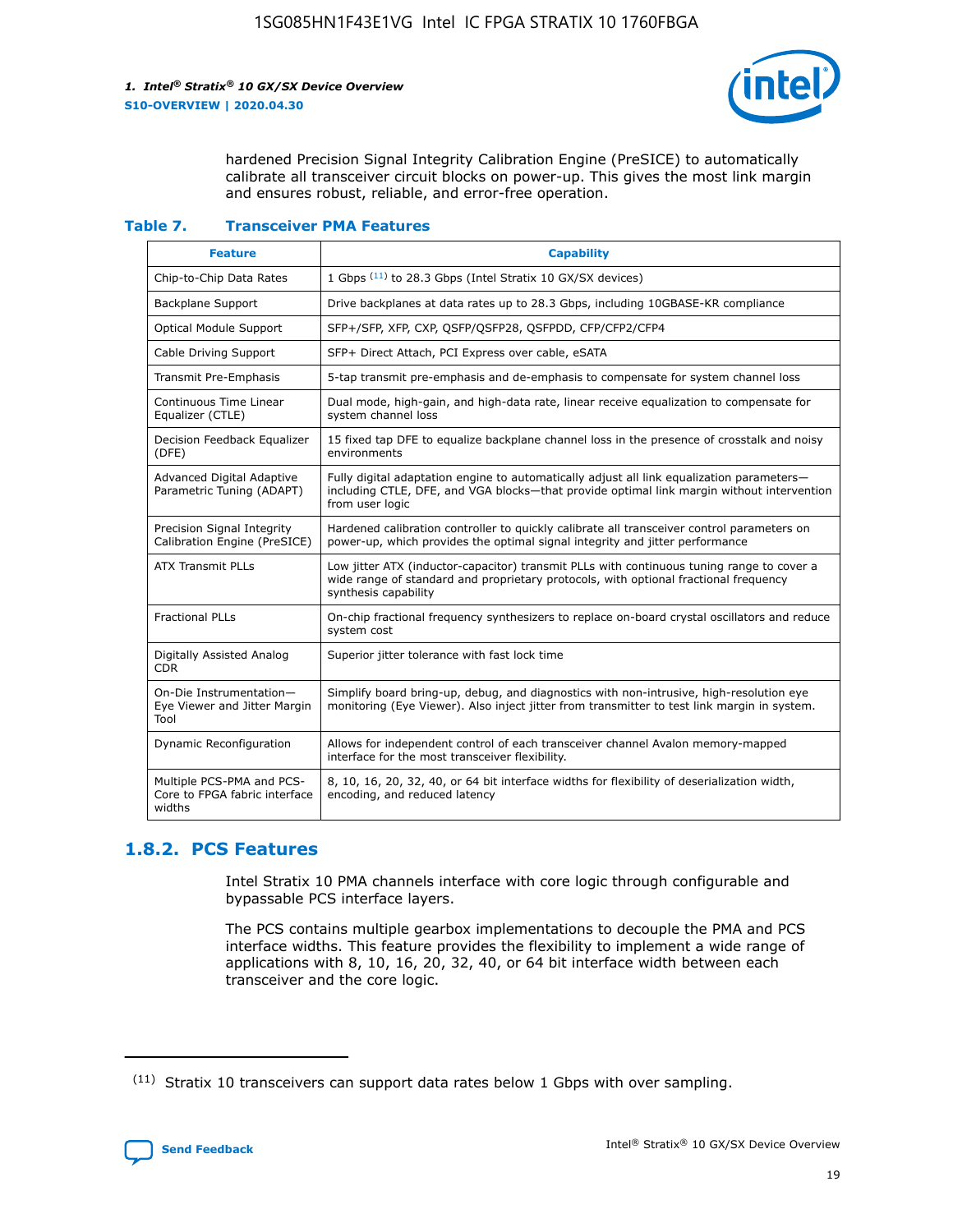

The PCS also contains hard IP to support a variety of standard and proprietary protocols across a wide range of data rates and encoding schemes. The Standard PCS mode provides support for 8B/10B encoded applications up to 12.5 Gbps. The Enhanced PCS mode supports 64B/66B and 64B/67B encoded applications up to 17.4 Gbps. The enhanced PCS mode also includes an integrated 10GBASE-KR/40GBASE-KR4 Forward Error Correction (FEC) circuit. For highly customized implementations, a PCS Direct mode provides an interface up to 64 bits wide to allow for custom encoding and support for data rates up to 28.3 Gbps.

For more information about the PCS-Core interface or the double rate transfer mode, refer to the *Intel Stratix 10 L- and H-Tile Transceiver PHY User Guide*, and the *Intel Stratix 10 E-Tile Transceiver PHY User Guide*.

| <b>PCS Protocol</b><br><b>Support</b>           | <b>Data Rate (Gbps)</b> | <b>Transmitter Data Path</b>                                                                                                                                              | <b>Receiver Data Path</b>                                                                                                                                                                                      |
|-------------------------------------------------|-------------------------|---------------------------------------------------------------------------------------------------------------------------------------------------------------------------|----------------------------------------------------------------------------------------------------------------------------------------------------------------------------------------------------------------|
| Standard PCS                                    | 1 to 12.5               | Phase compensation FIFO, byte<br>serializer, 8B/10B encoder, bit-slipper,<br>channel bonding                                                                              | Rate match FIFO, word-aligner, 8B/10B<br>decoder, byte deserializer, byte<br>ordering                                                                                                                          |
| PCI Express<br>Gen1/Gen2 x1,<br>x2, x4, x8, x16 | $2.5$ and $5.0$         | Same as Standard PCS plus PIPE 2.0<br>interface to core                                                                                                                   | Same as Standard PCS plus PIPE 2.0<br>interface to core                                                                                                                                                        |
| PCI Express Gen3<br>x1, x2, x4, x8,<br>x16      | 8.0                     | Phase compensation FIFO, byte<br>serializer, encoder, scrambler, bit-<br>slipper, gear box, channel bonding, and<br>PIPE 3.0 interface to core, auto speed<br>negotiation | Rate match FIFO (0-600 ppm mode),<br>word-aligner, decoder, descrambler,<br>phase compensation FIFO, block sync,<br>byte deserializer, byte ordering, PIPE<br>3.0 interface to core, auto speed<br>negotiation |
| CPRI                                            | 0.6144 to 9.8           | Same as Standard PCS plus<br>deterministic latency serialization                                                                                                          | Same as Standard PCS plus<br>deterministic latency deserialization                                                                                                                                             |
| <b>Enhanced PCS</b>                             | 2.5 to 17.4             | FIFO, channel bonding, bit-slipper, and<br>gear box                                                                                                                       | FIFO, block sync, bit-slipper, and gear<br>box                                                                                                                                                                 |
| 10GBASE-R                                       | 10.3125                 | FIFO, 64B/66B encoder, scrambler,<br>FEC, and gear box                                                                                                                    | FIFO, 64B/66B decoder, descrambler,<br>block sync, FEC, and gear box                                                                                                                                           |
| Interlaken                                      | 4.9 to 17.4             | FIFO, channel bonding, frame<br>generator, CRC-32 generator,<br>scrambler, disparity generator, bit-<br>slipper, and gear box                                             | FIFO, CRC-32 checker, frame sync,<br>descrambler, disparity checker, block<br>sync, and gear box                                                                                                               |
| SFI-S/SFI-5.2                                   | 11.3                    | FIFO, channel bonding, bit-slipper, and<br>gear box                                                                                                                       | FIFO, bit-slipper, and gear box                                                                                                                                                                                |
| <b>IEEE 1588</b>                                | 1.25 to 10.3125         | FIFO (fixed latency), 64B/66B encoder,<br>scrambler, and gear box                                                                                                         | FIFO (fixed latency), 64B/66B decoder,<br>descrambler, block sync, and gear box                                                                                                                                |
| SDI                                             | up to 12.5              | FIFO and gear box                                                                                                                                                         | FIFO, bit-slipper, and gear box                                                                                                                                                                                |
| GigE                                            | 1.25                    | Same as Standard PCS plus GigE state<br>machine                                                                                                                           | Same as Standard PCS plus GigE state<br>machine                                                                                                                                                                |
| <b>PCS Direct</b>                               | up to 28.3              | Custom                                                                                                                                                                    | Custom                                                                                                                                                                                                         |

### **Table 8. Transceiver PCS Features**

#### **Related Information**

[Intel Stratix 10 L- and H-Tile Transceiver PHY User Guide](https://www.altera.com/documentation/wry1479165198810.html)

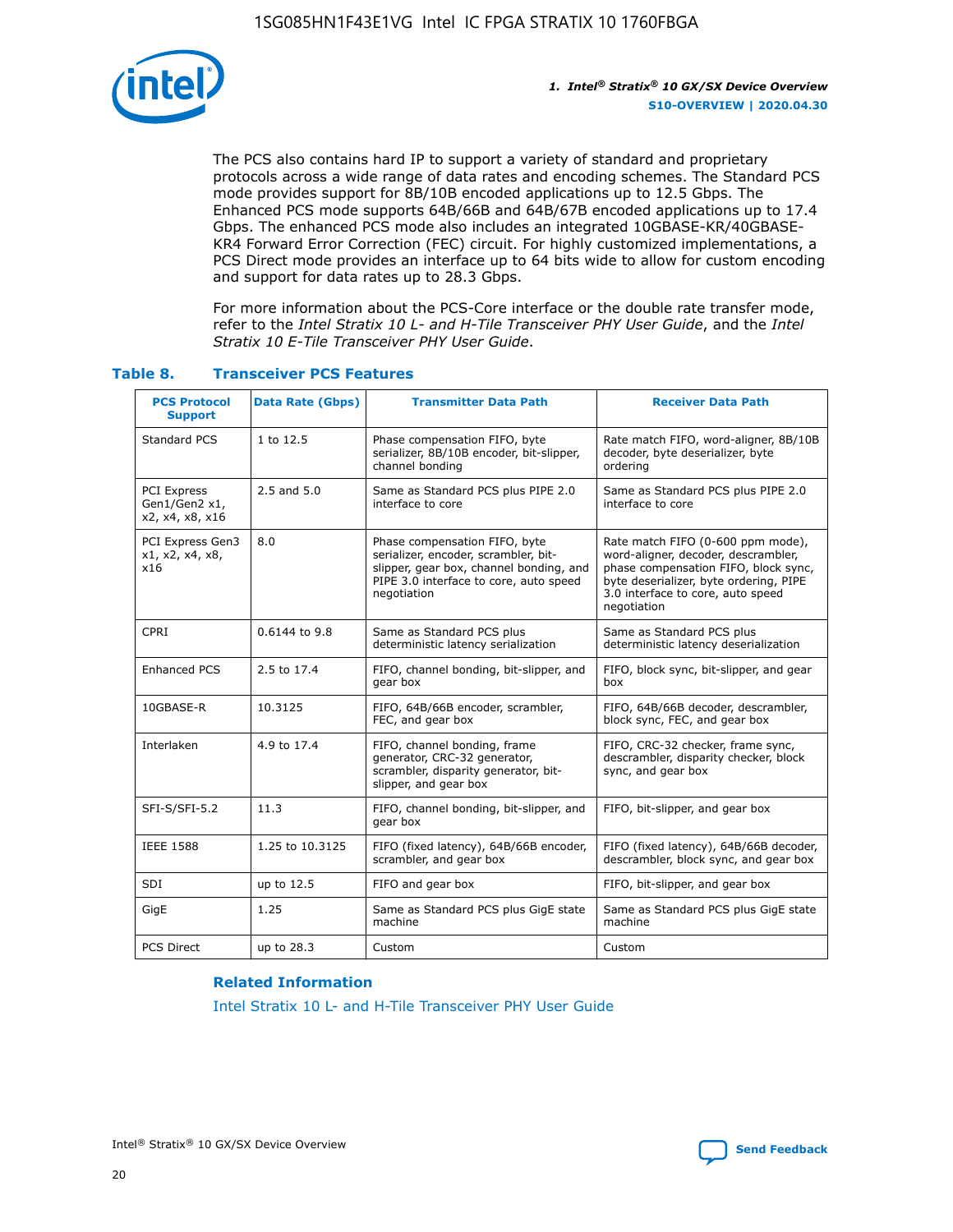

### **1.9. PCI Express Gen1/Gen2/Gen3 Hard IP**

Intel Stratix 10 devices contain embedded PCI Express hard IP designed for performance, ease-of-use, increased functionality, and designer productivity.

The PCI Express hard IP consists of the PHY, Data Link, and Transaction layers. It also supports PCI Express Gen1/Gen2/Gen3 end point and root port, in x1/x2/x4/x8/x16 lane configurations. The PCI Express hard IP is capable of operating independently from the core logic (autonomous mode). This feature allows the PCI Express link to power up and complete link training in less than 100 ms, while the rest of the device is still in the process of being configured. The hard IP also provides added functionality, which makes it easier to support emerging features such as Single Root I/O Virtualization (SR-IOV) and optional protocol extensions.

The PCI Express hard IP has improved end-to-end data path protection using Error Checking and Correction (ECC). In addition, the hard IP supports configuration of the device via protocol (CvP) across the PCI Express bus at Gen1/Gen2/Gen3 rates.

### **1.10. Interlaken PCS Hard IP**

Intel Stratix 10 devices have integrated Interlaken PCS hard IP supporting rates up to 17.4 Gbps per lane.

The Interlaken PCS hard IP is based on the proven functionality of the PCS developed for Intel's previous generation FPGAs, which has demonstrated interoperability with Interlaken ASSP vendors and third-party IP suppliers. The Interlaken PCS hard IP is present in every transceiver channel in Intel Stratix 10 devices.

### **1.11. 10G Ethernet Hard IP**

Intel Stratix 10 devices include IEEE 802.3 10-Gbps Ethernet (10GbE) compliant 10GBASE-R PCS and PMA hard IP. The scalable 10GbE hard IP supports multiple independent 10GbE ports while using a single PLL for all the 10GBASE-R PCS instantiations, which saves on core logic resources and clock networks.

The integrated serial transceivers simplify multi-port 10GbE systems compared to 10 GbE Attachment Unit Interface (XAUI) interfaces that require an external XAUI-to-10G PHY. Furthermore, the integrated transceivers incorporate signal conditioning circuits, which enable direct connection to standard 10G XFP and SFP+ pluggable optical modules. The transceivers also support backplane Ethernet applications and include a hard 10GBASE-KR/40GBASE-KR4 Forward Error Correction (FEC) circuit that can be used for both 10G and 40G applications. The integrated 10G Ethernet hard IP and 10G transceivers save external PHY cost, board space and system power. The 10G Ethernet PCS hard IP and 10GBASE-KR FEC are present in every transceiver channel.

### **1.12. External Memory and General Purpose I/O**

Intel Stratix 10 devices offer substantial external memory bandwidth, with up to ten 72 bit wide DDR4 memory interfaces running at up to 2666 Mbps. For external memory interface and LVDS restrictions, see [AN 906: Intel Stratix 10 GX 400, SX 400,](https://www.intel.com/content/www/us/en/programmable/documentation/sjf1574667190623.html#bft1574667627484) [and TX 400 Routing and Designing Floorplan Guidelines.](https://www.intel.com/content/www/us/en/programmable/documentation/sjf1574667190623.html#bft1574667627484)

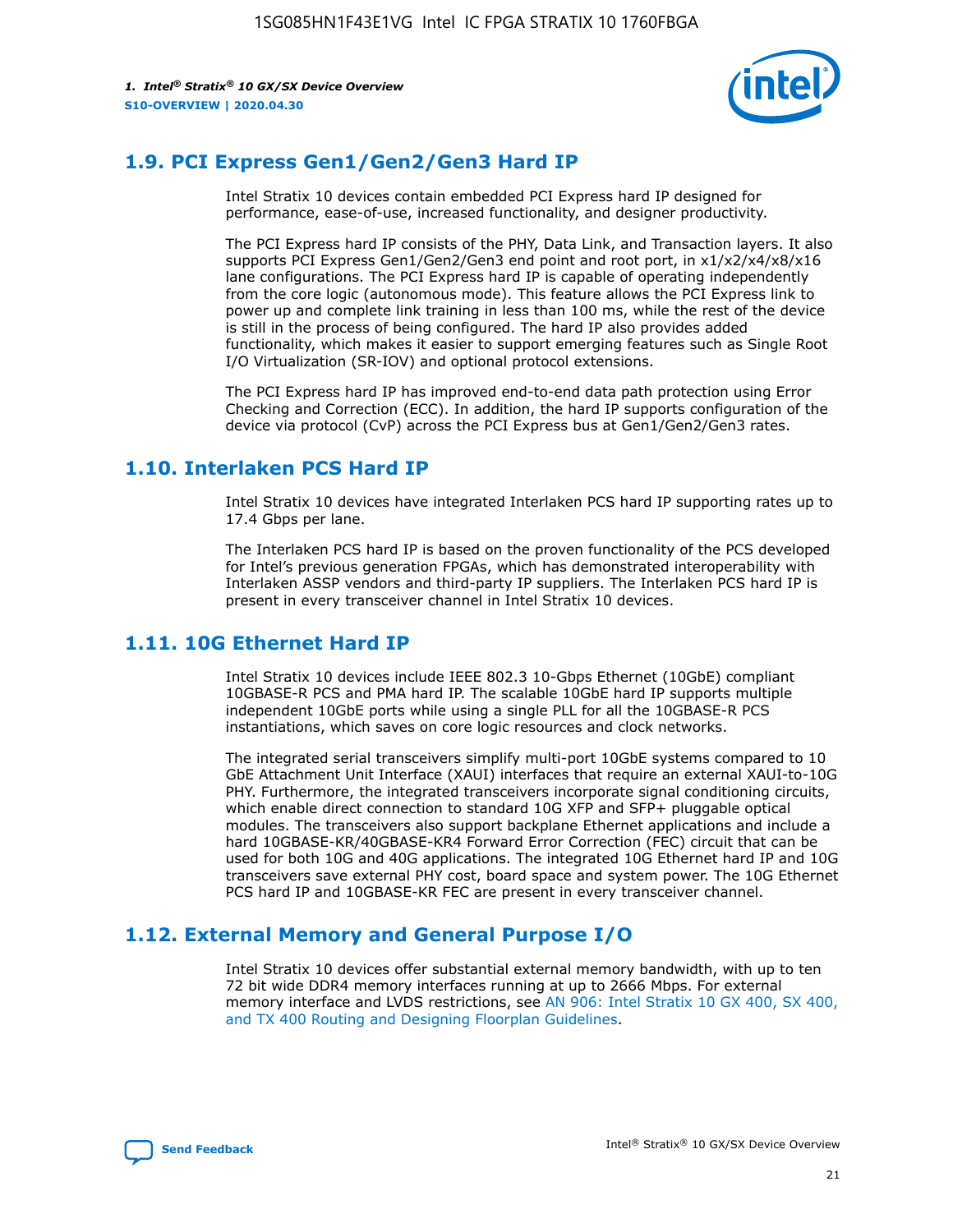

This bandwidth is provided along with the ease of design, lower power, and resource efficiencies of hardened high-performance memory controllers. The external memory interfaces can be configured up to a maximum width of 144 bits when using either hard or soft memory controllers.

#### **Figure 10. Hard Memory Controller**



Each I/O bank contains 48 general purpose I/Os and a high-efficiency hard memory controller capable of supporting many different memory types, each with different performance capabilities. The hard memory controller is also capable of being bypassed and replaced by a soft controller implemented in user logic. The I/Os each have a hardened double data rate (DDR) read/write path (PHY) capable of performing key memory interface functionality such as:

- Read/write leveling
- FIFO buffering to lower latency and improve margin
- Timing calibration
- On-chip termination

The timing calibration is aided by the inclusion of hard microcontrollers based on Intel's Nios® II technology, specifically tailored to control the calibration of multiple memory interfaces. This calibration allows the Intel Stratix 10 device to compensate for any changes in process, voltage, or temperature either within the Intel Stratix 10 device itself, or within the external memory device. The advanced calibration algorithms ensure maximum bandwidth and robust timing margin across all operating conditions.

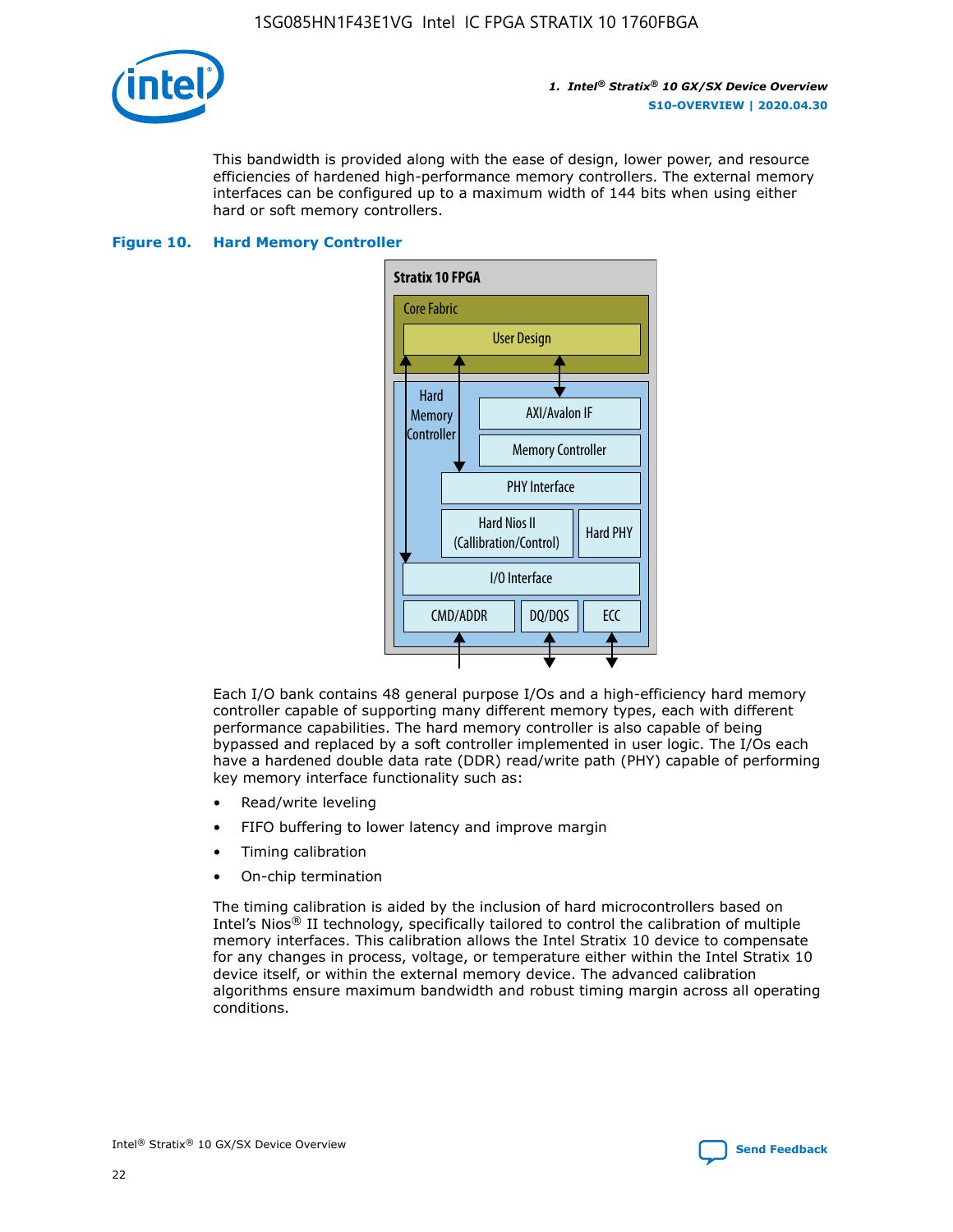

#### **Table 9. External Memory Interface Performance**

The listed speeds are for the 1-rank case.

| <b>Interface</b> | <b>Controller Type</b> | <b>Performance</b><br>(maximum rate possible) |
|------------------|------------------------|-----------------------------------------------|
| DDR4             | Hard                   | 2666 Mbps                                     |
| DDR <sub>3</sub> | Hard                   | 2133 Mbps                                     |
| QDRII+           | Soft                   | 1,100 Mtps                                    |
| QDRII+ Xtreme    | Soft                   | 1,266 Mtps                                    |
| <b>ODRIV</b>     | Soft                   | 2,133 Mtps                                    |
| RLDRAM III       | Soft                   | 2400 Mbps                                     |
| <b>RLDRAM II</b> | Soft                   | 533 Mbps                                      |

In addition to parallel memory interfaces, Intel Stratix 10 devices support serial memory technologies such as the Hybrid Memory Cube (HMC). The HMC is supported by the Intel Stratix 10 high-speed serial transceivers, which connect up to four HMC links, with each link running at data rates of 15 Gbps (HMC short reach specification).

Intel Stratix 10 devices also feature general purpose I/Os capable of supporting a wide range of single-ended and differential I/O interfaces. LVDS rates up to 1.6 Gbps are supported, with each pair of pins having both a differential driver and a differential input buffer. This enables configurable direction for each LVDS pair.

### **1.13. Adaptive Logic Module (ALM)**

Intel Stratix 10 devices use a similar adaptive logic module (ALM) as the previous generation Intel Arria 10 and Stratix V FPGAs, allowing for efficient implementation of logic functions and easy conversion of IP between the devices.

The ALM block diagram shown in the following figure has eight inputs with a fracturable look-up table (LUT), two dedicated embedded adders, and four dedicated registers.

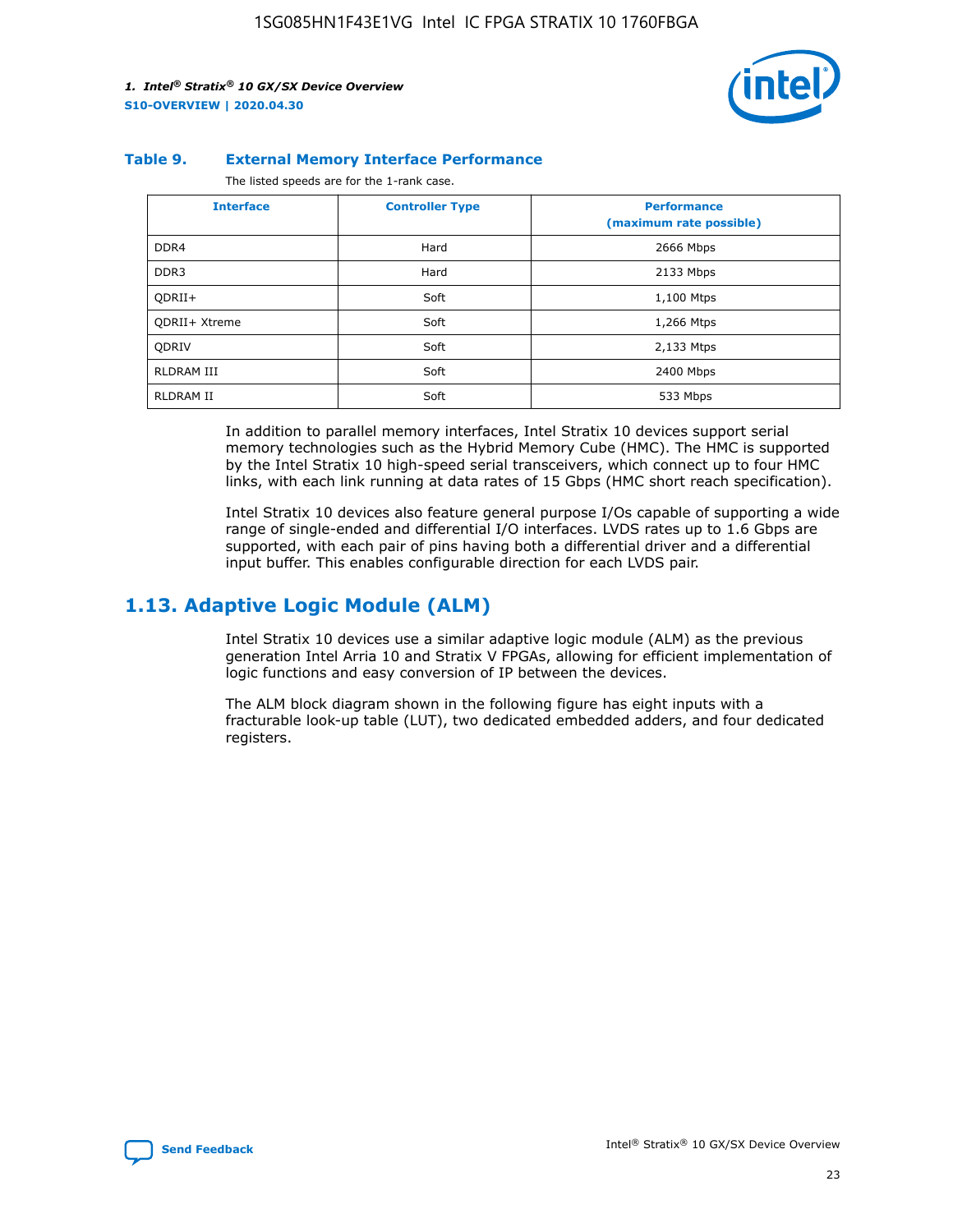

### **Figure 11. Intel Stratix 10 FPGA and SoC ALM Block Diagram**



Key features and capabilities of the ALM include:

- High register count with 4 registers per 8-input fracturable LUT, operating in conjunction with the new Intel Hyperflex architecture, enables Intel Stratix 10 devices to maximize core performance at very high core logic utilization
- Implements select 7-input logic functions, all 6-input logic functions, and two independent functions consisting of smaller LUT sizes (such as two independent 4 input LUTs) to optimize core logic utilization

The Intel Quartus Prime software takes advantage of the ALM logic structure to deliver the highest performance, optimal logic utilization, and lowest compile times. The Intel Quartus Prime software simplifies design reuse as it automatically maps legacy designs into the Intel Stratix 10 ALM architecture.

### **1.14. Core Clocking**

Core clocking in Intel Stratix 10 devices makes use of programmable clock tree synthesis.

This technique uses dedicated clock tree routing and switching circuits, and allows the Intel Quartus Prime software to create the exact clock trees required for your design. Clock tree synthesis minimizes clock tree insertion delay, reduces dynamic power dissipation in the clock tree and allows greater clocking flexibility in the core while still maintaining backwards compatibility with legacy global and regional clocking schemes.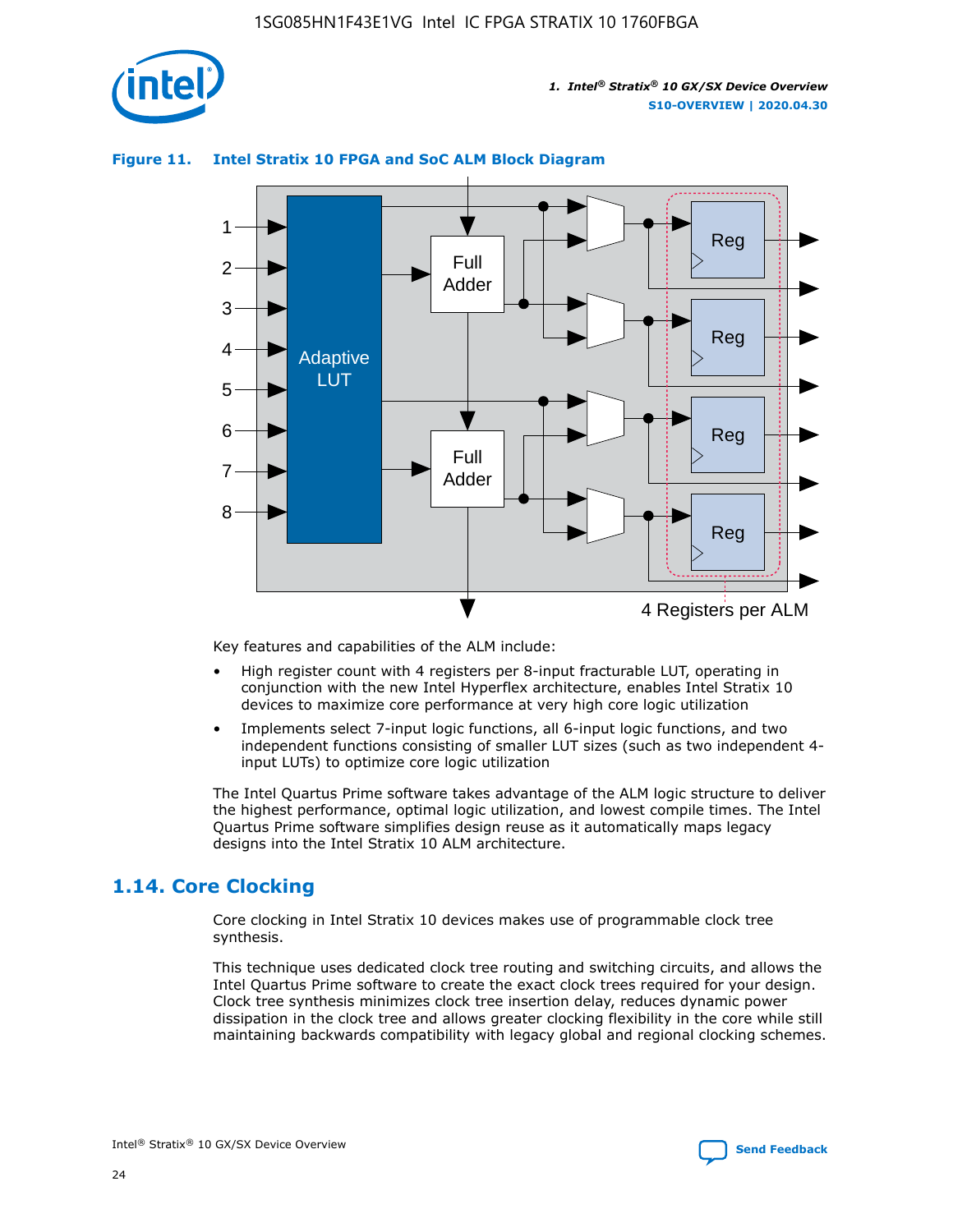

The core clock network in Intel Stratix 10 devices supports the new Intel Hyperflex core architecture at clock rates up to 1 GHz. It also supports the hard memory controllers up to 2666 Mbps with a quarter rate transfer to the core. The core clock network is supported by dedicated clock input pins, fractional clock synthesis PLLs, and integer I/O PLLs.

### **1.15. Fractional Synthesis PLLs and I/O PLLs**

Intel Stratix 10 devices have up to 32 fractional synthesis PLLs (fPLL) available for use with transceivers or in the core fabric.

The fPLLs are located in the 3D SiP transceiver L-tiles and H-tiles, eight per tile, adjacent to the transceiver channels. The fPLLs can be used to reduce both the number of oscillators required on the board and the number of clock pins required, by synthesizing multiple clock frequencies from a single reference clock source. In addition to synthesizing reference clock frequencies for the transceiver transmit PLLs, the fPLLs can also be used directly for transmit clocking. Each fPLL can be independently configured for conventional integer mode, or enhanced fractional synthesis mode with third-order delta-sigma modulation.

In addition to the fPLLs, Intel Stratix 10 devices contain up to 24 integer I/O PLLs (IOPLLs) available for general purpose use in the core fabric and for simplifying the design of external memory interfaces and high-speed LVDS interfaces. The IOPLLs are located in each bank of 48 general purpose I/O, 1 per I/O bank, adjacent to the hard memory controllers and LVDS SerDes in each I/O bank. This makes it easier to close timing because the IOPLLs are tightly coupled with the I/Os that need to use them. The IOPLLs can be used for general purpose applications in the core such as clock network delay compensation and zero-delay clock buffering.

### **1.16. Internal Embedded Memory**

Intel Stratix 10 devices contain two types of embedded memory blocks: M20K (20 Kb) and MLAB (640 bit).

The M20K and MLAB blocks are familiar block sizes carried over from previous Intel device families. The MLAB blocks are ideal for wide and shallow memories, while the M20K blocks are intended to support larger memory configurations and include hard ECC. Both M20K and MLAB embedded memory blocks can be configured as a singleport or dual-port RAM, FIFO, ROM, or shift register. These memory blocks are highly flexible and support a number of memory configurations as shown in Table 10 on page 25.

#### **Table 10. Internal Embedded Memory Block Configurations**

| MLAB (640 bits)                                                | <b>M20K (20 Kb)</b>                                                                    |
|----------------------------------------------------------------|----------------------------------------------------------------------------------------|
| $64 \times 10$ (supported through emulation)<br>$32 \times 20$ | $2K \times 10$ (or $x8$ )<br>$1K \times 20$ (or $x16$ )<br>$512 \times 40$ (or $x32$ ) |

### **1.17. Variable Precision DSP Block**

The Intel Stratix 10 DSP blocks are based upon the Variable Precision DSP Architecture used in Intel's previous generation devices. They feature hard fixed point and IEEE 754 compliant floating point capability.

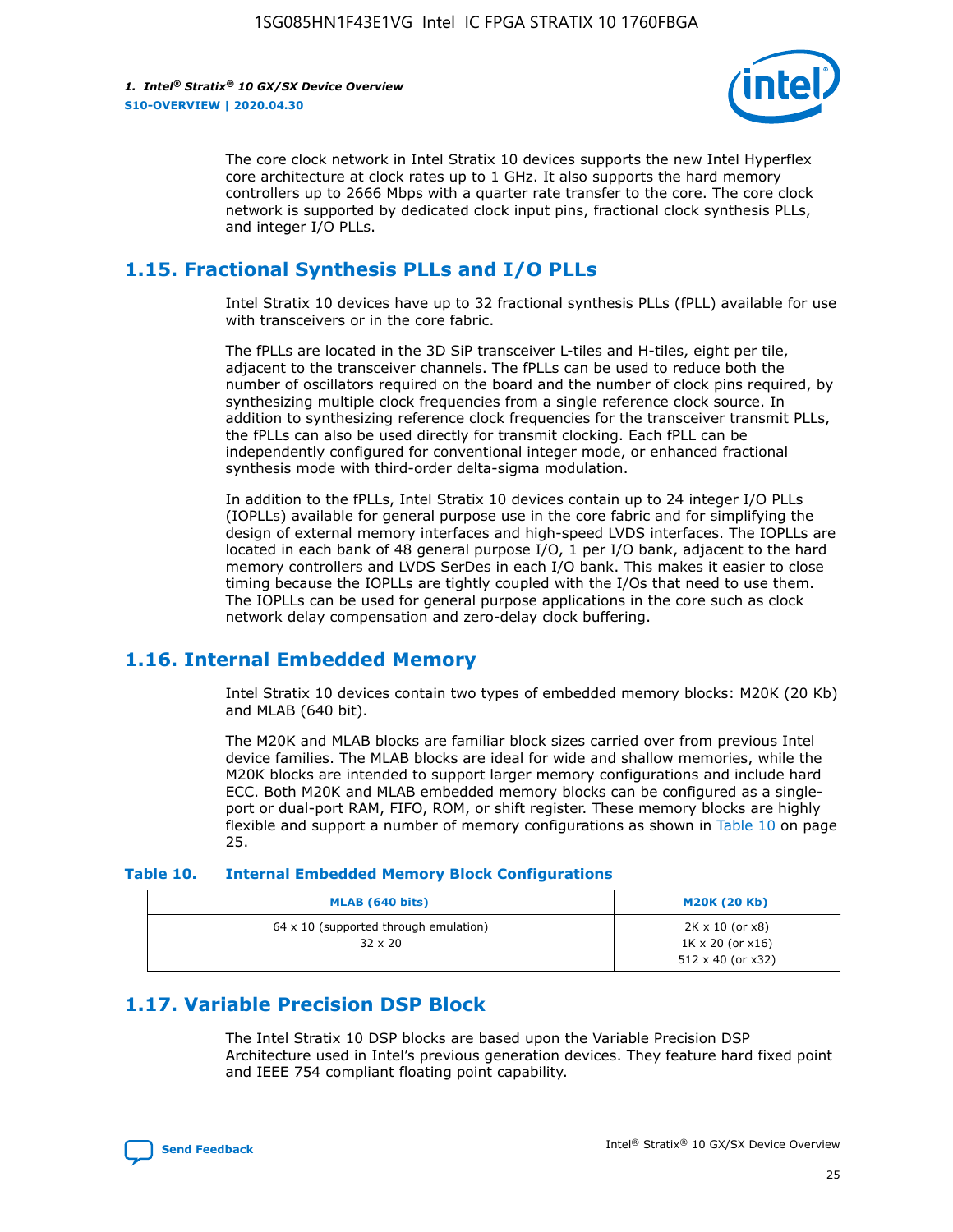

The DSP blocks can be configured to support signal processing with precision ranging from 18x19 up to 54x54. A pipeline register has been added to increase the maximum operating frequency of the DSP block and reduce power consumption.





#### **Figure 13. DSP Block: High Precision Fixed Point Mode**



Intel<sup>®</sup> Stratix<sup>®</sup> 10 GX/SX Device Overview **[Send Feedback](mailto:FPGAtechdocfeedback@intel.com?subject=Feedback%20on%20Intel%20Stratix%2010%20GX/SX%20Device%20Overview%20(S10-OVERVIEW%202020.04.30)&body=We%20appreciate%20your%20feedback.%20In%20your%20comments,%20also%20specify%20the%20page%20number%20or%20paragraph.%20Thank%20you.)** Send Feedback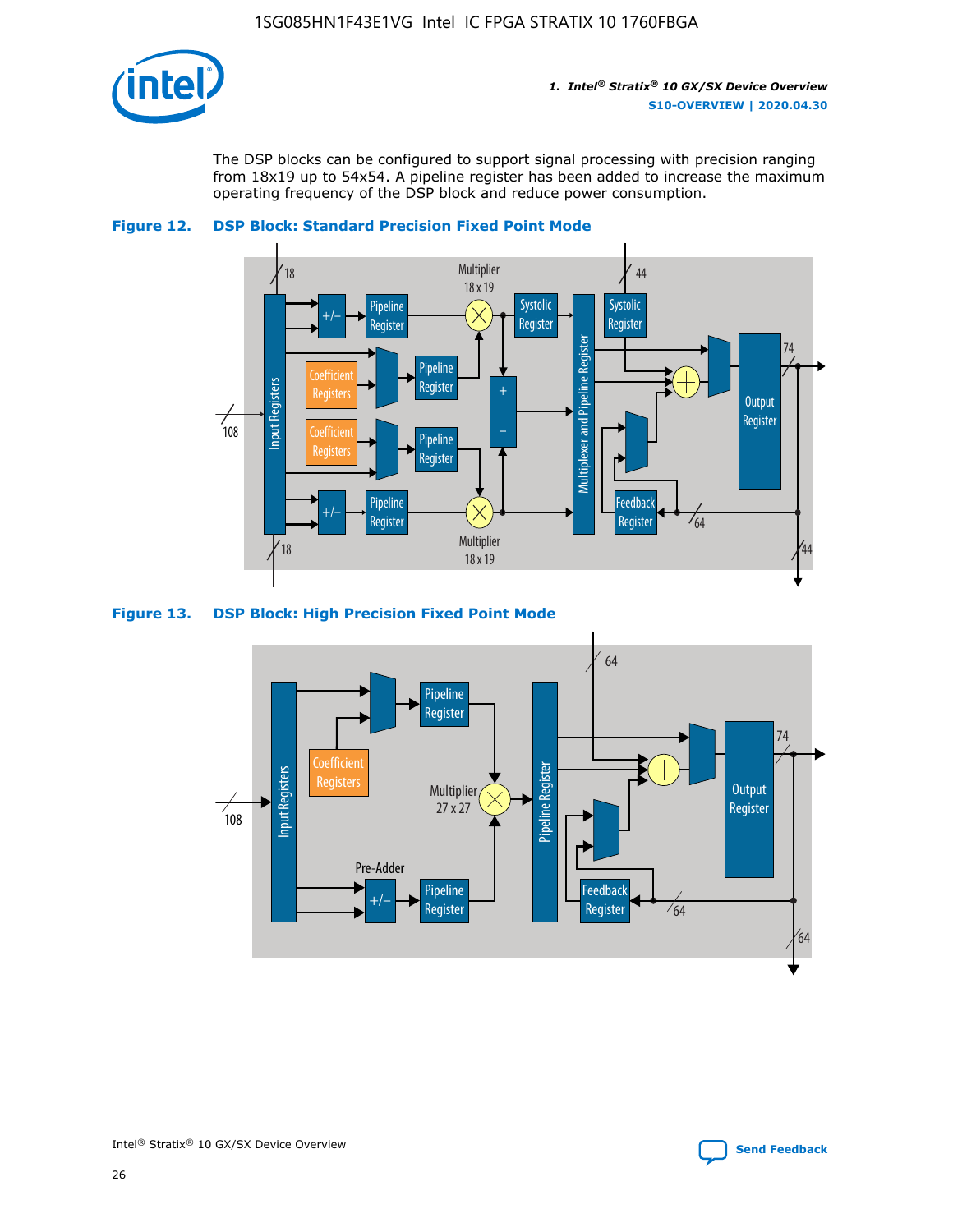



### **Figure 14. DSP Block: Single Precision Floating Point Mode**

Each DSP block can be independently configured at compile time as either dual 18x19 or a single 27x27 multiply accumulate. With a dedicated 64 bit cascade bus, multiple variable precision DSP blocks can be cascaded to implement even higher precision DSP functions efficiently.

In floating point mode, each DSP block provides one single precision floating point multiplier and adder. Floating point additions, multiplications, mult-adds and multaccumulates are supported.

The following table shows how different precisions are accommodated within a DSP block, or by utilizing multiple blocks.

| <b>Multiplier Size</b>             | <b>DSP Block Resources</b>                                                               | <b>Expected Usage</b>           |
|------------------------------------|------------------------------------------------------------------------------------------|---------------------------------|
| $18x19$ bits                       | 1/2 of Variable Precision DSP Block                                                      | Medium precision fixed point    |
| 27x27 bits                         | 1 Variable Precision DSP Block                                                           | High precision fixed point      |
| $19x36$ bits                       | 1 Variable Precision DSP Block with external<br>adder                                    | Fixed point FFTs                |
| 36x36 bits                         | 2 Variable Precision DSP Blocks with external<br>adder                                   | Very high precision fixed point |
| 54x54 bits                         | 4 Variable Precision DSP Blocks with external<br>adder                                   | Double Precision floating point |
| Single Precision<br>floating point | 1 Single Precision floating point adder, 1 Single<br>Precision floating point multiplier | Floating point                  |

#### **Table 11. Variable Precision DSP Block Configurations**

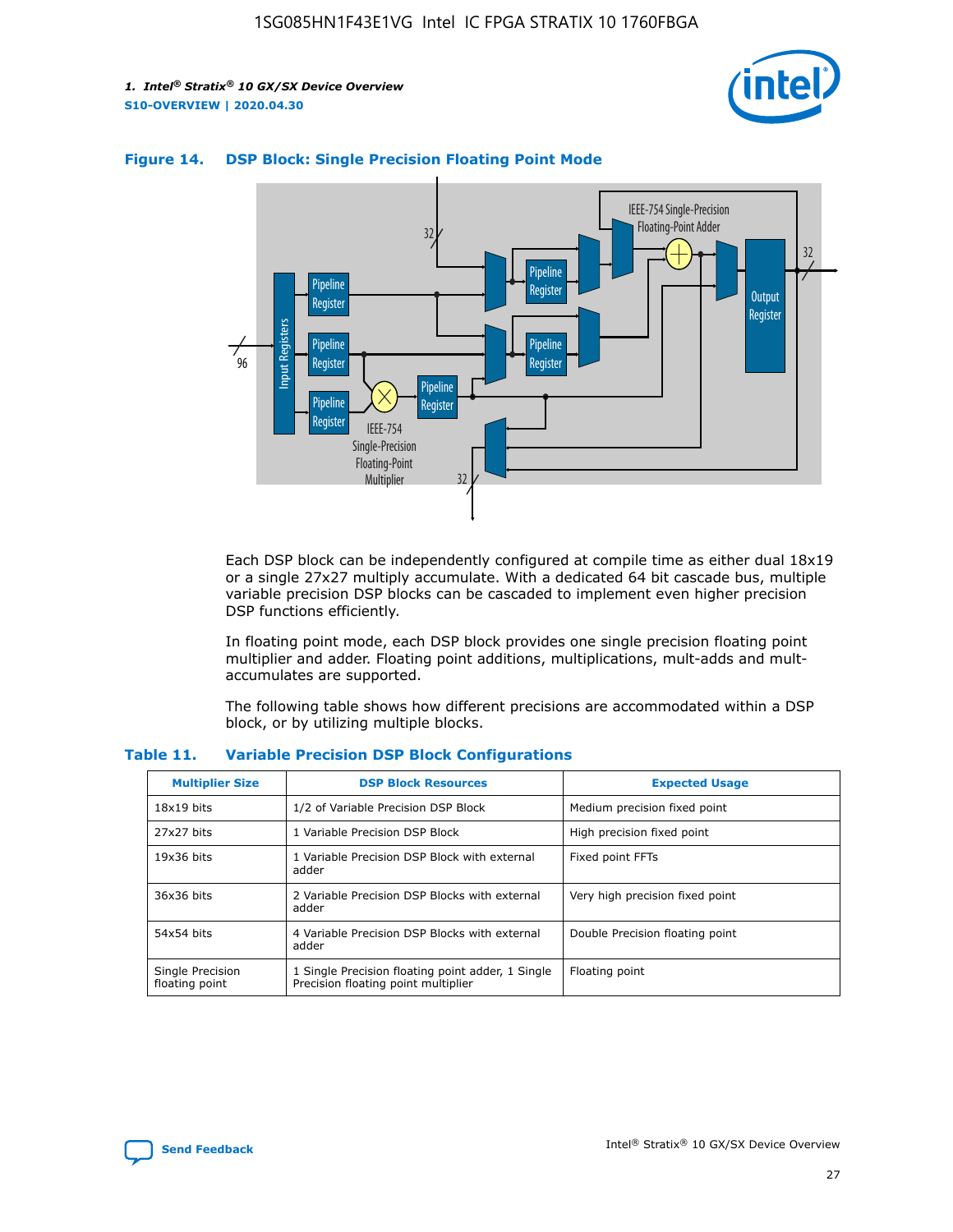

Complex multiplication is very common in DSP algorithms. One of the most popular applications of complex multipliers is the FFT algorithm. This algorithm has the characteristic of increasing precision requirements on only one side of the multiplier. The Variable Precision DSP block supports the FFT algorithm with proportional increase in DSP resources as the precision grows.

### **Table 12. Complex Multiplication With Variable Precision DSP Block**

| <b>Complex Multiplier</b><br><b>Size</b> | <b>DSP Block Resources</b>      | <b>FFT Usage</b>       |  |
|------------------------------------------|---------------------------------|------------------------|--|
| $18x19$ bits                             | 2 Variable Precision DSP Blocks | Resource optimized FFT |  |
| 27x27 bits                               | 4 Variable Precision DSP Blocks | Highest precision FFT  |  |

For FFT applications with high dynamic range requirements, the Intel FFT IP Core offers an option of single precision floating point implementation with resource usage and performance similar to high precision fixed point implementations.

Other features of the DSP block include:

- Hard 18 bit and 25 bit pre-adders
- Hard floating point multipliers and adders
- 64 bit dual accumulator (for separate I, Q product accumulations)
- Cascaded output adder chains for 18 and 27 bit FIR filters
- Embedded coefficient registers for 18 and 27 bit coefficients
- Fully independent multiplier outputs
- Inferability using HDL templates supplied by the Intel Quartus Prime software for most modes

The Variable Precision DSP block is ideal to support the growing trend towards higher bit precision in high performance DSP applications. At the same time, it can efficiently support the many existing 18 bit DSP applications, such as high definition video processing and remote radio heads. With the Variable Precision DSP block architecture and hard floating point multipliers and adders, Intel Stratix 10 devices can efficiently support many different precision levels up to and including floating point implementations. This flexibility can result in increased system performance, reduced power consumption, and reduce architecture constraints on system algorithm designers.

### **1.18. Hard Processor System (HPS)**

The Intel Stratix 10 SoC Hard Processor System (HPS) is Intel's third generation HPS. Leveraging the performance of Intel 14 nm tri-gate technology, Intel Stratix 10 SoC devices more than double the performance of previous generation SoCs with an integrated quad-core 64-bit Arm Cortex-A53. The HPS also enables system-wide hardware virtualization capabilities by adding a system memory management unit. These architecture improvements ensure that Intel Stratix 10 SoCs meet the requirements of current and future embedded markets, including wireless and wireline communications, datacenter acceleration, and numerous military applications.

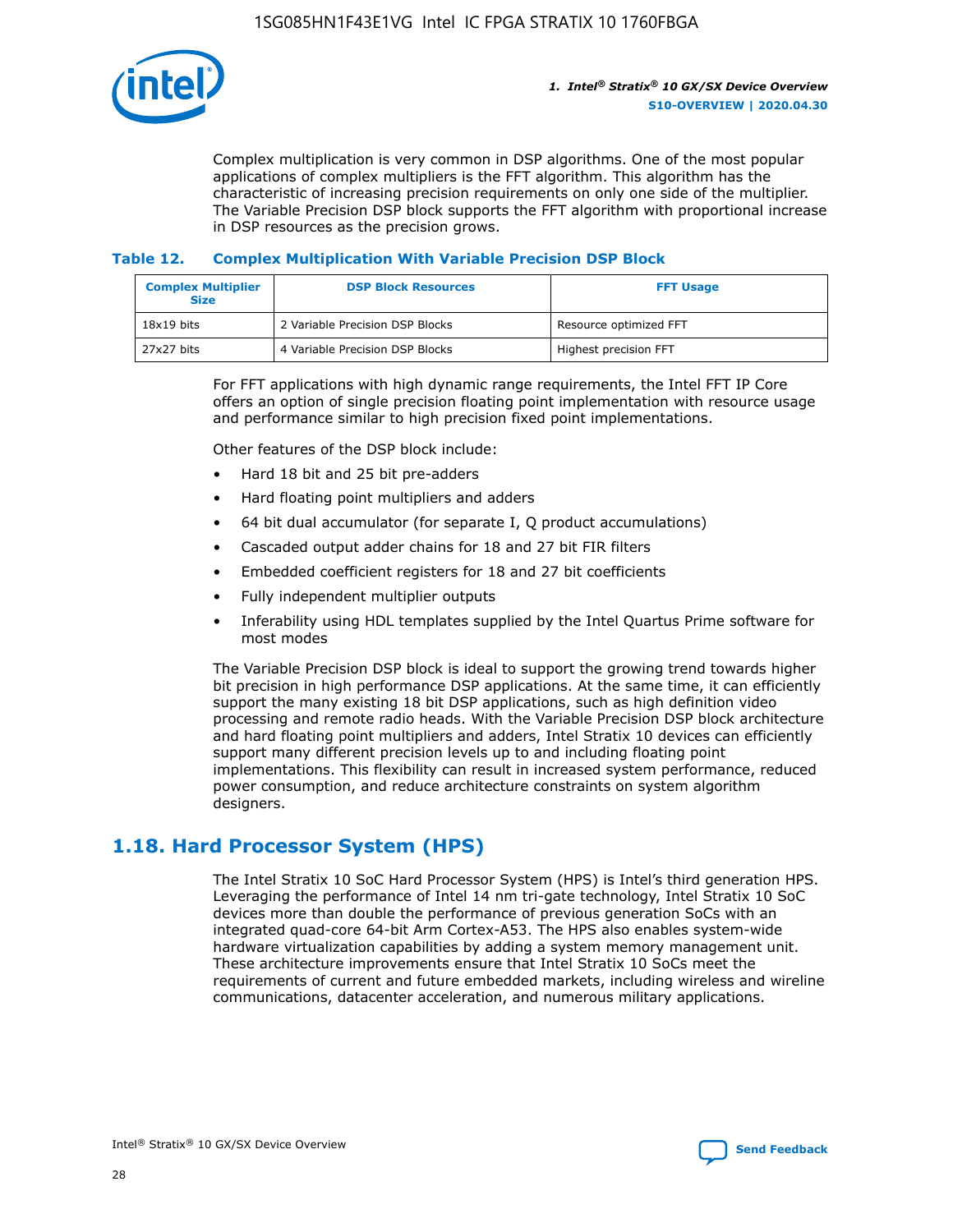

#### **Figure 15. HPS Block Diagram**

|  | Quad Arm Cortex-A53-Based Hard Processor System |                   |                           |                                                       |                       |                              |                                     |                                        |
|--|-------------------------------------------------|-------------------|---------------------------|-------------------------------------------------------|-----------------------|------------------------------|-------------------------------------|----------------------------------------|
|  | <b>Arm Cortex - A53</b>                         |                   |                           | Arm Cortex - A53                                      |                       |                              | SD/SDIO/                            |                                        |
|  | <b>NEON</b>                                     |                   | <b>FPU</b>                | <b>NEON</b>                                           |                       | <b>FPU</b>                   | <b>USB OTG</b>                      | $MMC$ <sup>1,2</sup>                   |
|  | 32 KB I-Cache                                   |                   | 32 KB D-Cache<br>with ECC | 32 KB I-Cache                                         |                       | 32 KB D - Cache<br>with ECC  | $(x2)^{1,2}$                        |                                        |
|  | with Parity                                     |                   |                           | with Parity                                           |                       |                              |                                     | <b>DMA</b>                             |
|  | <b>Arm Cortex - A53</b>                         |                   |                           |                                                       |                       | Arm Cortex - A53             | UART (x2)                           | $(8$ Channel) $^2$                     |
|  | <b>NEON</b>                                     |                   | <b>FPU</b>                | <b>NEON</b>                                           |                       | <b>FPU</b>                   |                                     |                                        |
|  | 32 KB I-Cache<br>with Parity                    |                   | 32 KB D-Cache<br>with ECC | 32 KB I-Cache<br>with Parity                          |                       | 32 KB D-Cache<br>with FCC    | I <sup>2</sup> C(x5)                | <b>HPS 10</b>                          |
|  |                                                 | <b>System MMU</b> |                           | 1 MB 12 Cache with FCC<br><b>Cache Coherency Unit</b> |                       | <b>EMAC</b> $(x3)^{1,2}$     | <b>NAND</b><br>Flash <sup>1,2</sup> |                                        |
|  | JTAG Debug<br>or Trace                          |                   |                           | 256 KB<br>RAM <sup>2</sup>                            | <b>Timers</b><br>(x8) |                              |                                     | SPI(x4)                                |
|  | Lightweight HPS-to-<br><b>FPGA BRIDGE</b>       |                   |                           | HPS-to-FPGA<br><b>BRIDGE</b>                          |                       | FPGA-to-HPS<br><b>BRIDGE</b> | HPS-to-SDM<br>SDM-to-HPS            | <b>SDRAM</b><br>Scheduler <sup>3</sup> |
|  |                                                 |                   |                           |                                                       |                       |                              |                                     |                                        |
|  | <b>FPGA Fabric</b>                              |                   |                           |                                                       |                       |                              | <b>SDM</b>                          | <b>Hard Memory</b><br>Controller       |

Notes:

1. Integrated direct memory access (DMA)

2. Integrated error correction code (ECC)

3. Multiport front-end interface to hard memory controller

### **1.18.1. Key Features of the Intel Stratix 10 HPS**

### **Table 13. Key Features of the Intel Stratix 10 GX/SX HPS**

| <b>Feature</b>                                    | <b>Description</b>                                                                                                                                                                                                                                                                                                                     |
|---------------------------------------------------|----------------------------------------------------------------------------------------------------------------------------------------------------------------------------------------------------------------------------------------------------------------------------------------------------------------------------------------|
| Quad-core Arm Cortex-A53<br>MPCore processor unit | • 2.3 MIPS/MHz instruction efficiency<br>CPU frequency up to 1.5 GHz<br>At 1.5 GHz total performance of 13,800 MIPS<br>Army8-A architecture<br>Runs 64 bit and 32 bit Arm instructions<br>16 bit and 32 bit Thumb instructions for 30% reduction in memory footprint<br>Jazelle* RCT execution architecture with 8 bit Java byte codes |
|                                                   |                                                                                                                                                                                                                                                                                                                                        |

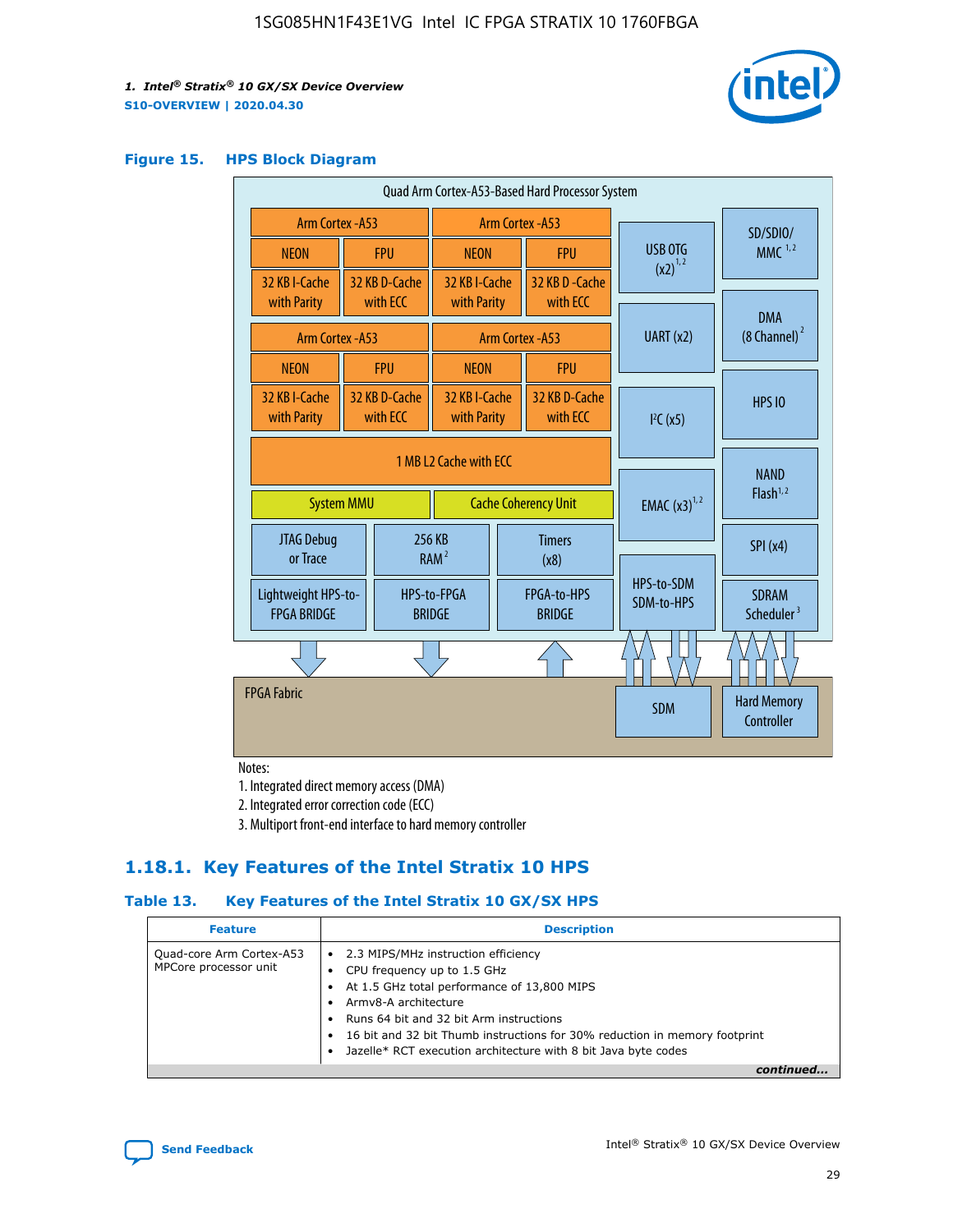

| <b>Feature</b>                                        | <b>Description</b>                                                                                                                                                                                                                                                                                                                                                                                                                                                                                                                                                                                                                                                                                                                                                                                                                                                                                                                                                                                                                                                                                                                                                                                               |  |
|-------------------------------------------------------|------------------------------------------------------------------------------------------------------------------------------------------------------------------------------------------------------------------------------------------------------------------------------------------------------------------------------------------------------------------------------------------------------------------------------------------------------------------------------------------------------------------------------------------------------------------------------------------------------------------------------------------------------------------------------------------------------------------------------------------------------------------------------------------------------------------------------------------------------------------------------------------------------------------------------------------------------------------------------------------------------------------------------------------------------------------------------------------------------------------------------------------------------------------------------------------------------------------|--|
|                                                       | Superscalar, variable length, out-of-order pipeline with dynamic branch prediction<br>Improved Arm Neon* media processing engine<br>Single- and double-precision floating-point unit<br>Arm CoreSight* debug and trace technology<br>٠                                                                                                                                                                                                                                                                                                                                                                                                                                                                                                                                                                                                                                                                                                                                                                                                                                                                                                                                                                           |  |
| <b>System Memory</b><br>Management Unit               | Enables a unified memory model and extends hardware virtualization into peripherals<br>implemented in the FPGA fabric                                                                                                                                                                                                                                                                                                                                                                                                                                                                                                                                                                                                                                                                                                                                                                                                                                                                                                                                                                                                                                                                                            |  |
| Cache Coherency unit                                  | Changes in shared data stored in cache are propagated throughout the system<br>$\bullet$<br>providing bi-directional coherency for co-processing elements.                                                                                                                                                                                                                                                                                                                                                                                                                                                                                                                                                                                                                                                                                                                                                                                                                                                                                                                                                                                                                                                       |  |
| Cache                                                 | L1 Cache<br>$\bullet$<br>- 32 KB of instruction cache w/ parity check<br>- 32 KB of L1 data cache w /ECC<br>- Parity checking<br>L <sub>2</sub> Cache<br>$-$ 1MB shared<br>$-$ 8-way set associative<br>- SEU Protection with parity on TAG ram and ECC on data RAM<br>- Cache lockdown support                                                                                                                                                                                                                                                                                                                                                                                                                                                                                                                                                                                                                                                                                                                                                                                                                                                                                                                  |  |
| On-Chip Memory                                        | 256 KB of scratch on-chip RAM                                                                                                                                                                                                                                                                                                                                                                                                                                                                                                                                                                                                                                                                                                                                                                                                                                                                                                                                                                                                                                                                                                                                                                                    |  |
| External SDRAM and Flash<br>Memory Interfaces for HPS | Hard memory controller with support for DDR4, DDR3<br>$\bullet$<br>$-$ 40 bit (32 bit + 8 bit ECC) with select packages supporting 72 bit (64 bit + 8 bit<br>ECC)<br>- Support for up to 2666 Mbps DDR4 and 2166 Mbps DDR3 frequencies<br>- Error correction code (ECC) support including calculation, error correction, write-<br>back correction, and error counters<br>- Software Configurable Priority Scheduling on individual SDRAM bursts<br>- Fully programmable timing parameter support for all JEDEC-specified timing<br>parameters<br>- Multiport front-end (MPFE) scheduler interface to the hard memory controller, which<br>supports the $AXI^{\circledR}$ Quality of Service (QoS) for interface to the FPGA fabric<br>NAND flash controller<br>$-$ ONFI 1.0<br>- Integrated descriptor based with DMA<br>- Programmable hardware ECC support<br>- Support for 8 and 16 bit Flash devices<br>Secure Digital SD/SDIO/MMC controller<br>$-$ eMMC 4.5<br>- Integrated descriptor based DMA<br>- CE-ATA digital commands supported<br>- 50 MHz operating frequency<br>Direct memory access (DMA) controller<br>٠<br>$-$ 8-channel<br>- Supports up to 32 peripheral handshake interface<br>continued |  |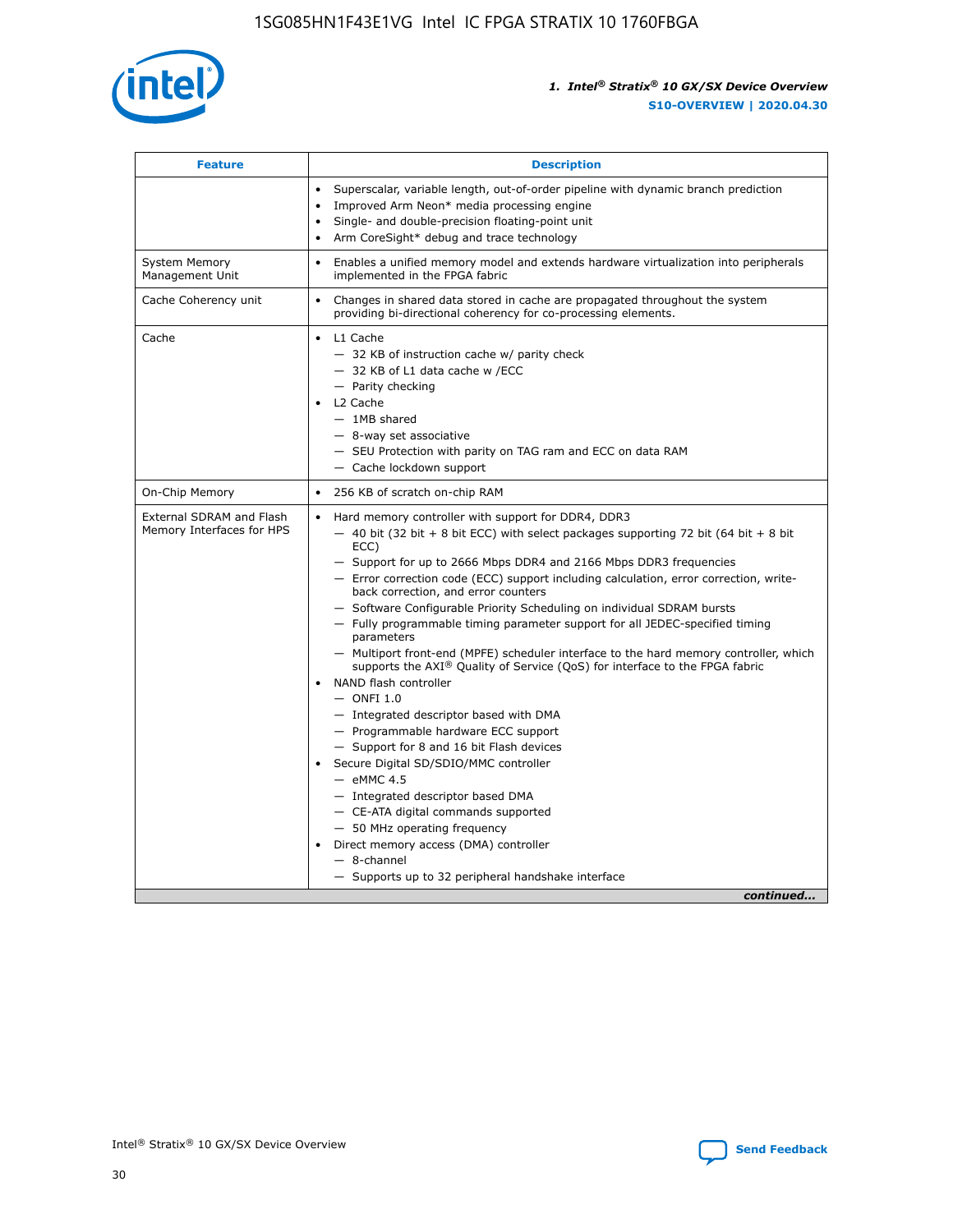

| <b>Feature</b>                         | <b>Description</b>                                                                                                                                                                                                                                                                                                                                                                                                                                                                                                                                                                                                                                                                                                                                                                                                                                                                                                                                                                                                                                                                                                                                                                                                                                                                                                                                                                                                                                                                                                     |
|----------------------------------------|------------------------------------------------------------------------------------------------------------------------------------------------------------------------------------------------------------------------------------------------------------------------------------------------------------------------------------------------------------------------------------------------------------------------------------------------------------------------------------------------------------------------------------------------------------------------------------------------------------------------------------------------------------------------------------------------------------------------------------------------------------------------------------------------------------------------------------------------------------------------------------------------------------------------------------------------------------------------------------------------------------------------------------------------------------------------------------------------------------------------------------------------------------------------------------------------------------------------------------------------------------------------------------------------------------------------------------------------------------------------------------------------------------------------------------------------------------------------------------------------------------------------|
| Communication Interface<br>Controllers | Three 10/100/1000 Ethernet media access controls (MAC) with integrated DMA<br>$\bullet$<br>- Supports RGMII and RMII external PHY Interfaces<br>- Option to support other PHY interfaces through FPGA logic<br>$\bullet$ GMII<br>MII<br>$\bullet$<br>RMII (requires MII to RMII adapter)<br>$\bullet$<br>• RGMII (requires GMII to RGMII adapter)<br>SGMII (requires GMII to SGMII adapter)<br>- Supports IEEE 1588-2002 and IEEE 1588-2008 standards for precision networked<br>clock synchronization<br>- Supports IEEE 802.1Q VLAN tag detection for reception frames<br>- Supports Ethernet AVB standard<br>Two USB On-the-Go (OTG) controllers with DMA<br>- Dual-Role Device (device and host functions)<br>• High-speed (480 Mbps)<br>• Full-speed (12 Mbps)<br>• Low-speed (1.5 Mbps)<br>• Supports USB 1.1 (full-speed and low-speed)<br>- Integrated descriptor-based scatter-gather DMA<br>- Support for external ULPI PHY<br>- Up to 16 bidirectional endpoints, including control endpoint<br>$-$ Up to 16 host channels<br>- Supports generic root hub<br>- Configurable to OTG 1.3 and OTG 2.0 modes<br>Five $I2C$ controllers (three can be used by EMAC for MIO to external PHY)<br>- Support both 100 Kbps and 400 Kbps modes<br>- Support both 7 bit and 10 bit addressing modes<br>- Support Master and Slave operating mode<br>Two UART 16550 compatible<br>- Programmable baud rate up to 115.2 Kbaud<br>Four serial peripheral interfaces (SPI) (2 Masters, 2 Slaves)<br>- Full and Half duplex |
| Timers and I/O                         | Timers<br>$\bullet$<br>- 4 general-purpose timers<br>$-4$ watchdog timers<br>48 HPS direct I/O allow HPS peripherals to connect directly to I/O<br>Up to three IO48 banks may be assigned to HPS for HPS DDR access                                                                                                                                                                                                                                                                                                                                                                                                                                                                                                                                                                                                                                                                                                                                                                                                                                                                                                                                                                                                                                                                                                                                                                                                                                                                                                    |
| Interconnect to Logic Core             | • FPGA-to-HPS Bridge<br>- Allows IP bus masters in the FPGA fabric to access to HPS bus slaves<br>- Configurable 32, 64, or 128 bit AMBA AXI interface<br>HPS-to-FPGA Bridge<br>- Allows HPS bus masters to access bus slaves in FPGA fabric<br>- Configurable 32, 64, or 128 bit AMBA AXI interface allows high-bandwidth HPS<br>master transactions to FPGA fabric<br>HPS-to-SDM and SDM-to-HPS Bridges<br>- Allows the HPS to reach the SDM block and the SDM to bootstrap the HPS<br>Light Weight HPS-to-FPGA Bridge<br>- Light weight 32 bit AXI interface suitable for low-latency register accesses from HPS<br>to soft peripherals in FPGA fabric<br>FPGA-to-HPS SDRAM Bridge<br>- Up to three AMBA AXI interfaces supporting 32, 64, or 128 bit data paths                                                                                                                                                                                                                                                                                                                                                                                                                                                                                                                                                                                                                                                                                                                                                    |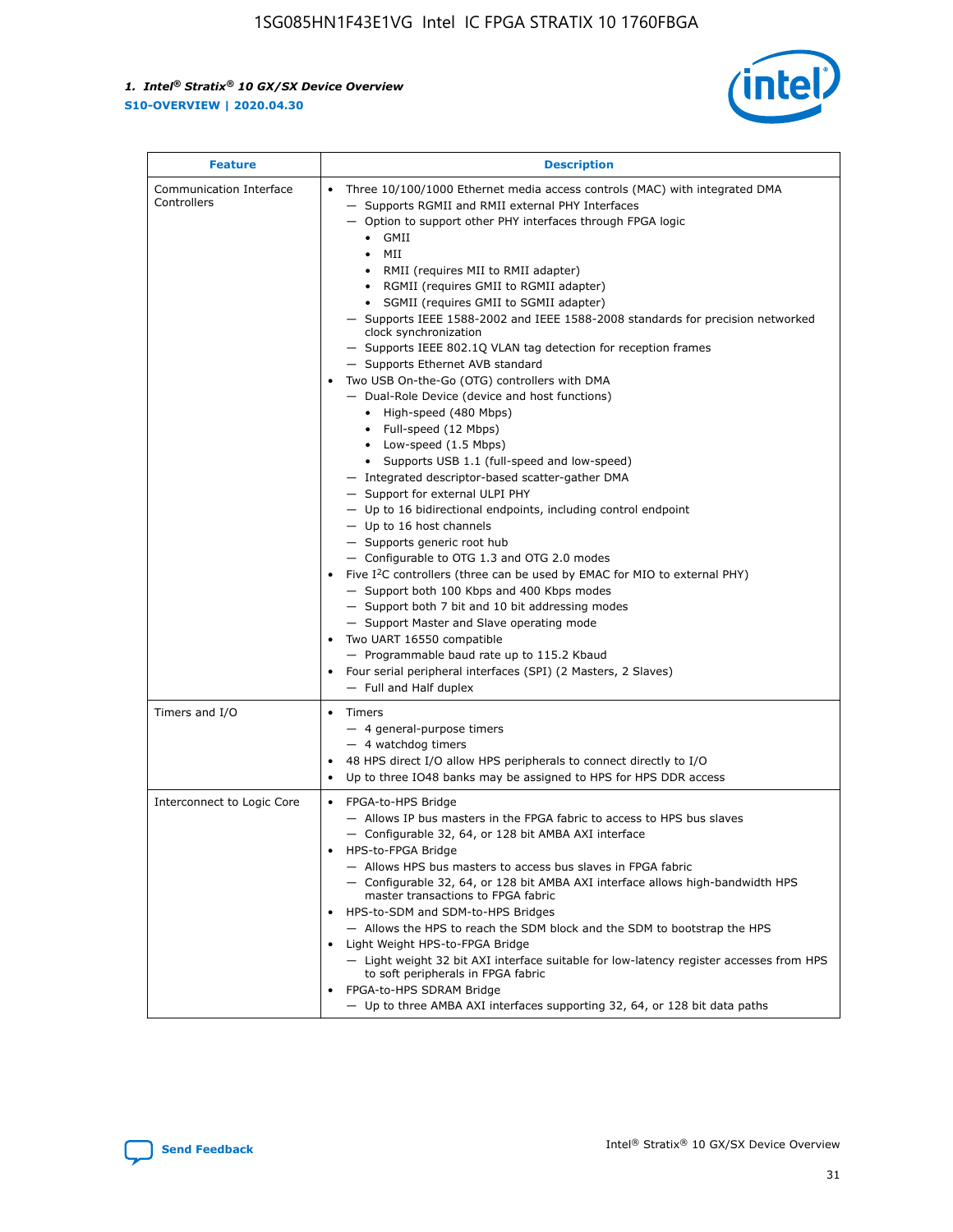

### **1.19. Power Management**

Intel Stratix 10 devices use the advanced Intel 14 nm tri-gate process technology, the all new Intel Hyperflex core architecture to enable Hyper-Folding, power gating, and several optional power reduction techniques to reduce total power consumption by as much as 70% compared to previous generation high-performance Stratix V devices.

Intel Stratix 10 standard power devices (-V) are SmartVID devices. The core voltage supplies (VCC and VCCP) for each SmartVID device must be driven by a PMBus voltage regulator dedicated to that Intel Stratix 10 device. Use of a PMBus voltage regulator for each SmartVID (-V) device is mandatory; it is not an option. A code is programmed into each SmartVID device during manufacturing that allows the PMBus voltage regulator to operate at the optimum core voltage to meet the device performance specifications.

With the new Intel Hyperflex core architecture, designs can run 2X faster than previous generation FPGAs. With 2X performance and same required throughput, architects can cut the data path width in half to save power. This optimization is called Hyper-Folding. Additionally, power gating reduces static power of unused resources in the FPGA by powering them down. The Intel Quartus Prime software automatically powers down specific unused resource blocks such as DSP and M20K blocks, at configuration time.

The optional power reduction techniques in Intel Stratix 10 devices include:

• **Available Low Static Power Devices**—Intel Stratix 10 devices are available with a fixed core voltage that provides lower static power than the SmartVID standard power devices, while maintaining device performance

Furthermore, Intel Stratix 10 devices feature Intel's low power transceivers and include a number of hard IP blocks that not only reduce logic resources but also deliver substantial power savings compared to soft implementations. In general, hard IP blocks consume up to 50% less power than the equivalent soft logic implementations.

### **1.20. Device Configuration and Secure Device Manager (SDM)**

All Intel Stratix 10 devices contain a Secure Device Manager (SDM), which is a dedicated triple-redundant processor that serves as the point of entry into the device for all JTAG and configuration commands. The SDM also bootstraps the HPS in SoC devices ensuring that the HPS can boot using the same security features that the FPGA devices have.

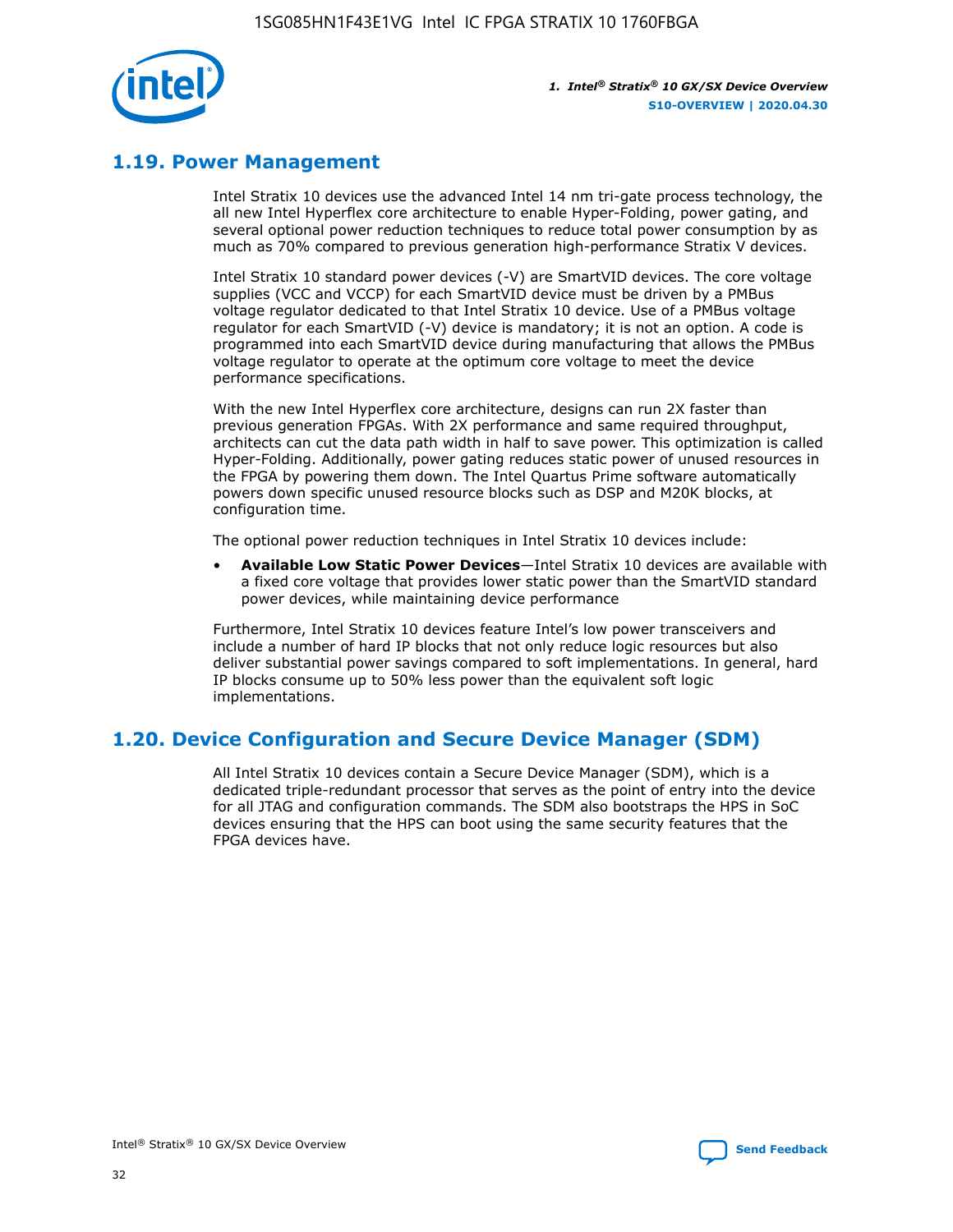





During configuration, Intel Stratix 10 devices are divided into logical sectors, each of which is managed by a local sector manager (LSM). The SDM passes configuration data to each of the LSMs across the on-chip configuration network. This allows the sectors to be configured independently, one at a time, or in parallel. This approach achieves simplified sector configuration and reconfiguration, as well as reduced overall configuration time due to the inherent parallelism. The same sector-based approach is used to respond to single-event upsets and security attacks.

While the sectors provide a logical separation for device configuration and reconfiguration, they overlay the normal rows and columns of FPGA logic and routing. This means there is no impact to the Intel Quartus Prime software place and route, and no impact to the timing of logic signals that cross the sector boundaries.

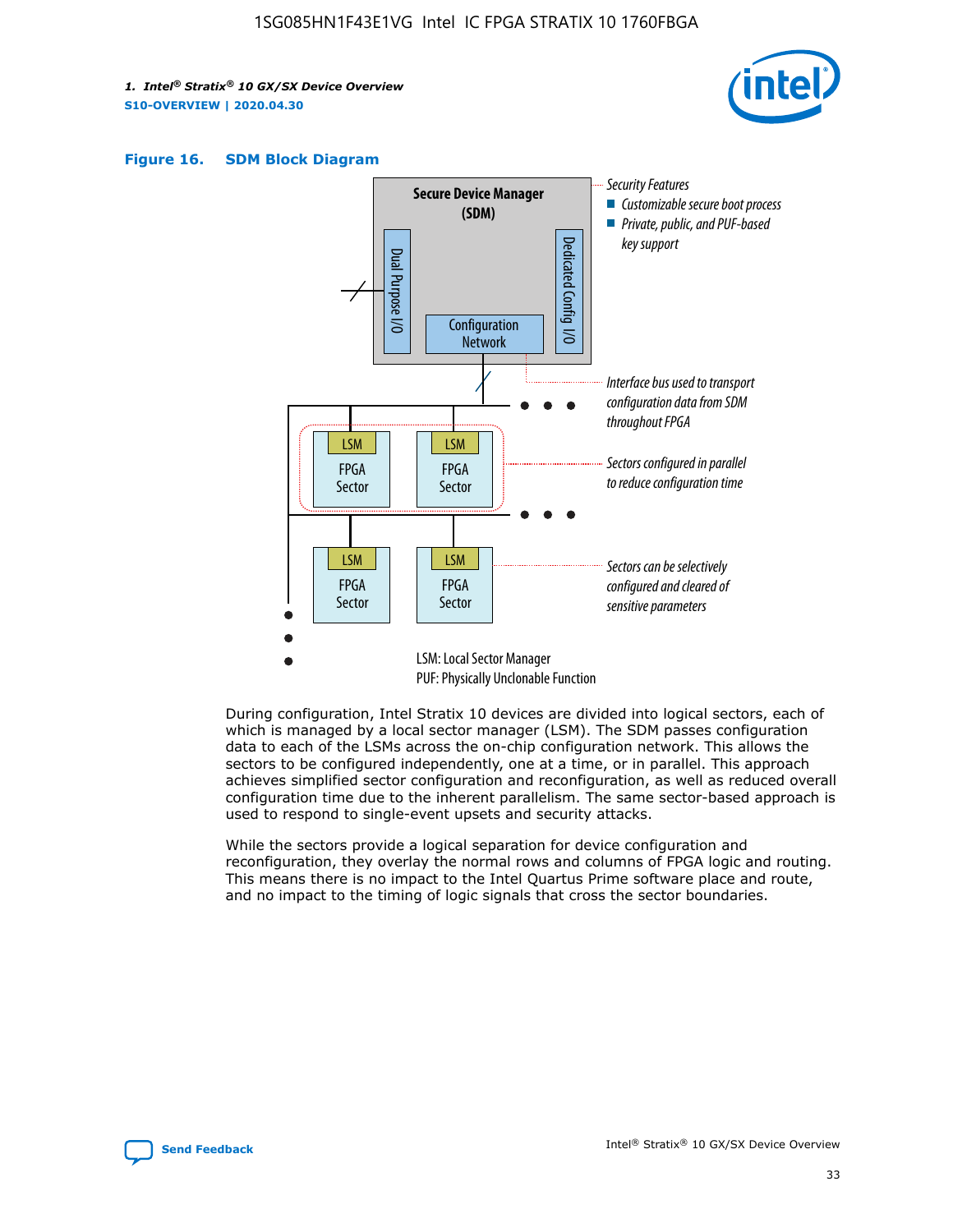

The SDM enables robust, secure, fully-authenticated device configuration. It also allows for customization of the configuration scheme, which can enhance device security. For configuration and reconfiguration, this approach offers a variety of advantages:

- Dedicated secure configuration manager
- Reduced device configuration time, because sectors are configured in parallel
- Updateable configuration process
- Reconfiguration of one or more sectors independent of all other sectors
- Zeroization of individual sectors or the complete device

The SDM also provides additional capabilities such as register state readback and writeback to support ASIC prototyping and other applications.

### **1.21. Device Security**

Building on top of the robust security features present in the previous generation devices, Intel Stratix 10 FPGAs and SoCs include a number of new and innovative security enhancements. These features are also managed by the SDM, tightly coupling device configuration and reconfiguration with encryption, authentication, key storage and anti-tamper services.

Security services provided by the SDM include:

- Bitstream encryption
- Multi-factor authentication
- Hard encryption and authentication acceleration; AES-256, SHA-256/384, ECDSA-256/384
- Volatile and non-volatile encryption key storage and management
- Boot code authentication for the HPS
- Physically Unclonable Function (PUF) service
- Updateable configuration process
- Secure device maintenance and upgrade functions
- Side channel attack protection
- Scripted response to sensor inputs and security attacks, including selective sector zeroization
- Readback, JTAG and test mode disable
- Enhanced response to single-event upsets (SEU)
- Black key provisioning
- Physical anti-tamper

See the *Intel Stratix 10 Device Security User Guide* for a complete list of all security features.

The SDM and associated security services provide a robust, multi-layered security solution for your Intel Stratix 10 design.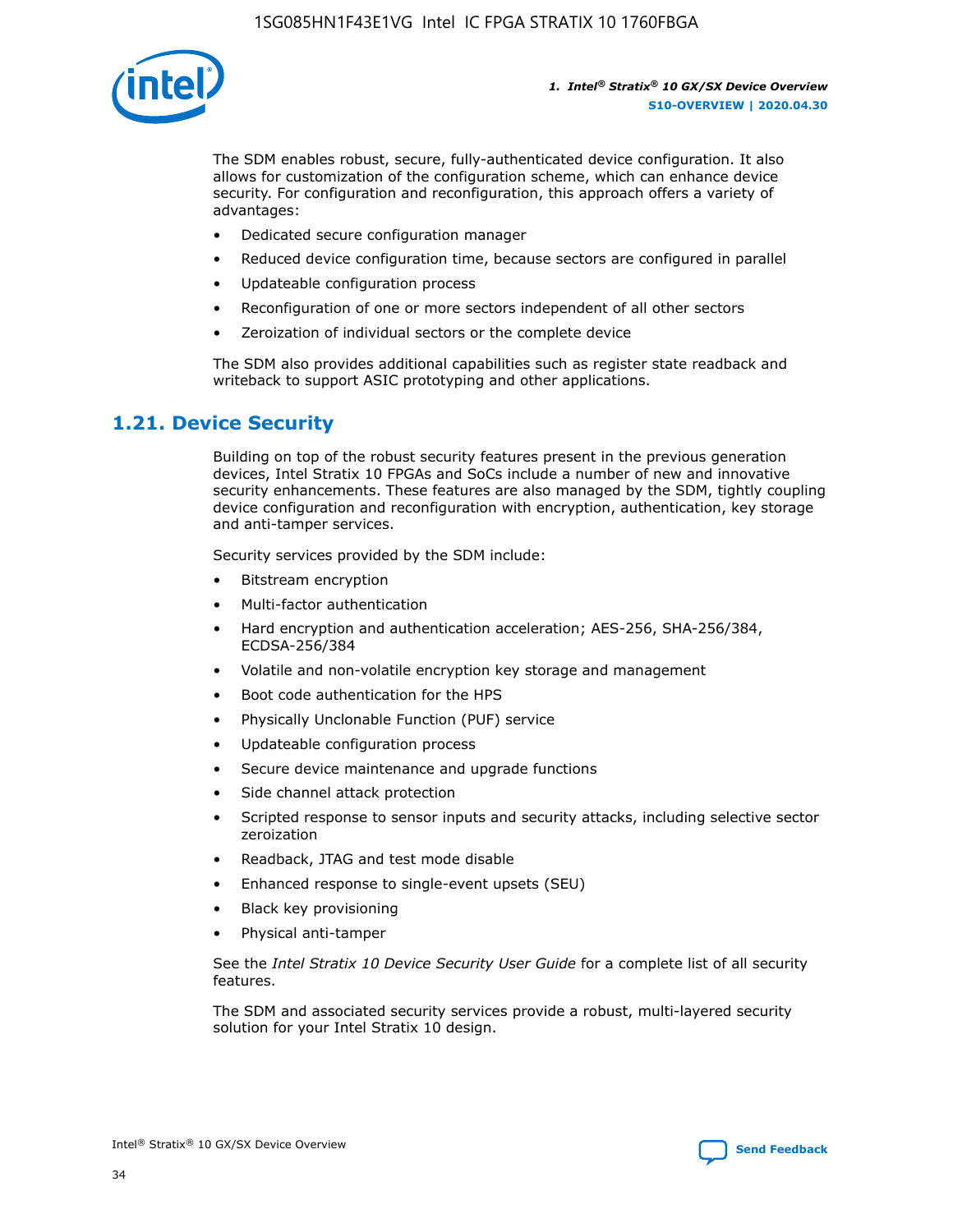

#### **Table 14. Device Security**

| <b>Intel Stratix 10 Family Variant</b> | <b>Bitstream Authentication</b> | <b>Advanced Security Features</b> <sup>(12)</sup> |  |
|----------------------------------------|---------------------------------|---------------------------------------------------|--|
| GX/SX                                  | All devices                     | -AS suffix part number required                   |  |

#### **Related Information**

- [My Intel Support](https://www.intel.com/content/www/us/en/programmable/my-intel/mal-home.html)
- [Intel Stratix 10 Device Security User Guide](https://www.intel.com/content/www/us/en/programmable/documentation/ndq1483601370898.html#wcd1483611014402)

### **1.22. Configuration via Protocol Using PCI Express**

Configuration via protocol using PCI Express allows the FPGA to be configured across the PCI Express bus, simplifying the board layout and increasing system integration. Making use of the embedded PCI Express hard IP operating in autonomous mode before the FPGA is configured, this technique allows the PCI Express bus to be powered up and active within the 100 ms time allowed by the PCI Express specification. Intel Stratix 10 devices also support partial reconfiguration across the PCI Express bus which reduces system down time by keeping the PCI Express link active while the device is being reconfigured.

### **1.23. Partial and Dynamic Reconfiguration**

Partial reconfiguration allows you to reconfigure part of the FPGA while other sections continue running. This capability is required in systems where uptime is critical, because it allows you to make updates or adjust functionality without disrupting services.

In addition to lowering power and cost, partial reconfiguration also increases the effective logic density by removing the necessity to place in the FPGA those functions that do not operate simultaneously. Instead, these functions can be stored in external memory and loaded as needed. This reduces the size of the required FPGA by allowing multiple applications on a single FPGA, saving board space and reducing power. The partial reconfiguration process is built on top of the proven incremental compile design flow in the Intel Quartus Prime design software

Dynamic reconfiguration in Intel Stratix 10 devices allows transceiver data rates, protocols and analog settings to be changed dynamically on a channel-by-channel basis while maintaining data transfer on adjacent transceiver channels. Dynamic reconfiguration is ideal for applications that require on-the-fly multiprotocol or multirate support. Both the PMA and PCS blocks within the transceiver can be reconfigured using this technique. Dynamic reconfiguration of the transceivers can be used in conjunction with partial reconfiguration of the FPGA to enable partial reconfiguration of both core and transceivers simultaneously.

### **1.24. Fast Forward Compile**

The innovative Fast Forward Compile feature in the Intel Quartus Prime software identifies performance bottlenecks in your design and provides detailed, step-by-step performance improvement recommendations that you can then implement. The Compiler reports estimates of the maximum operating frequency that can be achieved

<sup>(12)</sup> Contact My Intel Support for additional information.

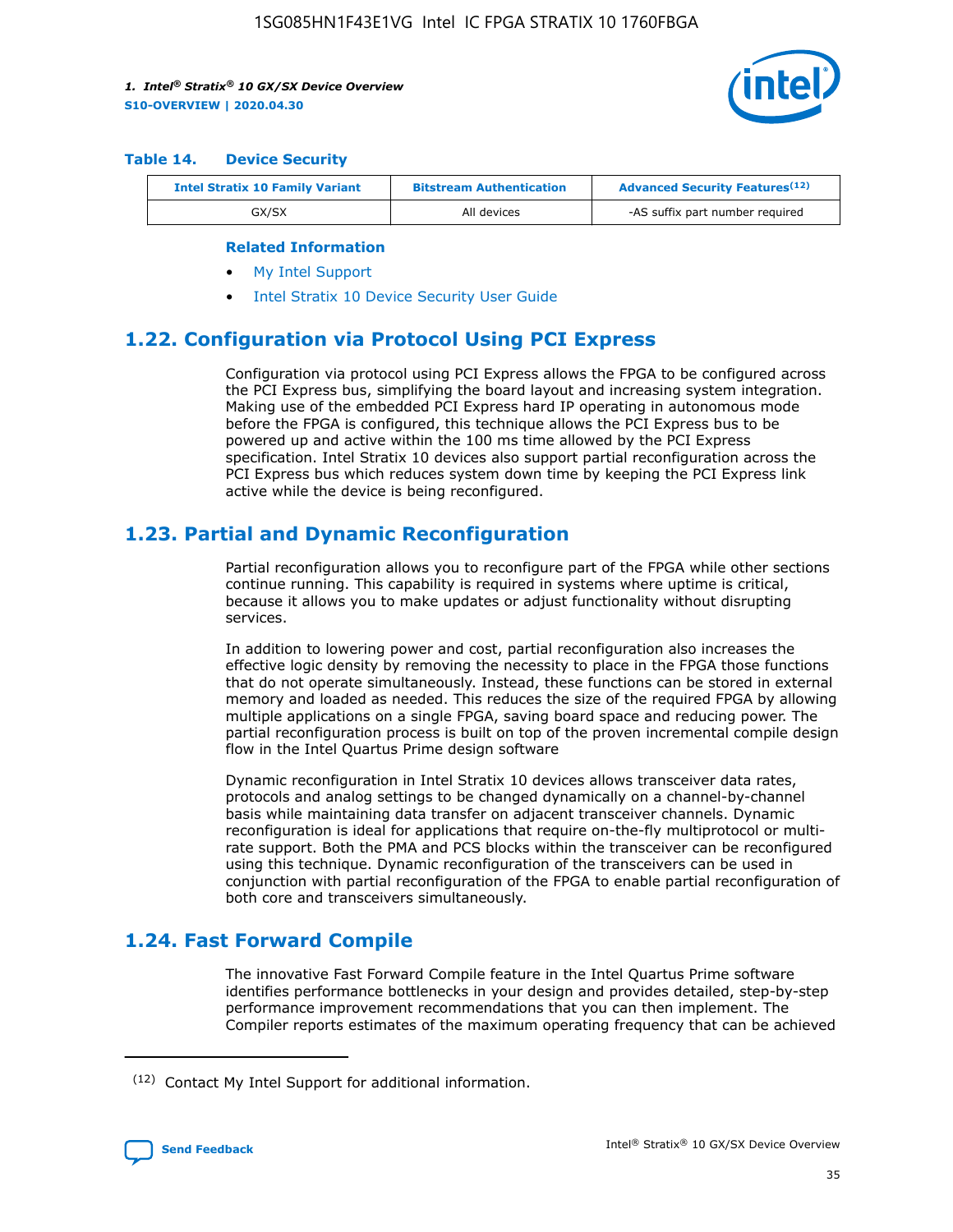

by applying the recommendations. As part of the new Hyper-Aware design flow, Fast Forward Compile maximizes the performance of your Intel Stratix 10 design and achieves rapid timing closure.

Previously, this type of optimization required multiple time-consuming design iterations, including full design re-compilation to determine the effectiveness of the changes. Fast Forward Compile enables you to make better decisions about where to focus your optimization efforts, and how to increase your design performance and throughput. This technique removes much of the guesswork of performance exploration, resulting in fewer design iterations and as much as 2X core performance gains for Intel Stratix 10 designs.

### **1.25. Single Event Upset (SEU) Error Detection and Correction**

Intel Stratix 10 FPGAs and SoCs offer robust SEU error detection and correction circuitry. The detection and correction circuitry includes protection for Configuration RAM (CRAM) programming bits and user memories. The CRAM is protected by a continuously running parity checker circuit with integrated ECC that automatically corrects one or two bit errors and detects higher order multibit errors.

The physical layout of the CRAM array is optimized to make the majority of multi-bit upsets appear as independent single-bit or double-bit errors which are automatically corrected by the integrated CRAM ECC circuitry. In addition to the CRAM protection, user memories also include integrated ECC circuitry and are layout optimized for error detection and correction.

The SEU error detection and correction hardware is supported by both soft IP and the Intel Quartus Prime software to provide a complete SEU mitigation solution. The components of the complete solution include:

- Hard error detection and correction for CRAM and user M20K memory blocks
- Optimized physical layout of memory cells to minimize probability of SEU
- Sensitivity processing soft IP that reports if CRAM upset affects a used or unused bit
- Fault injection soft IP with the Intel Quartus Prime software support that changes state of CRAM bits for testing purposes
- Hierarchy tagging in the Intel Quartus Prime software
- Triple Mode Redundancy (TMR) used for the Secure Device Manager and critical on-chip state machines

In addition to the SEU mitigation features listed above, the Intel 14 nm tri-gate process technology used for Intel Stratix 10 devices is based on FinFET transistors which have reduced SEU susceptibility versus conventional planar transistors.

### **1.26. Document Revision History for the Intel Stratix 10 GX/SX Device Overview**

| <b>Document</b><br><b>Version</b> | <b>Changes</b>             |
|-----------------------------------|----------------------------|
| 2020.04.30                        | Made the following change: |
|                                   | continued                  |

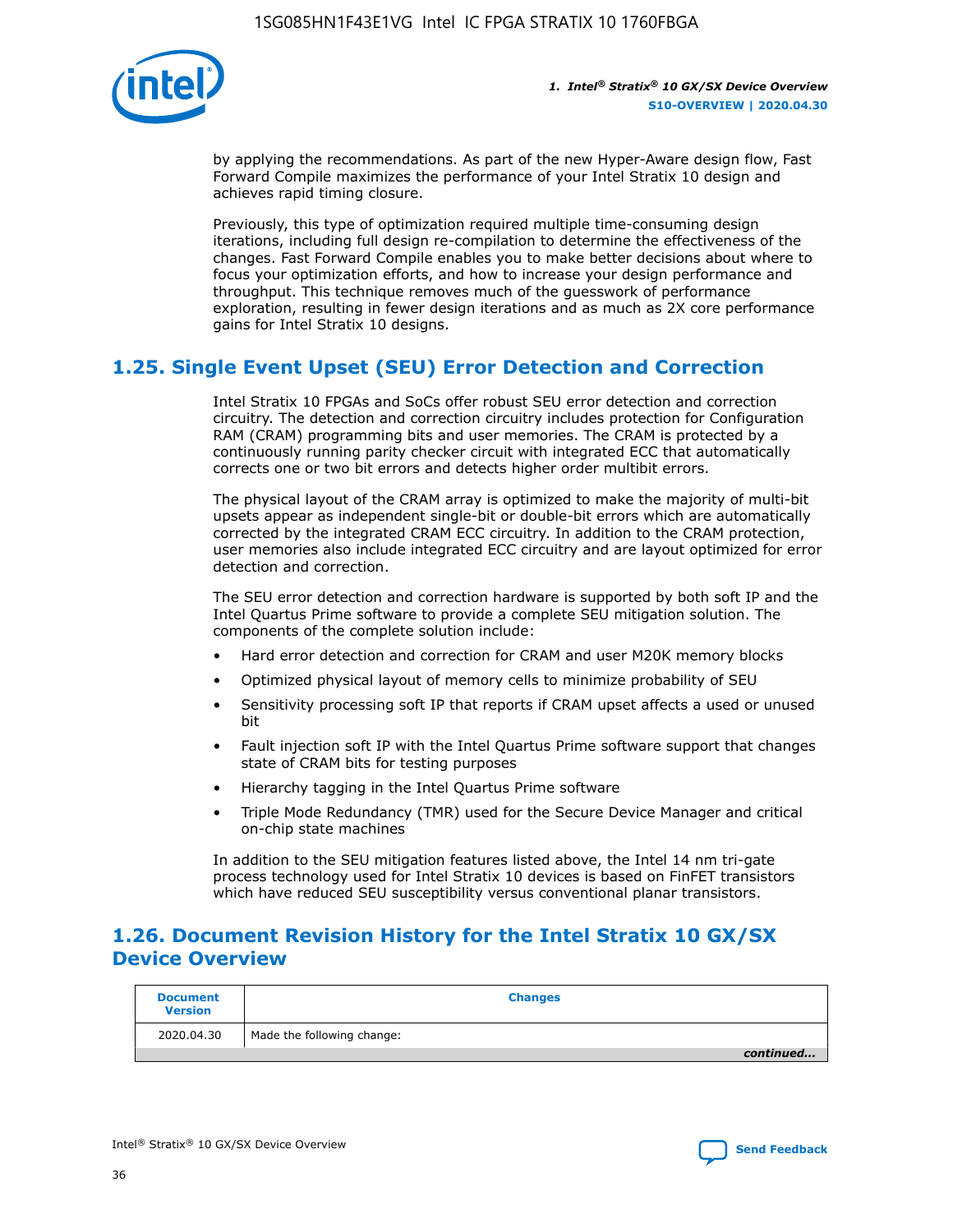

| <b>Document</b><br><b>Version</b> | <b>Changes</b>                                                                                                                                                                                                                                                                                                                                                                                                                                                                                                                                                                                                                                                                                                                                                                                                                                                                                                                                                                                              |
|-----------------------------------|-------------------------------------------------------------------------------------------------------------------------------------------------------------------------------------------------------------------------------------------------------------------------------------------------------------------------------------------------------------------------------------------------------------------------------------------------------------------------------------------------------------------------------------------------------------------------------------------------------------------------------------------------------------------------------------------------------------------------------------------------------------------------------------------------------------------------------------------------------------------------------------------------------------------------------------------------------------------------------------------------------------|
|                                   | Added the GX 10M variant.                                                                                                                                                                                                                                                                                                                                                                                                                                                                                                                                                                                                                                                                                                                                                                                                                                                                                                                                                                                   |
| 2020.03.24                        | Made the following changes:<br>Added advanced security (-AS) devices.<br>Added level shifter details for the Intel Stratix 10 SX/GX 400 device.                                                                                                                                                                                                                                                                                                                                                                                                                                                                                                                                                                                                                                                                                                                                                                                                                                                             |
| 2019.08.19                        | Made the following changes:<br>Added composition details for the leaded and lead-free contact device options.<br>$\bullet$<br>Updated the I/O PLL counts.                                                                                                                                                                                                                                                                                                                                                                                                                                                                                                                                                                                                                                                                                                                                                                                                                                                   |
| 2019.02.15                        | Made the following changes:<br>Changed the number of included logic elements globally.<br>$\bullet$<br>Removed logic density 450, logic density 550, and package code 48 from the "Sample Ordering<br>$\bullet$<br>Code and Available Options for Intel Stratix 10 Devices" figure.<br>Updated description of the higher density in the "Innovations in Intel Stratix 10 FPGAs and SoCs"<br>section.<br>Updated description of the general purpose I/Os in the "Intel Stratix 10 FPGA and SoC Common<br>$\bullet$<br>Device Features" table.<br>Removed support for LPDDR3 globally.<br>Updated the "Intel Stratix 10 FPGA and SoC Architecture Block Diagram" figure.<br>$\bullet$<br>Updated the "Intel Stratix 10 GX/SX FPGA and SoC Family Plan-FPGA Core (part 1)" table.<br>$\bullet$<br>Updated the "Intel Stratix 10 GX/SX FPGA and SoC Family Plan-Interconnects, PLLs and Hard IP<br>(part 2)" table.<br>Updated and merged the "Intel Stratix 10 GX/SX FPGA and SoC Family Package Plan" tables. |
| 2018.08.08                        | Made the following changes:<br>Changed the specs for QDRII+ and QDRII+ Xtreme and added specs for QDRIV in the "External<br>$\bullet$<br>Memory Interface Performance" table.<br>Updated description of the power options in the "Sample Ordering Code and Available Options for<br>Intel Stratix 10 Devices" figure.<br>Changed the description of the technology and power management features in the "Intel Stratix 10<br>FPGA and SoC Common Device Features" table.<br>Changed the description of SmartVID in the "Power Management" section.<br>Changed the direction arrow from the coefficient registers block in the "DSP Block: High Precision<br>$\bullet$<br>Fixed Point Mode" figure.                                                                                                                                                                                                                                                                                                          |
| 2017.10.30                        | Made the following changes:<br>Removed the embedded eSRAM feature globally.<br>$\bullet$<br>Removed the Low Power (VID) and Military operating temperature options, and package code 53<br>$\bullet$<br>from the "Sample Ordering Code and Available Options for Stratix 10 Devices" figure.<br>Changed the Maximum transceiver data rate (chip-to-chip) specification for L-Tile devices in the<br>"Key Features of Intel Stratix 10 Devices Compared to Stratix V Devices" table.                                                                                                                                                                                                                                                                                                                                                                                                                                                                                                                         |
| 2016.10.31                        | Made the following changes:<br>• Changed the number of available transceivers to 96, globally.<br>Changed the single-precision floating point performance to 10 TFLOP, globally.<br>Changed the maximum datarate to 28.3 Gbps, globally.<br>٠<br>Changed some of the features listed in the "Stratix 10 GX/SX Device Overview" section.<br>$\bullet$<br>Changed descriptions for the GX and SX devices in the "Stratix 10 Family Variants" section.<br>$\bullet$<br>Changed the "Sample Ordering Code and Available Options for Stratix 10 Devices" figure.<br>Changed the features listed in the "Key Features of Stratix 10 Devices Compared to Stratix V<br>Devices" table.<br>Changed the descriptions of the following areas of the "Stratix 10 FPGA and SoC Common Device<br>Features" table:<br>- Transceiver hard IP<br>- Internal memory blocks<br>- Core clock networks<br>- Packaging<br>Reorganized and updated all tables in the "Stratix 10 FPGA and SoC Family Plan" section.                |
|                                   | continued                                                                                                                                                                                                                                                                                                                                                                                                                                                                                                                                                                                                                                                                                                                                                                                                                                                                                                                                                                                                   |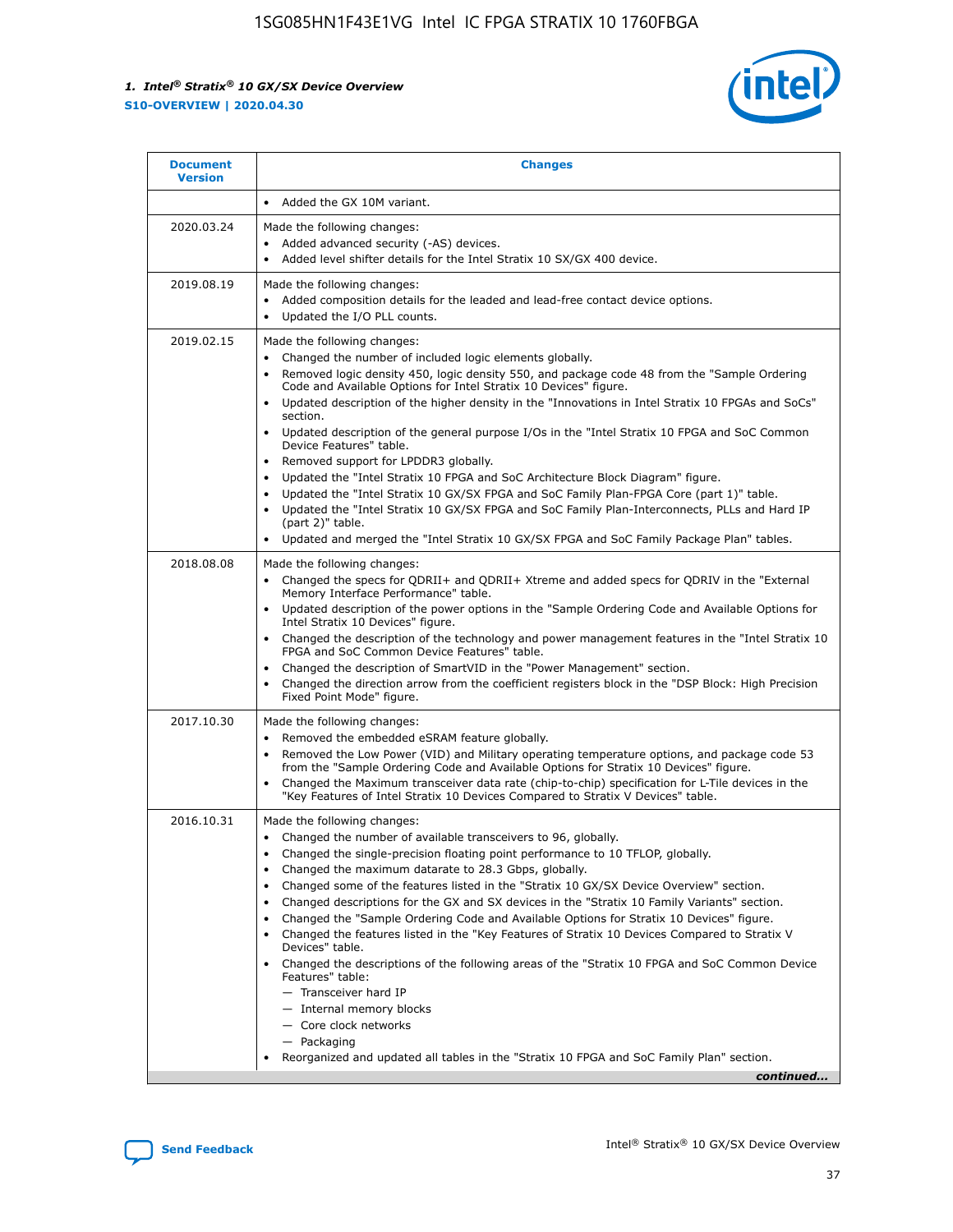

| <b>Document</b><br><b>Version</b> | <b>Changes</b>                                                                                                                                                                                                                                                                                                                                                                                                                                                                                                                                                                                                                                                                                                                                                                                                                                                                                                                                                                                     |
|-----------------------------------|----------------------------------------------------------------------------------------------------------------------------------------------------------------------------------------------------------------------------------------------------------------------------------------------------------------------------------------------------------------------------------------------------------------------------------------------------------------------------------------------------------------------------------------------------------------------------------------------------------------------------------------------------------------------------------------------------------------------------------------------------------------------------------------------------------------------------------------------------------------------------------------------------------------------------------------------------------------------------------------------------|
|                                   | Removed the "Migration Between Arria 10 FPGAs and Stratix 10 FPGAs" section.<br>Removed footnotes from the "Transceiver PCS Features" table.<br>Changed the HMC description in the "External Memory and General Purpose I/O" section.<br>Changed the number of fPLLs in the "Fractional Synthesis PLLs and I/O PLLs" section.<br>Clarified HMC data width support in the "Key Features of the Stratix 10 HPS" table.<br>Changed the description in the "Internal Embedded Memory" section.<br>Changed the datarate for the Standard PCS and SDI PCS features in the "Transceiver PCS Features"<br>table.<br>Added a note to the "PCI Express Gen1/Gen2/Gen3 Hard IP" section.<br>Updated the "Key Features of the Stratix 10 HPS" table.<br>Changed the description for the Cache coherency unit in the "Key Features of the Stratix 10 HPS"<br>table.<br>Changed the description for the external SDRAM and Flash memory interfaces for HPS in the "Key<br>Features of the Stratix 10 HPS" table. |
| 2015.12.04                        | Initial release.                                                                                                                                                                                                                                                                                                                                                                                                                                                                                                                                                                                                                                                                                                                                                                                                                                                                                                                                                                                   |